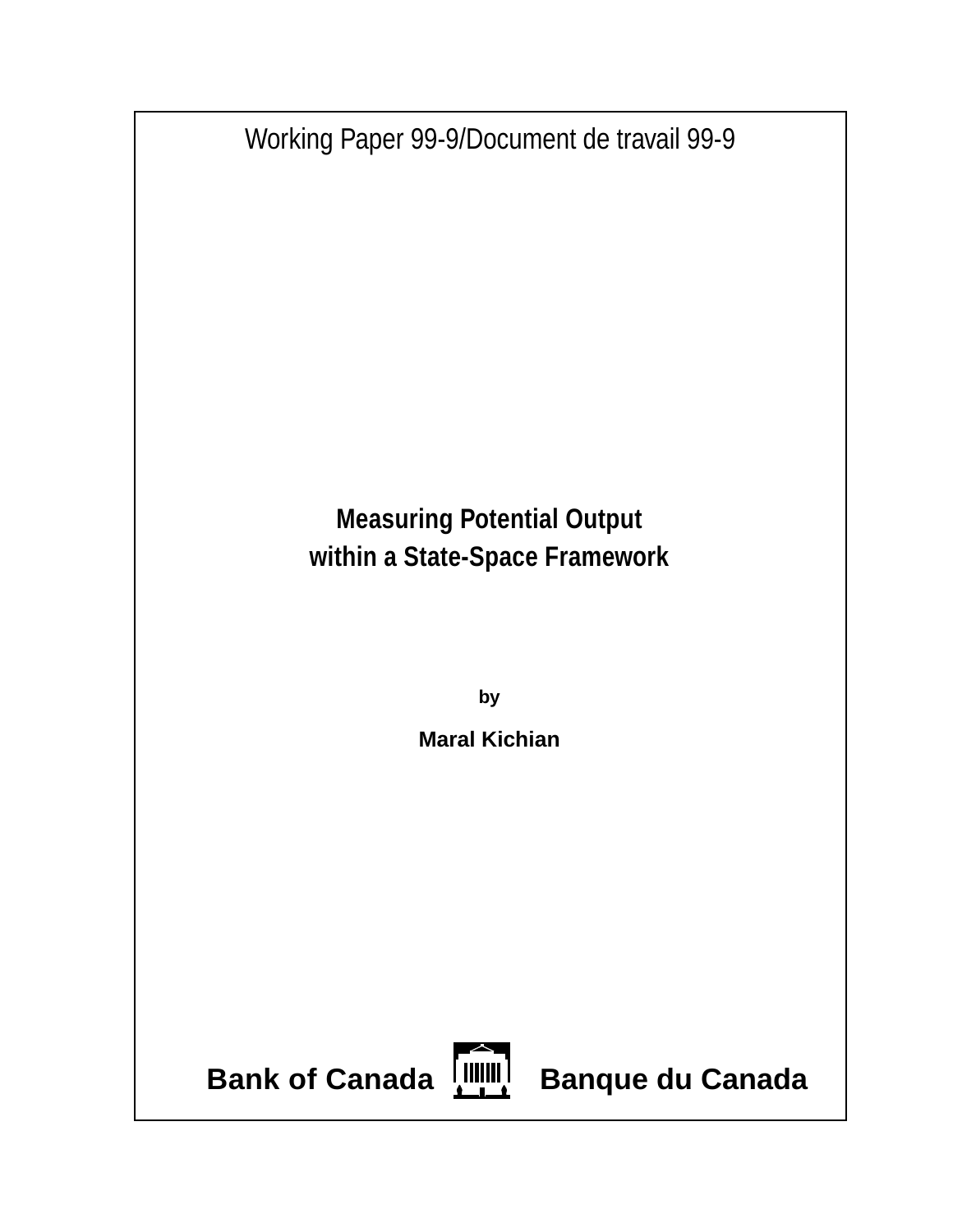# ISSN 1192-5434 ISBN 0-662-2799-6

Printed in Canada on recycled paper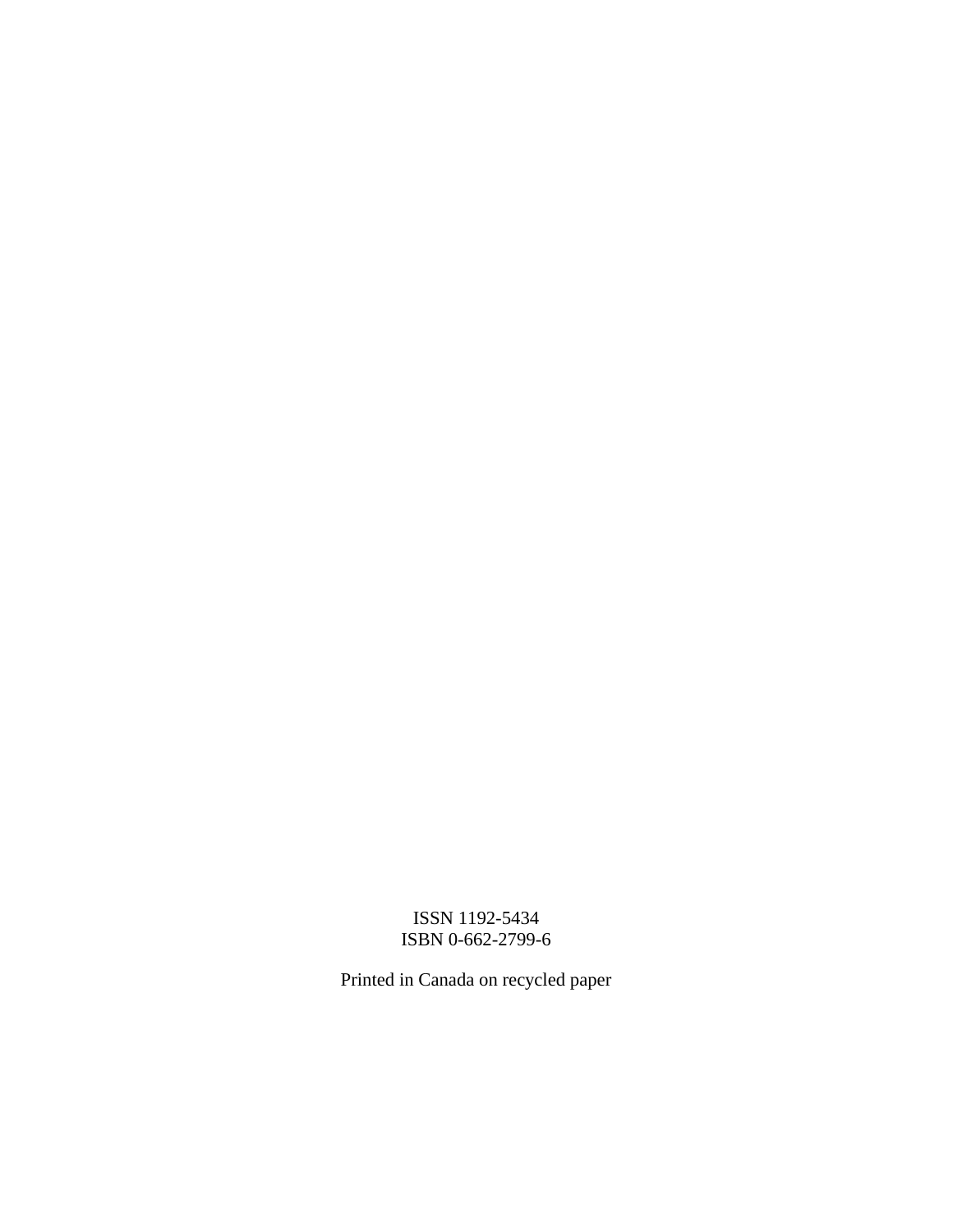Bank of Canada Working Paper 99-9

April 1999

# **Measuring Potential Output within a State-Space Framework**

**by**

## **Maral Kichian**

Research Department Bank of Canada Ottawa, Canada K1A 0G9 Tel: (613) 782-7460 Fax: (613) 782-7163 mkichian@bank-banque-canada.ca

The views expressed in this paper are those of the author. No responsibility for them should be attributed to the Bank of Canada. The methods proposed in this study are part of the ongoing research at the Bank on potential output and do not represent official measures of this concept.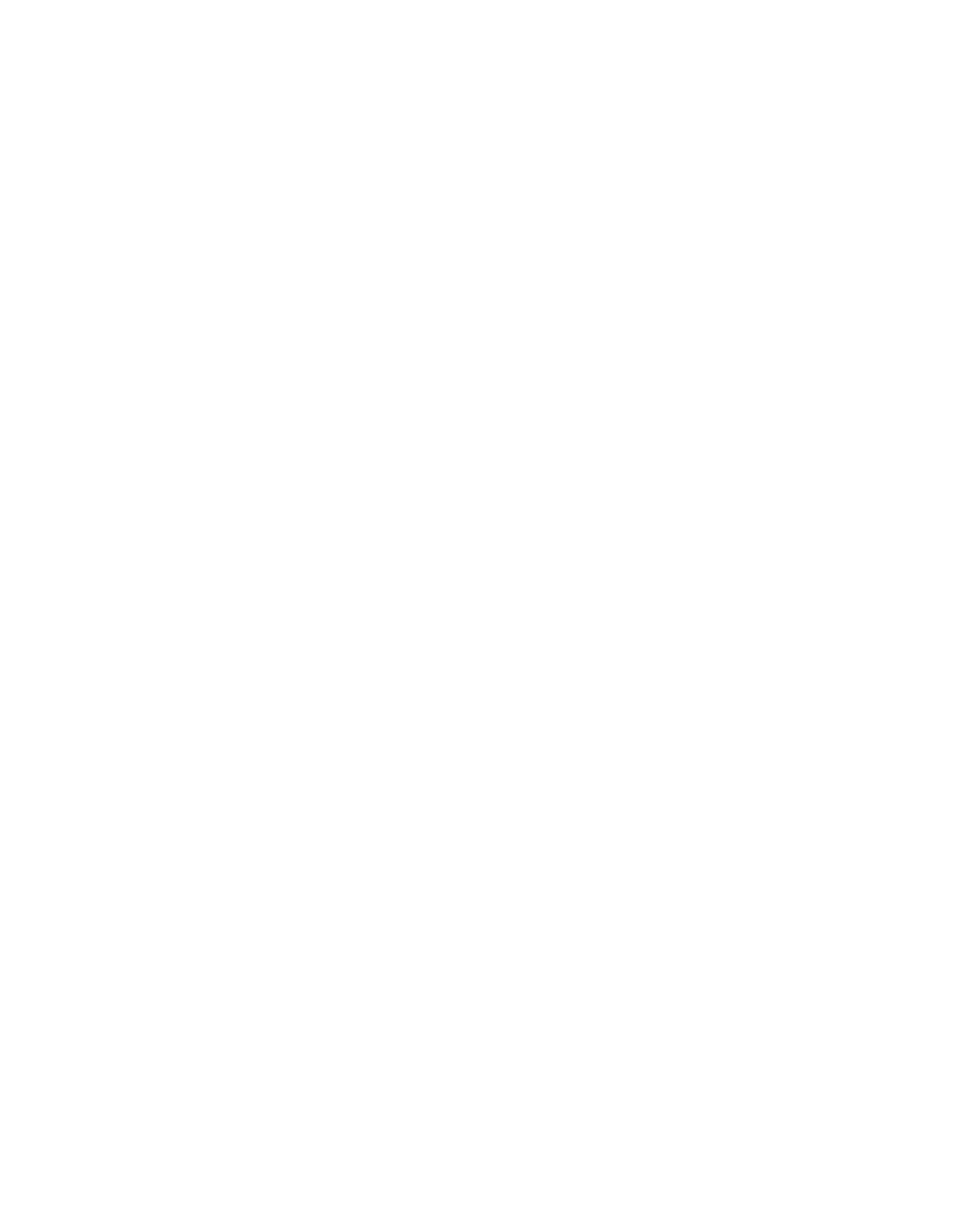# **Contents**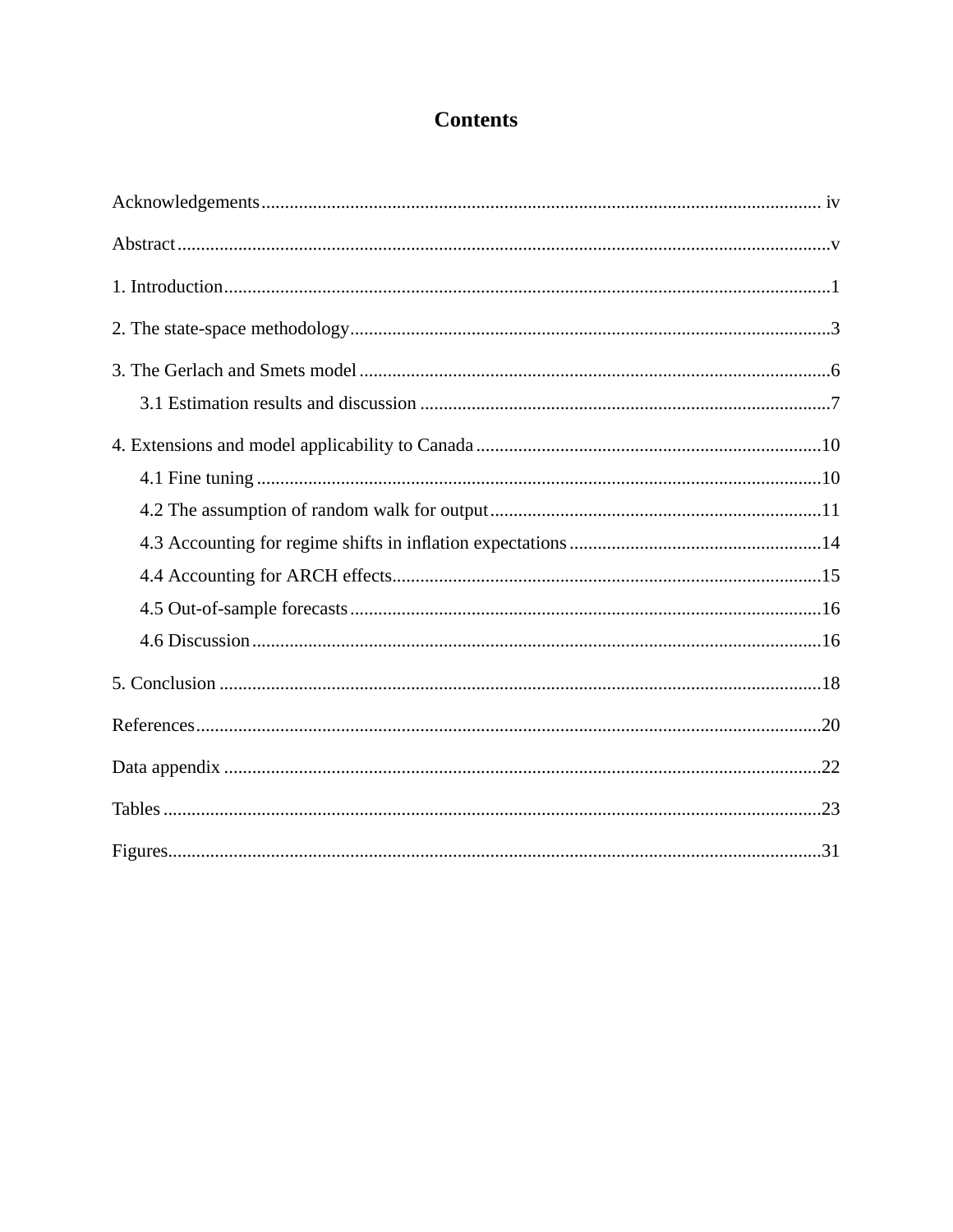### **Acknowledgements**

The author would like to thank Dave Longworth, Tiff Macklem, Chantal Dupasquier, Alain Guay, Seamus Hogan, Douglas Hostland, Patrick Perrier, Gregor Smith, Pierre St-Amant and Simon van Norden, as well as seminar participants at the Bank of Canada and at UQAM for their comments and suggestions. Special thanks also to Nicholas Ricketts for his participation in writing the GAUSS programs used in the estimation. The author is solely responsible for any remaining errors.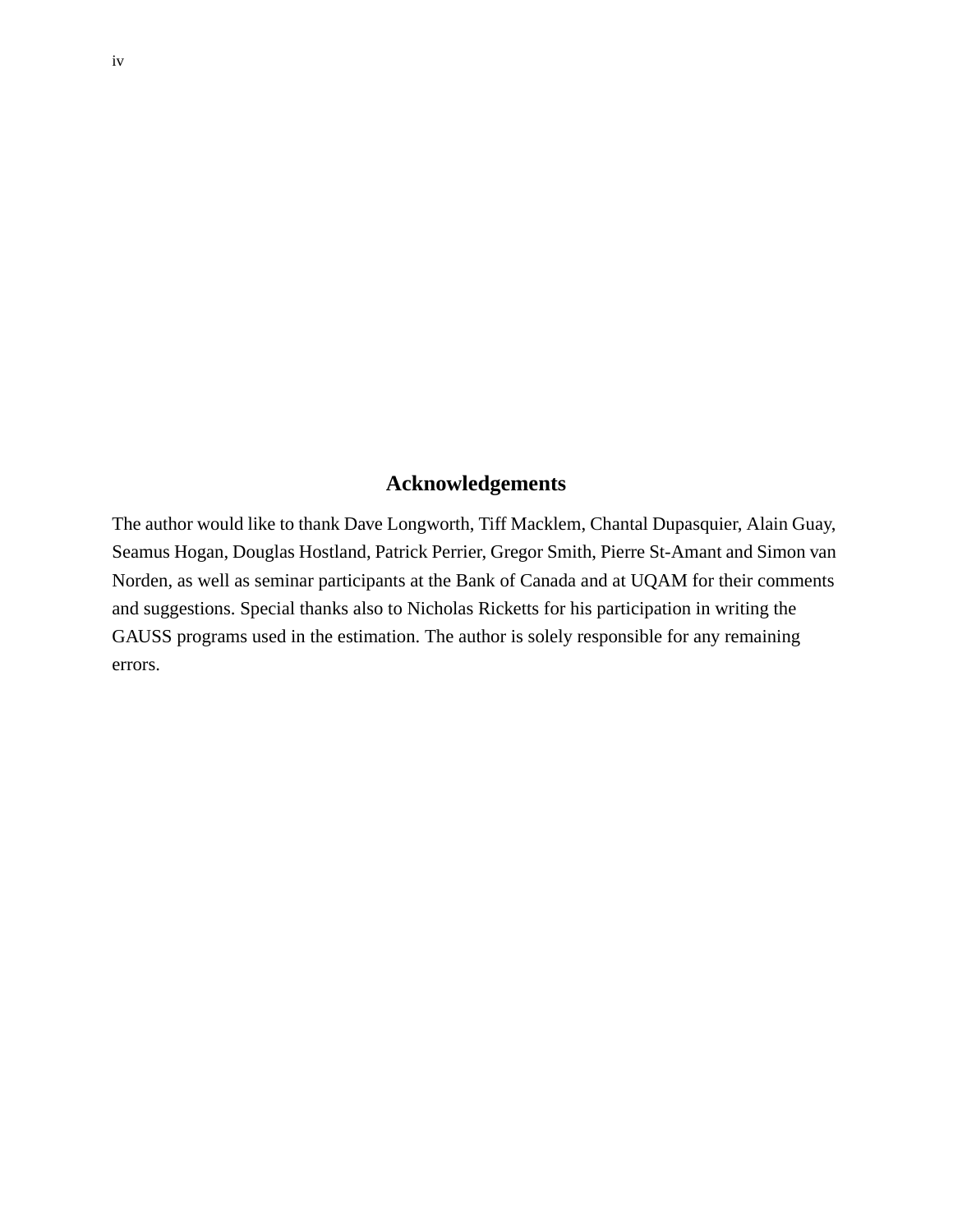#### **Abstract**

In this paper we measure potential output (and consequently the output gap) using state-space models. Given that the estimated output gap is used as an indicator to measure the extent of inflationary pressures in the economy, we evaluate the use of such models for the implementation of monetary policy. Our starting point is the Gerlach and Smets (1997) unobserved-components model, which they applied to the G7 countries. After subjecting this model to various diagnostic tests, we modify certain assumptions in it to reflect specific aspects of the Canadian economy. In particular, we focus on the specification of the permanent component of output and of inflation expectations, the issue of whether to use core or total inflation in the model, and the integration of appropriate supply shocks in the Phillips curve. In each case, the model is subjected to diagnostic tests and is examined for its out-of-sample forecasting performance. With the various modifications, we find that misspecification is somewhat alleviated and out-of-sample forecast performance is improved. Based on this performance, we feel that state-space models of the output gap can be quite useful in the formulation of monetary policy.

#### **Résumé**

Comme l'écart de production estimatif est un indicateur de l'intensité des pressions inflationnistes au sein de l'économie, l'auteure de l'étude cherche à évaluer si le recours aux modèles espace d'états pour estimer la production potentielle et, partant, l'écart de production peut être d'une quelconque utilité dans la mise en oeuvre de la politique monétaire. Le point de départ de son analyse est le modèle à composantes non observées que Gerlach et Smets (1997) appliquent aux pays du Groupe des Sept. Après avoir soumis le modèle à plusieurs tests de diagnostic, l'auteure modifie certaines des hypothèses initiales pour tenir compte d'aspects précis de l'économie canadienne. Elle s'attache en particulier à la spécification de la composante permanente de la production et des attentes relatives à l'inflation, à la question du choix de l'indice des prix servant à mesurer l'inflation (IPC global ou IPC hors alimentation, énergie et effet des impôts indirects) et à l'intégration de chocs d'offre appropriés à la courbe de Phillips. Dans chacun des cas, le modèle est soumis à un test de diagnostic et la qualité de ses prévisions en dehors de la période d'estimation est examinée. Les diverses modifications apportées au modèle permettent d'améliorer quelque peu la spécification de ce dernier ainsi que sa capacité de prévision en dehors de la période d'estimation. L'auteure conclut, à la lumière de ces résultats, que le recours aux modèles espace d'états pour estimer l'écart de production peut s'avérer très utile dans la formulation de la politique monétaire.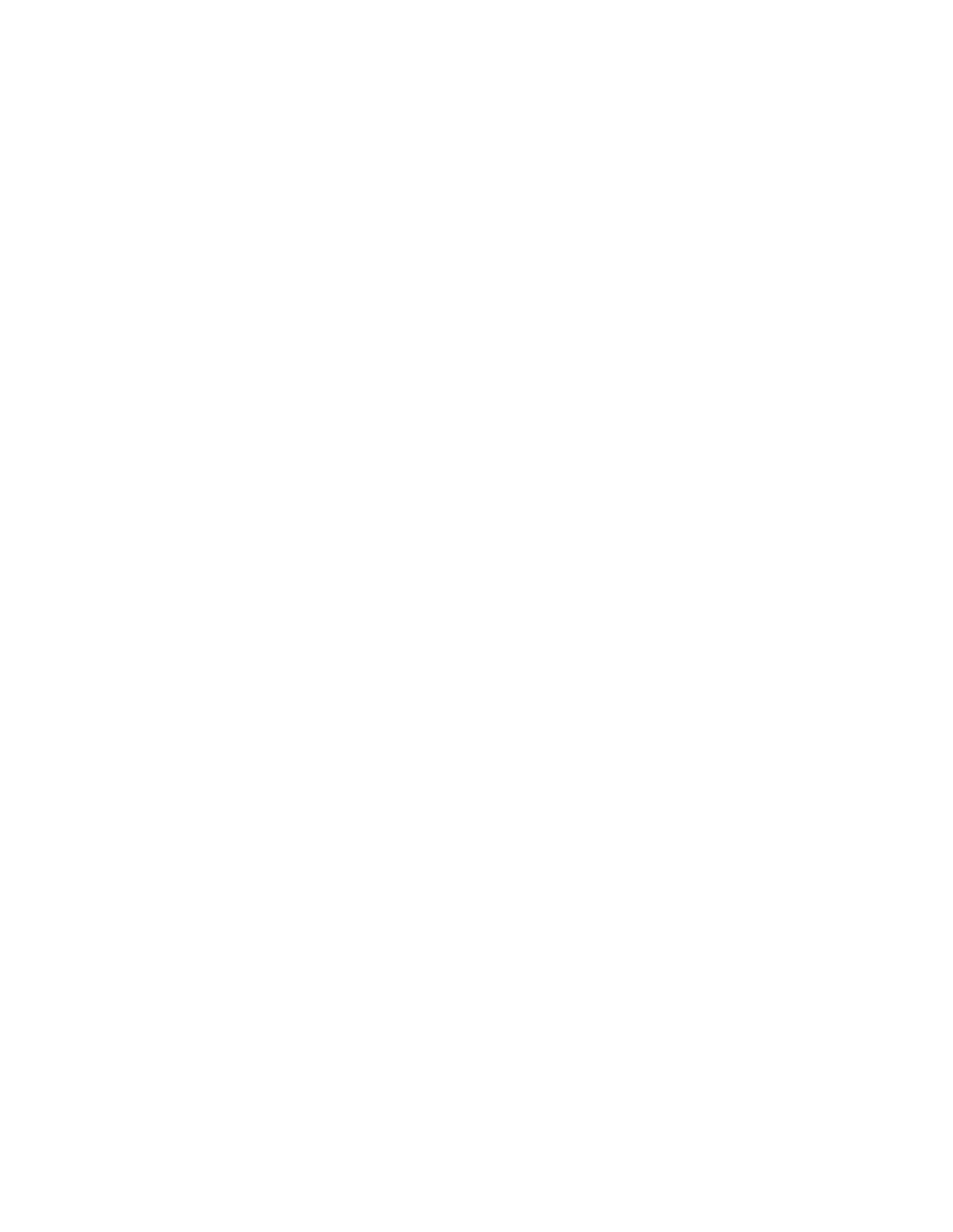# **1. Introduction**

The output gap, defined as the discrepancy between actual output and potential output, is an important variable in macroeconomic models of forecasting and policy analysis. It is considered to be a useful tool for gauging the extent of inflationary or disinflationary pressures present in goods and services markets in the economy. Being aware of such pressures is particularly important for the monetary authority when it is committed to an objective of stable inflation. Based on estimates of the output gap, the authority will tighten (loosen) monetary conditions in the face of higher (lower) inflation pressures.

Unfortunately, potential output is notoriously difficult to measure with accuracy. For the same country, various studies find significantly different estimates of potential and, consequently, the gap, with similar data spans and frequency. This lack of consistency stems from the fact that potential is unobserved and must be extrapolated from other macroeconomic variables. The question then becomes: which variables should be used for this purpose? A related question is: what method of extraction should be used?

In a recent study, St-Amant and van Norden (1997) discuss the properties of various methodologies of measuring potential. These techniques include univariate models, "hybrid" models, and multivariate filtering models. In the first category are models such as the well-known Hodrick-Prescott (HP) filter which are designed to extract business cycle frequencies from the data. Models of the second type combine univariate methods with information from assumed macroeconomic relationships such as Phillips curves. The extended multivariate filter (EMVF) used at the Bank of Canada in the quarterly projection model is such a model.<sup>1</sup> Finally, the authors examine filtering models based on vector autoregressions (VARs). Among these are the structural VAR methods of Blanchard and Quah (1989), the multivariate Beveridge-Nelson decomposition and Cochrane's (1994) methodology.<sup>2</sup>

St-Amant and van Norden show that both univariate mechanical filters, as well as their hybrid extensions, may have problems in adequately separating output into trend and meanreverting components.<sup>3</sup> These filters perform poorly in extracting business cycle frequencies of 6 to 32 quarters from series such as real GDP which have an important permanent component. In addition, they are subject to severe end-of-sample problems.

<sup>1.</sup> See Butler (1996).

<sup>2.</sup> An example of the application of these methods to U.S. data can be found in Dupasquier, Guay and St-Amant (1999).

<sup>3.</sup> See also Harvey and Jaeger (1993) and King and Rebelo (1993).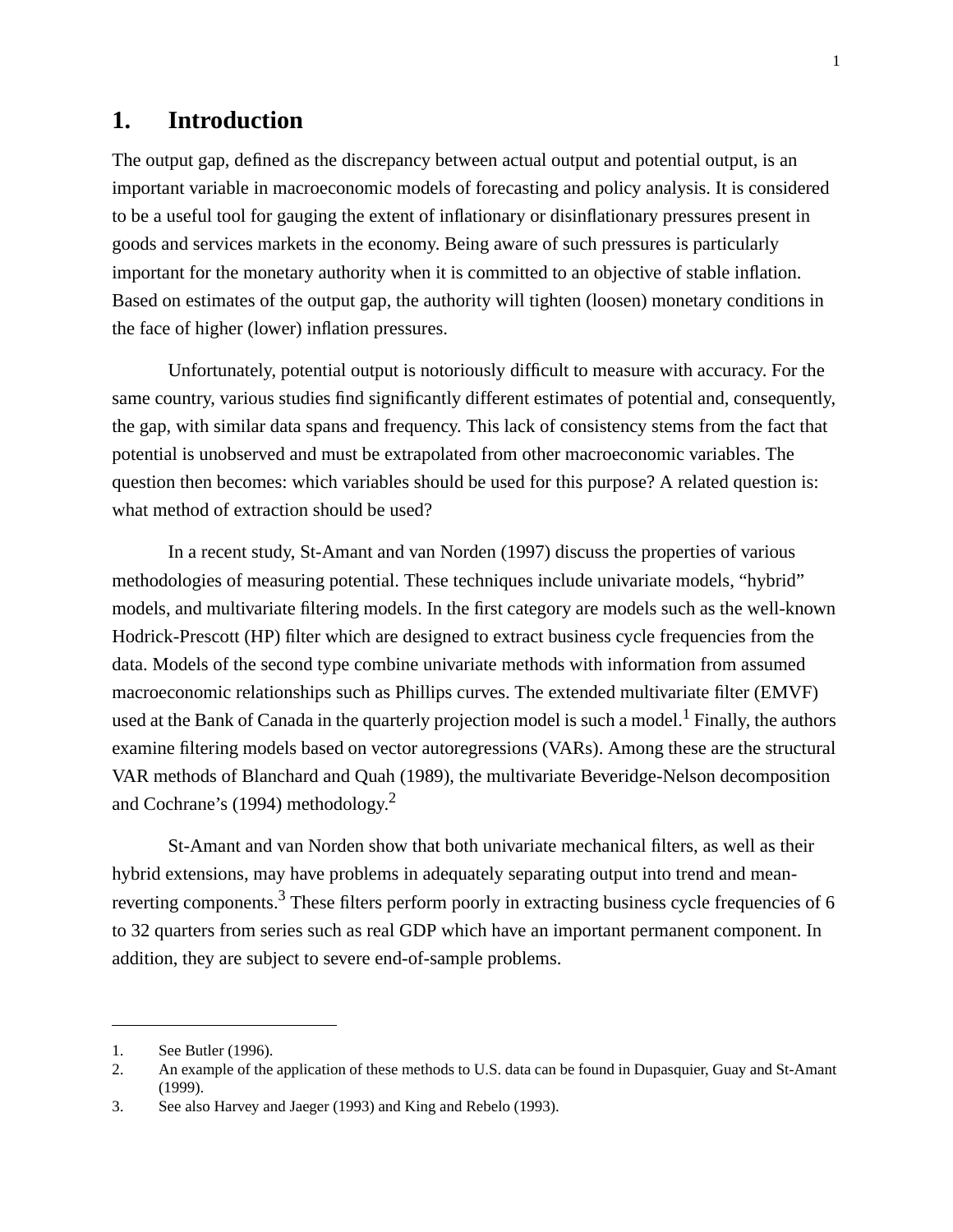As one alternative to the above class of models, St-Amant and van Norden suggest the use of structural VAR (SVAR) methods for measuring trend output.4 These models are favoured because they are not confronted with end-of-sample issues. In addition, they make use of limited but widely agreed upon restrictions on the data and provide forecasted values of the output gap. However, the authors also caution that confidence intervals around the estimated gap are generally wide and that results are sensitive to the variables included in the estimated system.

Other reasons for being cautious about the interpretation of the implied dynamics obtained from SVARs are given in Cooley and Dwyer (1998). These authors explain that, since the identification of SVARs is conditional on a set of atheoretical assumptions which cannot be tested, results from the SVAR are quite sensitive to misspecification in these assumptions. The authors illustrate this by applying the Blanchard and Quah (BQ) methodology to data obtained from a fully articulated artificial model which simultaneously imposes the BQ economic restriction. Furthermore, the authors show that structural conclusions from the SVAR may also be unreliable for an altogether different reason, which is that the identification strategy used generally relies on weak instruments.<sup>5</sup>

In this paper we focus on a different category of models for measuring potential output: state-space models. This framework of analysis is chosen for a number of reasons: (i) The relative flexibility of the modelling structure; that is, its ability to simultaneously include a fair amount of structural information directly while maintaining parsimony. In this case, even if the link is not explicit between taste and technology parameters on the one hand and the equations in the statespace system on the other, we can still analyze a well-defined macroeconomic system and interpret the parameters and residuals in a straightforward fashion.<sup>6</sup> (ii) The capacity of the model to provide us directly with confidence intervals around the measured gap or potential.<sup>7</sup> (iii) The

<sup>4.</sup> Another is the TOFU method proposed in van Norden (1995).

<sup>5.</sup> For more details, see Phillips (1989).

<sup>6.</sup> Ideally, it would be desirable to make use of a fully specified structural and stochastic model. Unfortunately, this also is problematic as it necessitates, among other things, making assumptions on the equilibrium level of the various components used in the production function, as well as its aggregated form. Studies employing these types of models frequently encounter difficulties in finding suitable data for their long-run values.

<sup>7.</sup> This is the mean square error associated with the estimated state vector and is obtained as a by-product of applying the Kalman filter. It is also known as the filter uncertainty of the model. However, as pointed out by Hamilton (1986), two types of uncertainties are associated with these models: filter uncertainty and parameter uncertainty. If one adopts the Bayesian perspective that the true value of the state vector is random, then our knowledge of it, based on observable variables, is reflected in a probability distribution. This distribution is a function of the observable variables as well as the true parameters of the data generating process. The uncertainty associated with the econometrician's best guess of the state vector at any time t is therefore the variance of this distribution at that time period. This is the so-called filter uncertainty. If, in addition, one takes into account the fact that model parameters are unknown and must be estimated, a second type of uncertainty, parameter uncertainty, must be added to the above.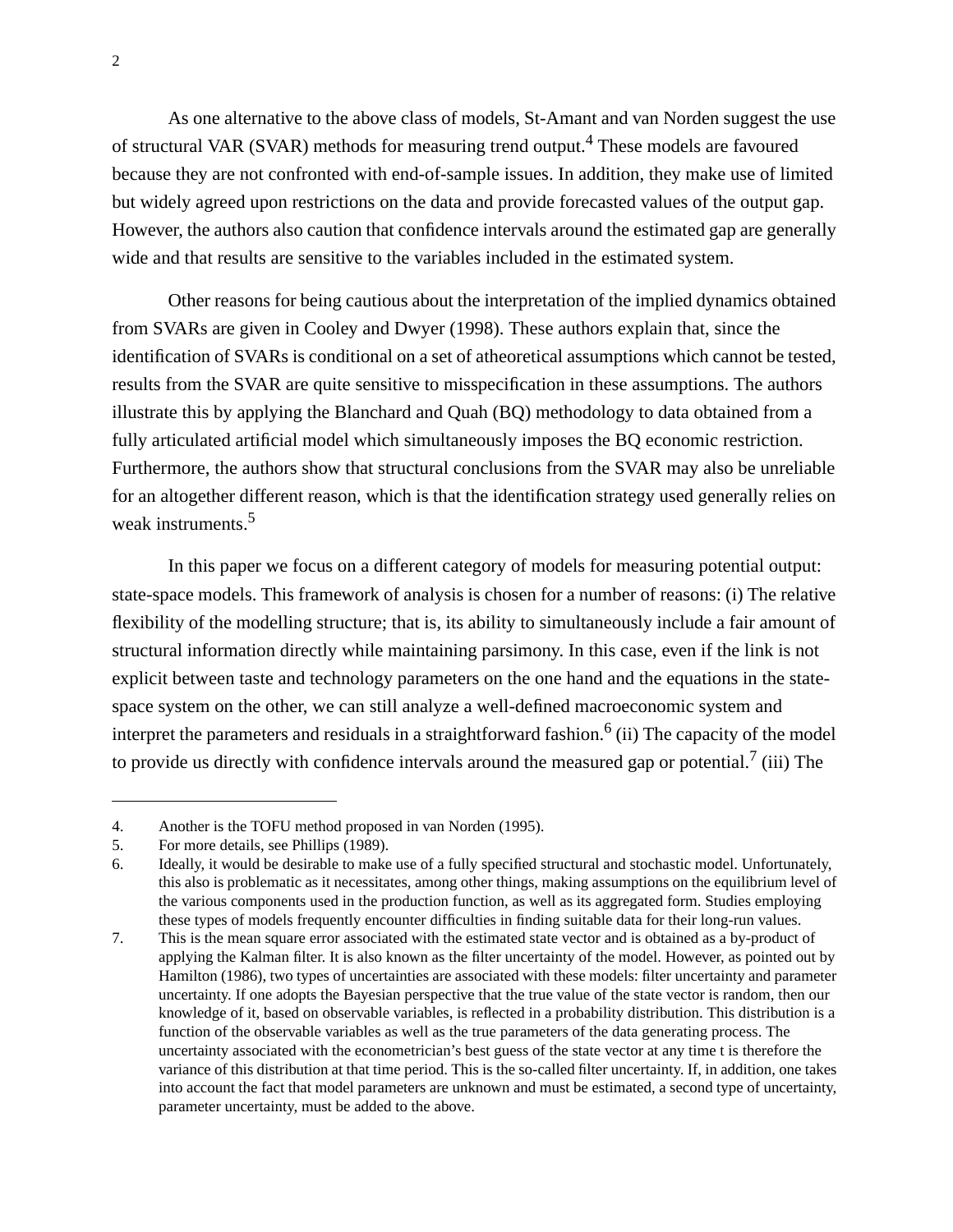fact that we can also directly obtain out-of-sample forecasts on the observable variables in the model, which provide an easy way of assessing the goodness of fit of the adopted specification and of ensuring that our estimates are useful in the formulation of policy.

The state-space framework was first used to estimate trend output on U.S. data by Kuttner (1994). It was subsequently extended by Gerlach and Smets (1997) and applied to the G7 countries. For our part, we examine the implications of using different versions and extensions of the Gerlach and Smets (1997) model (hereafter GS) for Canada. In all cases, the output gap is defined as the component of output which is consistent with change in the rate of inflation, all other things being equal.

The organization of the paper is as follows. In the next section we briefly present the general state-space methodology. In section 3 we present, re-estimate and test the GS model for Canada and discuss the results. In section 4 we propose some modifications to the model, along with estimation and test results. Section 5 concludes.

# **2. The state-space methodology**

In this section we briefly describe the general state-space methodology. For this purpose, we adopt a slight modification of the set-up used by Harvey, Sentana and Ruiz (1992).This framework can also allow for autoregressive conditionally heteroskedastic (ARCH) error terms in the model equations. Consider the model

$$
y_{t} = Z\alpha_{t} + \beta X_{t} + \varepsilon_{t} + \varepsilon_{t}^{*} \qquad t = 1, 2, ..., T
$$
  
\n
$$
\alpha_{t} = T\alpha_{t-1} + \delta W_{t} + \eta_{t} + \eta_{t}^{*}
$$
  
\n
$$
\varepsilon_{t} = \sqrt{h_{t}} \cdot \overline{\varepsilon_{t}} \qquad and \qquad \overline{\varepsilon_{t}} \sim NID(0, 1)
$$
  
\n
$$
\eta_{t} = \sqrt{q_{t}} \cdot \overline{\eta_{t}} \qquad and \qquad \overline{\eta_{t}} \sim NID(0, 1)
$$
  
\n
$$
h_{t} = \alpha_{0} + \sum_{i=1}^{P} \alpha_{i} \varepsilon_{t-i}^{2}
$$
  
\n
$$
q_{t} = \gamma_{0} + \sum_{i=1}^{P} \gamma_{i} \eta_{t-i}^{2}
$$
  
\n
$$
\varepsilon_{t}^{*} \sim NID(0, H_{t}^{*})
$$
  
\n(1)

 $η_t^* \sim NID(0, Q_t^*)$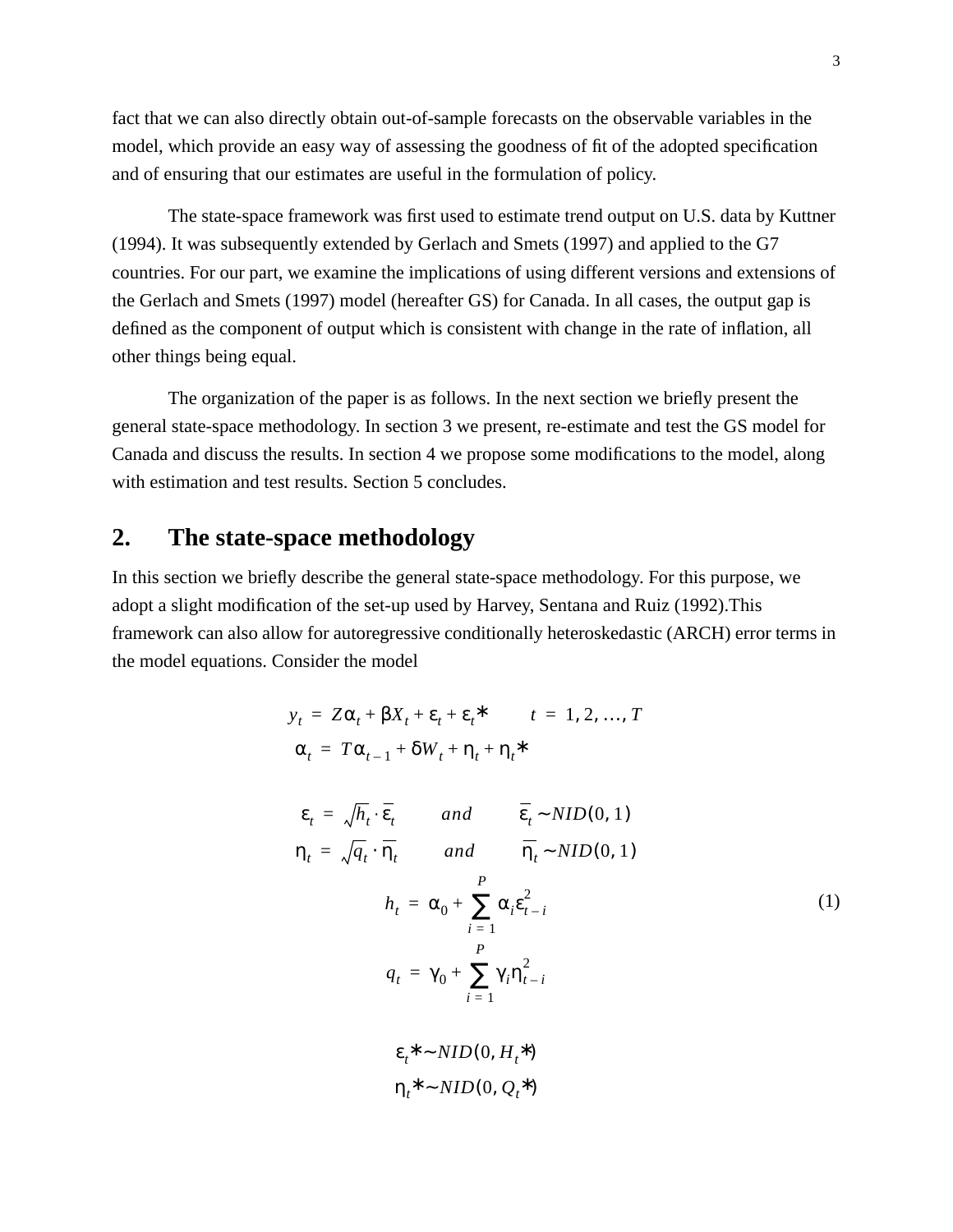Here,  $y_t$  is an *Nx*1 vector of observed variables and  $\alpha_t$  is an *Mx*1 vector of unobserved state variables. The first equation is called the measurement equation and links the observables to the non-observables through the parameter matrix  $Z$  which is of dimension  $NxM$ . It also includes a vector of observable exogeneous variables  $X_t$ , of dimension  $Kx1$  with  $NxK$  coefficients  $\beta$ .

The second equation describes the dynamics of the state vector and is termed the transition equation. Exogeneous observed variables enter this equation through an  $sx1$  vector  $W_t$  with coefficients in the  $Mxs$  matrix of parameters  $\delta$ .

The disturbance vectors  $\varepsilon_t^*$  and  $\eta_t^*$  are normally and independently distributed with mean zero and variances  $H_t^*$  and  $Q_t^*$  respectively which are of dimensions  $NxN$  and  $MxM$ . The remaining error<sup>8</sup> terms,  $\varepsilon$ <sub>t</sub> and  $\eta$ <sub>t</sub> are ARCH errors<sup>9</sup> of lag P. Finally, all disturbances are assumed to be mutually uncorrelated.

Assuming, for the moment, that all the above parameters are known, one could then apply the Kalman filter to extract the values of the state-space variables. As a by-product of the above application, one also obtains all the necessary elements to construct a likelihood function. Since, in reality, model parameters are not known and need to be estimated, one can simply maximize the likelihood function with respect to these parameters.

In the special case of the presence of ARCH error terms in the model equations, the quasioptimal Kalman filter is used instead. To estimate this system, one can re-write the model slightly differently to obtain:

$$
y_t = Z^A \alpha_t^A + \beta X_t + \varepsilon_t^*
$$
  

$$
\alpha_t^A = T^A \alpha_{t-1}^A + \delta^A W_t + G \cdot U_t
$$

where the superscript A denotes the augmented vector. For example, in the case of ARCH errors of lag one, we have that  $Z^A = \begin{bmatrix} Z & 0 & \Lambda \end{bmatrix}$  and

<sup>8.</sup> The reason for including two distinct error terms is expositional as well as technical since it allows computer programming of the code to be more tractable.

<sup>9.</sup> Many macroeconomic series exhibit thick-tailed distributions, specially at high frequencies. One explanation for this phenomenon is that these series have variances that are conditionally heteroskedastic. That is, the present period uncertainty depends on past periods' uncertainty. This is an important feature to consider in models where uncertainty varies with the different regimes. For instance, some authors argue that Canadian monetary policy has been subject to three different regimes with changing means and variances in inflation. Although we do not address this issue in the present version of the paper, we adopt a general enough framework to test for ARCH effects and allow them in the model subsequently when needed.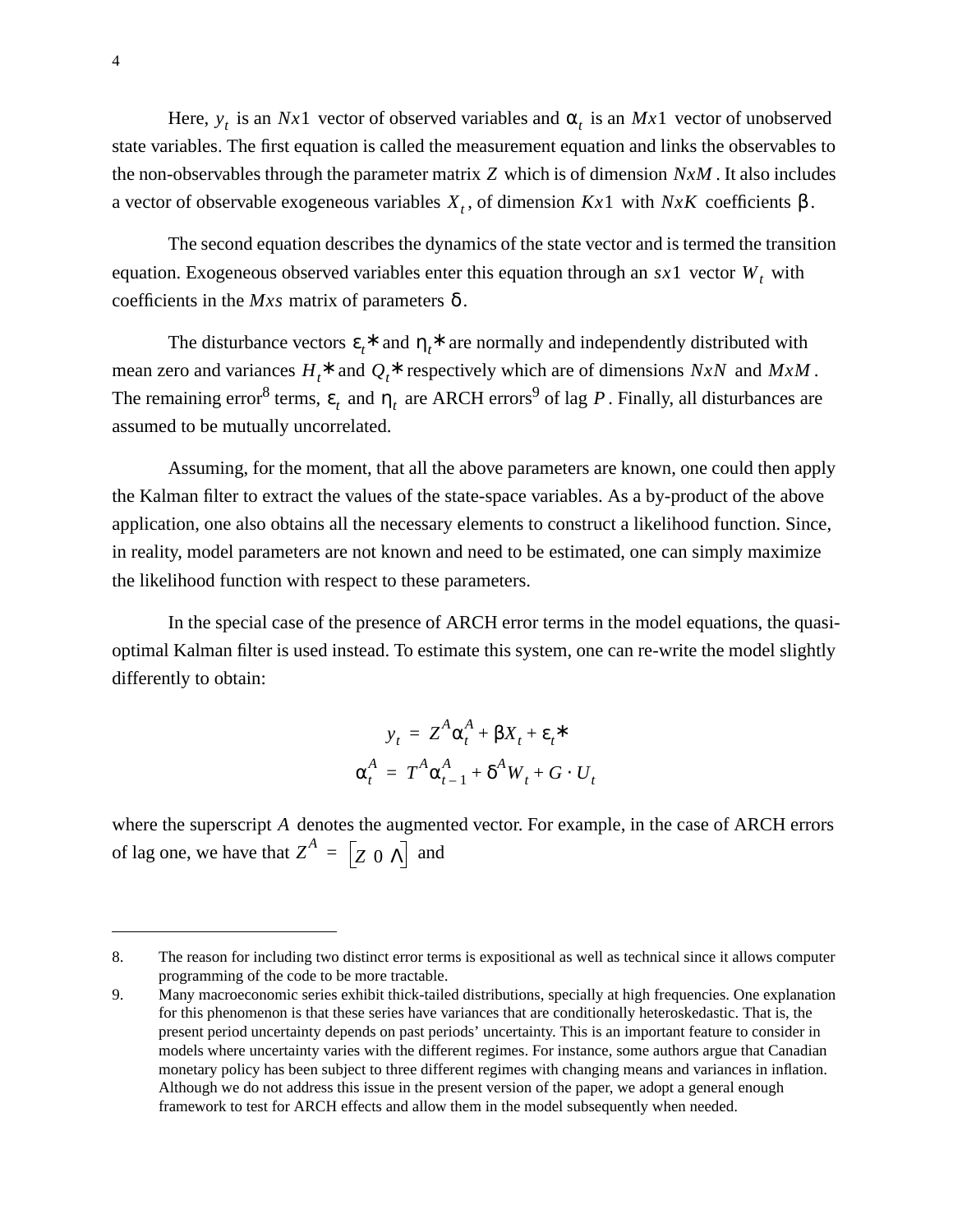$$
\alpha_t^A = \begin{bmatrix} \alpha_t \\ \eta_t \\ \varepsilon_t \end{bmatrix} = \begin{bmatrix} T & 0 & 0 \\ 0 & 0 & 0 \\ 0 & 0 & 0 \end{bmatrix} \cdot \begin{bmatrix} \alpha_{t-1} \\ \eta_{t-1} \\ \varepsilon_{t-1} \end{bmatrix} + \begin{bmatrix} \delta \\ 0 \\ 0 \end{bmatrix} \cdot W_t + \begin{bmatrix} I_M & I_M & 0 \\ 0 & I_M & 0 \\ 0 & 0 & I_N \end{bmatrix} \cdot \begin{bmatrix} \eta_t^* \\ \eta_t \\ \varepsilon_t \end{bmatrix}
$$
(2)

The quasi-optimal Kalman filter<sup>10</sup> can now be applied. This is given by

$$
\varepsilon_t^{\alpha} = T^A \alpha_{t|t-1}^A + \delta^A W_t
$$
  
\n
$$
\varepsilon_t^P = T^A P_{t|t-1}^A T^{A'} + G \cdot E_{t-1} (U_t U_t') \cdot G'
$$
  
\n
$$
B_t = Z^A \cdot \varepsilon_t^P \cdot Z^{A'} + H_t^*
$$
  
\n
$$
\varepsilon_t^m = y_t - Z^A \alpha_t^A - \beta X_t
$$
  
\n
$$
K_t = \varepsilon_t^P \cdot Z^{A'} \cdot B_t^{-1}
$$
  
\n
$$
\alpha_{t|t}^A = \varepsilon_t^{\alpha} + K_t \cdot \varepsilon_t^m
$$
  
\n
$$
P_{t|t}^A = (I - K_t \cdot Z^A) \cdot \varepsilon_t^P
$$

Above, the notation  $a_{t|t-1}$  refers to the value of a at time t given the available information at time  $t - 1$ . Similarly,  $a_{t}|t$  is the value of a at time t given the available information at time t.

Given starting values for the conditional mean of the state vector  $\alpha_{110}^A$  and its conditional variance  $P_{110}^A$ , the state residual terms  $\varepsilon_1^A$  and  $\varepsilon_1^A$  can be calculated. The respective terms are then substituted in the measurement equations to obtain the variance-covariance matrix  $B_1$  as well as the mean residual term  $\varepsilon_1^m$ . Now, it is possible to calculate the Kalman gain term  $K_1$ . Substituting the last three terms in the state updating equations, it is possible to obtain  $\alpha_{1|1}^A$  and  $P_{1|1}^A$ . At this point, the log likelihood function for that observation can be calculated. For the observation at time  $t$  this function is given by:  $\alpha_{1|0}^A$  $P_{1|0}^A$ , the state residual terms  $\varepsilon_1^A$  and  $\varepsilon_1^B$ 

$$
lf_t = -\frac{N}{2}\log(2\pi) - \frac{\log|B_t|}{2} - \frac{1}{2}(\varepsilon_t^{m_t} \cdot B_t^{-1} \cdot \varepsilon_t^m)
$$
(4)

<sup>10.</sup> If past values of the disturbances  $\varepsilon_t$  and  $\eta_t$  were directly observable, the model would have been conditionally Gaussian and the Kalman filter would have produced minimum mean square estimates of the state. In this sense, the filter would have been optimal. However, this is not necessarily the case here since past disturbances are not known. Nevertheless, we can treat the model as though it was conditionally Gaussian and, consequently, refer to the Kalman filter as being quasi-optimal.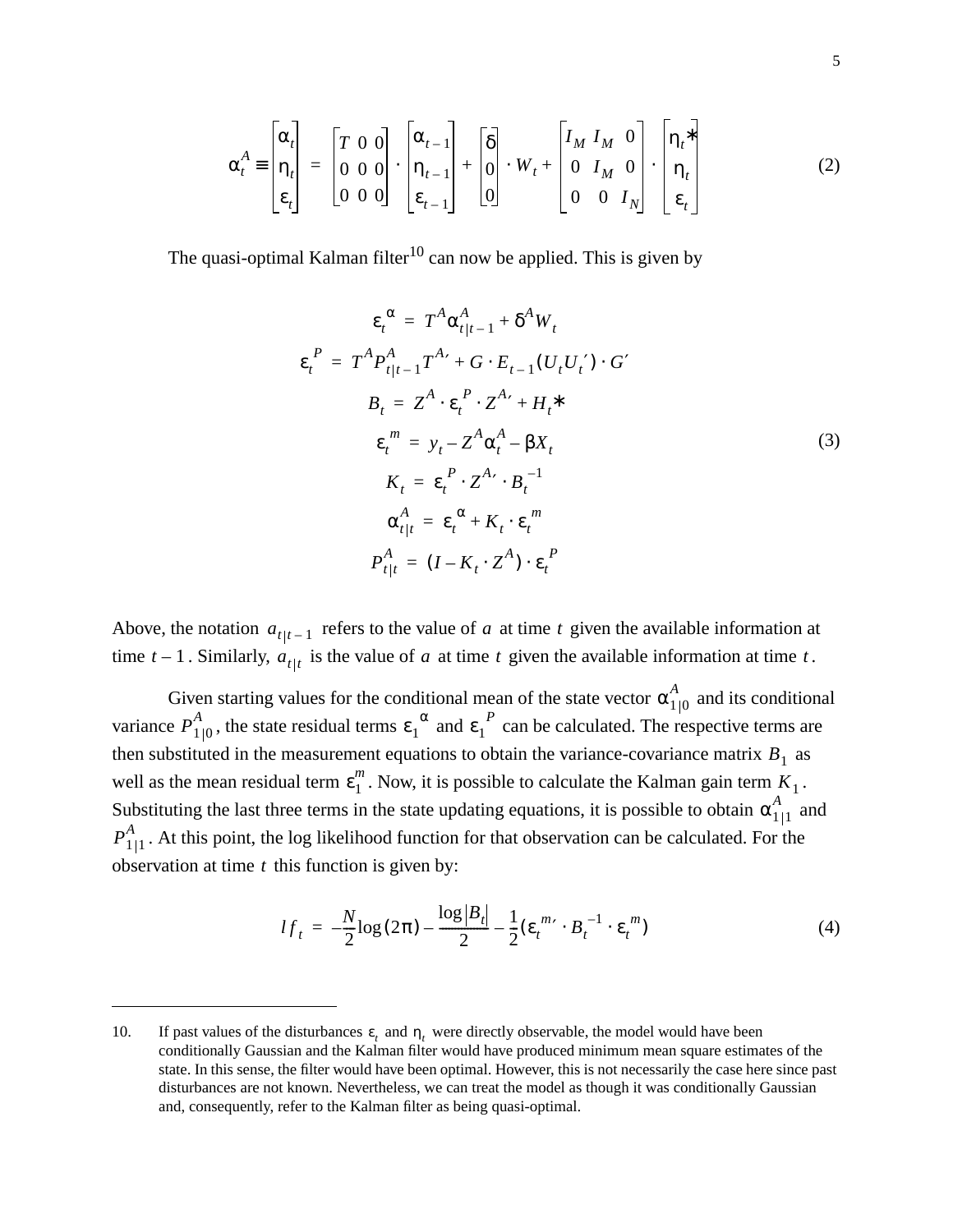In this fashion, the cycle repeats as above until all the observations are processed and parameters are estimated.

Notice that this is a very general state-space framework so that when no ARCH errors are present in the system, the above filter reduces to the well-known Kalman filter.

# **3. The Gerlach and Smets model**

We now move to the presentation of the Gerlach and Smets (1997) model which is a special case of the general model presented above. As mentioned, it is a modification of the Kuttner (1994) model which was originally applied to the United States and where potential output and the slope of the Phillips curve were simultaneously estimated in an unobserved components framework.

The log of quarterly real output,  $y_t$ , is assumed to be the sum of log real potential output,  $y_t^P$ , and a log cyclical component,  $g_t$ . This cyclical component is assumed to be a stationary second-order autoregressive process<sup>11</sup> while the trend is assumed to follow a random walk with drift. The drift, in turn, is also assumed to follow a random walk. The output equations are thus given by:

$$
y_t = y_t^P + g_t
$$
  
\n
$$
y_t^P = \mu_t + y_{t-1}^P + \varepsilon_t^y
$$
  
\n
$$
\mu_t = \mu_{t-1} + \varepsilon_t^{\mu}
$$
  
\n
$$
g_t = \varphi_1 g_{t-1} + \varphi_2 g_{t-2} + \varepsilon_t^g
$$
\n(5)

An expectations-augmented Phillips curve is then added to the above to complete the system and to make the link between inflation and output as follows:

$$
\pi_t = c + \lambda \pi_{t-1} + (1 - \lambda) \pi_t^e + \beta_0 g_t + \beta_1 g_{t-1} + \gamma(L) \omega_t + \delta(L) \varepsilon_t^{\pi}
$$
(6)

where c is a constant,  $\pi_t$  is the quarterly inflation rate,  $\pi_t^e$  is expected inflation and  $\omega_t$  is a vector that includes log changes in the nominal trade-weighted exchange rate and nominal oil prices. These variables are included to capture the effects of temporary relative price shocks on inflation. Finally, the error terms  $\epsilon_t^{\pi}$  are assumed to be mean zero and normally distributed. They enter the

<sup>11.</sup> This is the assumption made by Watson (1986). It has since been used in a standard fashion in various macroeconomic models.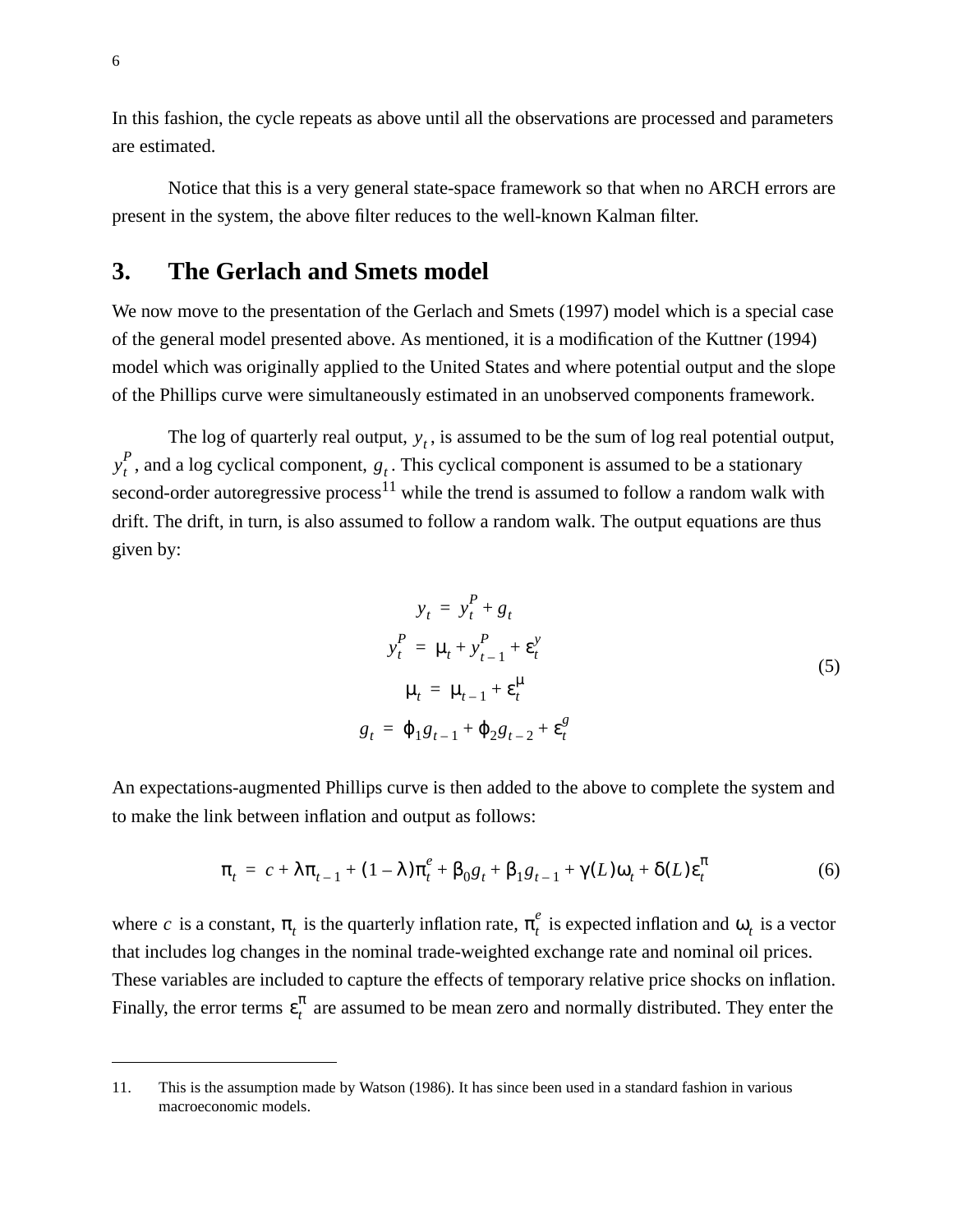inflation equation as a moving average process to capture any remaining inertia in supply shock variables. This also allows the model to be identified.

As the authors point out, despite its simplicity, this specification captures fairly well the conventional wisdom about general macroeconomic behaviour. In particular, it separates potential and gap outputs into variables with distinct dynamics. In addition, it allows short-run inflation to deviate from its long-run equilibrium because of sluggishness in the inflation process itself and because changes in the gap and various relative price shocks influence its level. To complete the model, all error terms in the model are assumed to be uncorrelated, mean zero and distributed normally.

Finally, a simplifying assumption is made by making expected inflation totally backwardlooking and imposing  $\lambda = 1$ . Thus the Phillips curve becomes:

$$
\Delta \pi_t = c + \beta_0 g_t + \beta_1 g_{t-1} + \gamma(L) \omega_t + \delta(L) \varepsilon_t^{\pi}
$$
\n(7)

The chosen specification is somewhat justified on the grounds that one cannot reject the null of the presence of a unit root in the inflation process of various G7 countries. In addition, since expected inflation is unobserved, the authors find it convenient to assume it to be equal to past inflation.

#### **3.1 Estimation results and discussion**

Before turning our attention to the model assumptions and possible extensions, we re-estimate this model for Canada.<sup>12</sup> For this purpose, as usual, the vector of the initial values of the latent variables was assumed to have a diffuse distribution.

The model to be estimated can be written slightly differently in order to avoid identification problems. Substituting the expression for potential output in the first equation of the system and knowing that  $y_{t-1}^P = y_{t-1} - g_{t-1}$ , the system can be written as:

$$
\Delta y_t = \mu_t + g_t - g_{t-1} + \varepsilon_t^y
$$
  
\n
$$
\mu_t = \mu_{t-1} + \varepsilon_t^{\mu}
$$
  
\n
$$
g_t = \varphi_1 g_{t-1} + \varphi_2 g_{t-2} + \varepsilon_t^g
$$
  
\n
$$
\Delta \pi_t = c + \beta_0 g_t + \beta_1 g_{t-1} + \gamma(L) \omega_t + \delta(L) \varepsilon_t^{\pi}
$$
 (8)

<sup>12.</sup> All estimations in this paper are carried out by applying the one-sided Kalman filter.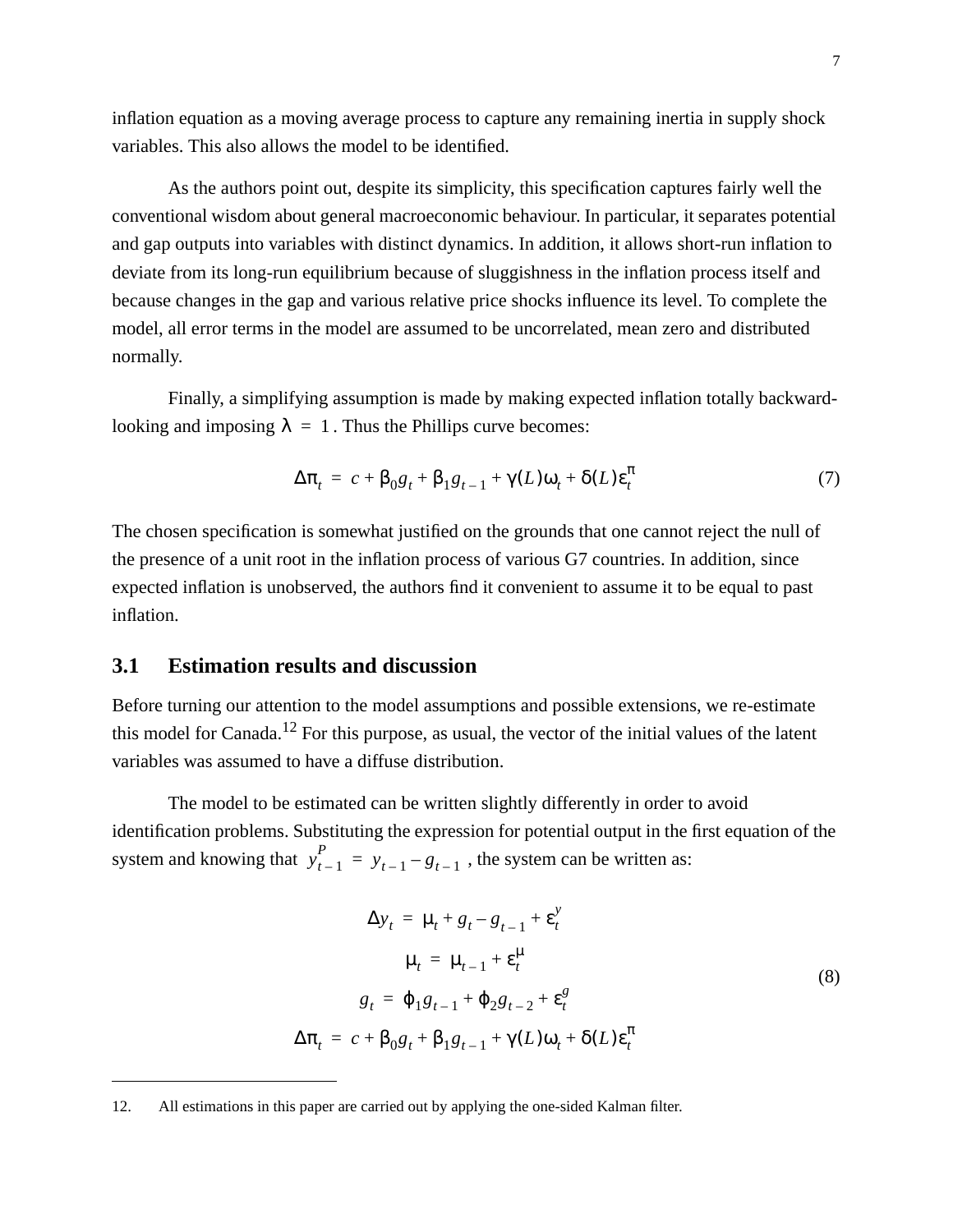We refer to the first of these equations as the "output equation" and the last as the "inflation" equation" although, strictly speaking, these are equations for the differences in output and inflation.

We estimate the above model with quarterly data for the period extending from 1961Q4 to 1997Q1. This adds an additional 10 observations to the data span used by GS. An additional four observations at the end of the sample are set aside for out-of-sample comparisons.13 The results are tabulated in the fourth column of Table 1.

Results indicate that both the contemporaneous and the lag gap terms are significant and cumulatively positively affect inflation and that the sacrifice ratio is 8.33.<sup>14</sup> The coefficients on the assumed AR(2) process of the unobserved gap are also significant and sum to less than one, indicating stationarity for this series. Amongst the supply shock variables, the contemporaneous value of real oil price changes is found to be significant, with 90 per cent of any increase in this term being reflected in the acceleration of inflation. On the other hand, nominal exchange rate shocks are found to have no significant effect on the dependent variable. Finally, we find that the coefficient on the first moving average term is strongly significant.

Figure 1 shows the graphs of potential output and the gap measured with our data. According to this estimate, there have been three important periods of excess supply in Canada around the dates of 1977, 1982 and 1991, the second being the most pronounced. The average duration of these downturns has been a little above four years. The estimated model also suggests a modest amount of excess supply around 1971. As for periods of excess demand, the three major ones are mid to late 1960s, from 1972 to about 1974, and from around mid-1987 to about 1990. Finally, according to this estimated model, the Canadian economy was at or very close to potential from 1996 till the end of the sample, that is, 1997Q1.

At this point, we conduct some diagnostics tests on the model residuals. More specifically, we test the observable equation residuals for serial correlation, ARCH effects and normality. We use the LM statistic to test for first to fourth-order autocorrelation, Engle's LM test to check for the existence of ARCH effects of order one to four, and the Jarque-Bera test for normality. Results are collected in column three of Table 2.

<sup>13.</sup> While it would have been better to have had more than four out-of-sample observations with which to compare model forecasts, given the number of parameters in some of the models, we simply could not afford to use less data for the estimation. Nonetheless, a one-year ahead forecast profile is still a fairly useful horizon.

<sup>14.</sup> GS obtain a similar sacrifice ratio when they include both the contemporaneous and the first lag of the gap in their Phillips equation.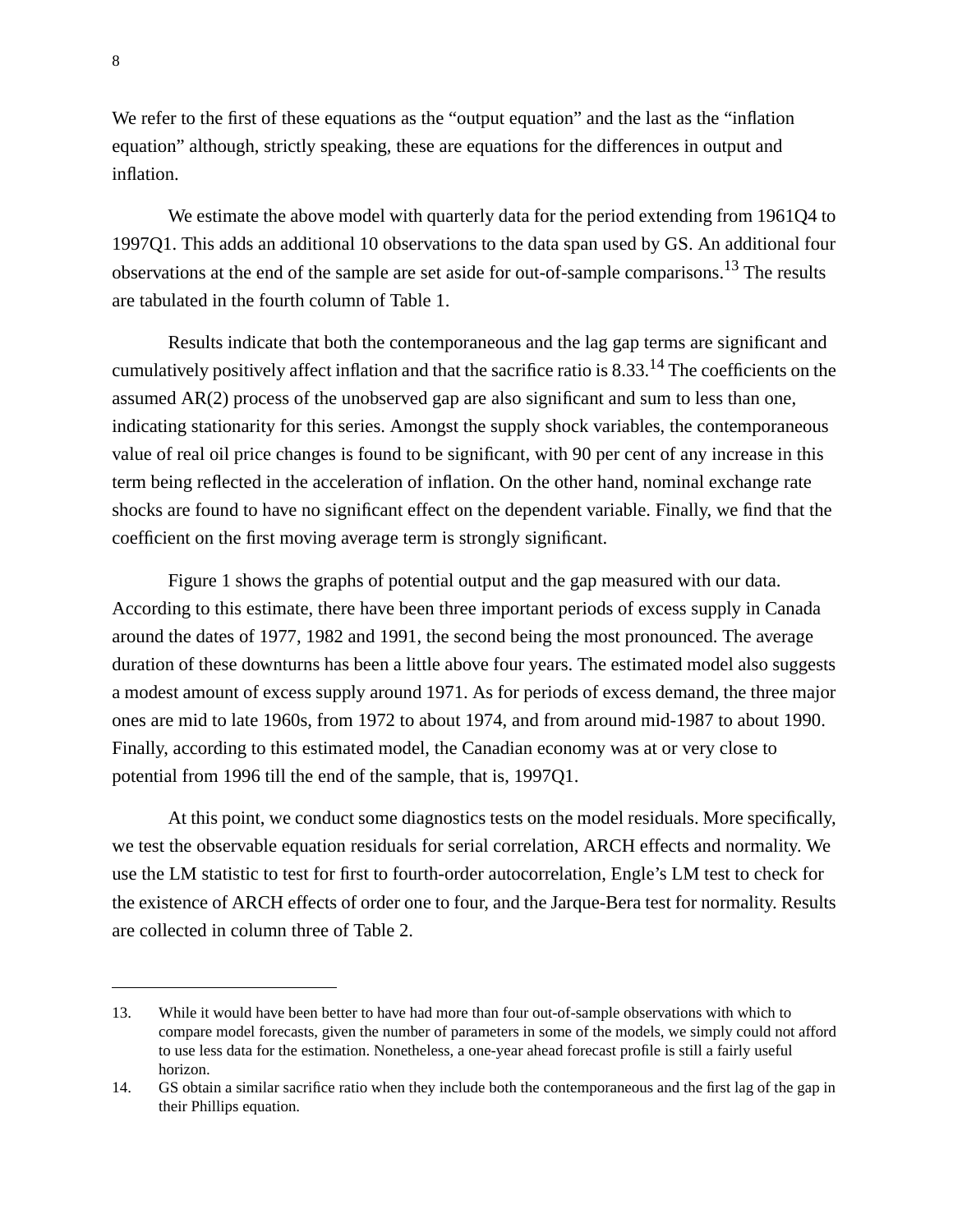It is clear from this table that there is some misspecification in this model. For instance, with regards to the output equation, we are unable to reject the null of no first order autocorrelation at the 10-per-cent level. Similarly, there seem to be important ARCH effects of up to the fourth order in the residuals. As for the inflation equation, there is strong evidence for the presence of up to fourth order autocorrelation although no ARCH effects are evident. Indeed, the Jarque-Bera test rejects the null of unconditional normality for the residuals of this equation reinforcing the LM test results.

This evidence of misspecification suggests that there is room to improve the model. Several possibilities come to mind. For instance, with regard to the output equation, we could examine the appropriateness of the random walk assumptions on the level and the drift term of potential.15 Various studies have shown that permanent supply shocks feed gradually into output and, while it is possible to account for this with a unit root on the drift term and a coefficient of one on a single lag of potential, other sets of hypotheses may produce similar effects. For instance, we could assume a one-time exogenous change in the drift and more than one lag on potential. Having said this, the fact that we find ARCH effects in the output equation may instead be an indication of time-varying coefficients in this equation. It is therefore important to look at the assumptions made on output more carefully.

With respect to the inflation equation, one aspect to be examined is the specification of expectations. Backward-looking expectation modelled with a single lag of inflation may be inappropriate. In the literature, many models allow for richer dynamics by including more lags of inflation.16 Other studies adopt forward-looking elements in expectations using, for example, survey data.<sup>17</sup> It is therefore important to verify whether different assumed expectations influence the gap estimate. A related issue is checking for the validity of the assumption of a single regime over the sample considered. Indeed, some studies have made the case for the presence of three distinct regimes for Canadian inflation data.<sup>18</sup>

Finally, it is assumed that there is no feedback from inflation to output. This is a difficult issue to settle as theoretical opinions diverge on it. However, it remains an important question and is left for future research.

<sup>15.</sup> In fact, if the true process is I(1), but instead an I(2) is assumed, the model may not be well-identified. This adversely affects any inference results from the model.

<sup>16.</sup> See, for instance, Duguay (1994).

<sup>17.</sup> One such study is by Laxton, Rose and Tetlow (1993).

<sup>18.</sup> An example is the study by Ricketts and Rose (1995) for Canadian inflation data. See also Fillion and Léonard (1997) for an estimated Phillips curve with various regimes.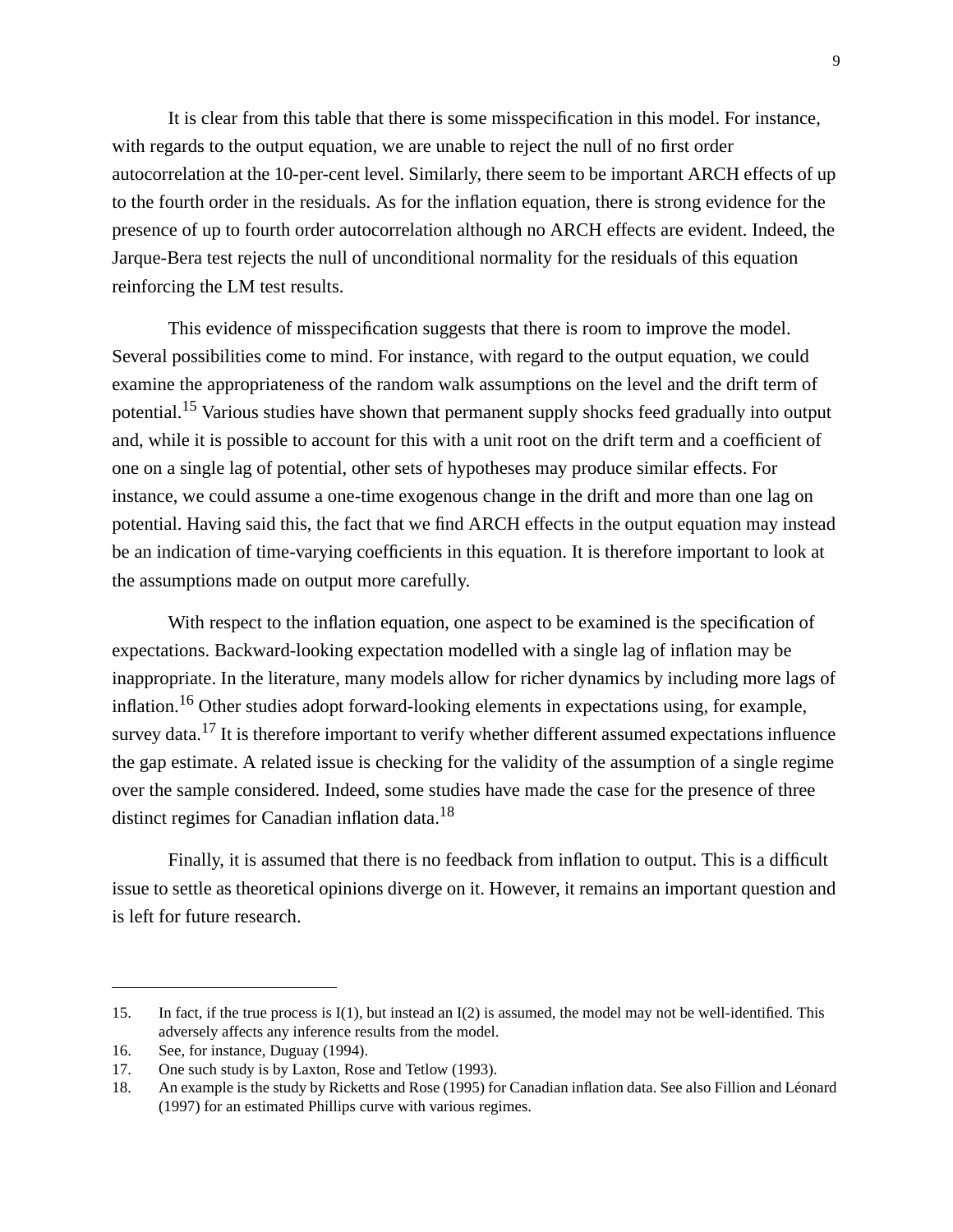# **4. Extensions and model applicability to Canada**

### **4.1 Fine tuning**

In Table 1 parameters significant at the 10-per-cent level are in bold. Looking at Column 4 we can see that many of the coefficients are not significant. On the other hand, moving average coefficients are strongly significant. It then becomes relevant to ask whether some variable is missing from the model.

Many studies have shown a role for real exchange rates and indirect taxes in the Phillips curve. Changes in these variables are indicative of relative price movements and have been found to influence the dynamics of inflation, specially in the short run. We therefore estimate the above model substituting real exchange rate changes in place of the nominal ones and adding changes in indirect taxes in the inflation equation. Outcomes are reported in the second column of Table 1 results and the corresponding graph is in Figure 2.

Once again, the contemporaneous oil price change variable is significant. In addition, we find that real exchange rate shocks and indirect taxes influence the short run dynamics of inflation. Thus, a more than usual increase in real exchange rates positively contributes to an acceleration of inflation in the next quarter, followed by a reverse effect, but to a lesser degree, in the quarter after. The dynamics of changes in indirect taxes is similar, except that the impact on the dependent variable is felt contemporaneously and in the next quarter. Notice that the remaining parameters in the model are estimated at values that are very similar to the previous case. As expected, the root mean square error around the gap term in the present case is lower at 1.005 than the value of 1.055 obtained with the basic model, and the maximized likelihood value is higher.

At this stage it is important to ask whether we are using the best measure for inflation. While the price level used in our models so far has been total CPI, the operational target of monetary policy in the recent past in Canada has been core inflation.<sup>19</sup> Remembering that our estimates for the gap are pinned down by the data on output and on inflation simultaneously, and that fluctuations in the real economy are more likely to influence trend inflation, it becomes interesting to examine the case where the gap measure in the Phillips curve is consistent with this particular definition of inflation. We therefore re-estimate restricted versions of the two models presented above using core inflation instead of total inflation.

<sup>19.</sup> Since there is a good deal of movement in the CPI caused by transitory fluctuations in the prices of food and energy as well as by changes in indirect taxes, the Bank of Canada focuses on a CPI measure excluding prices of food and energy and indirect taxes. This measure is referred to as core inflation.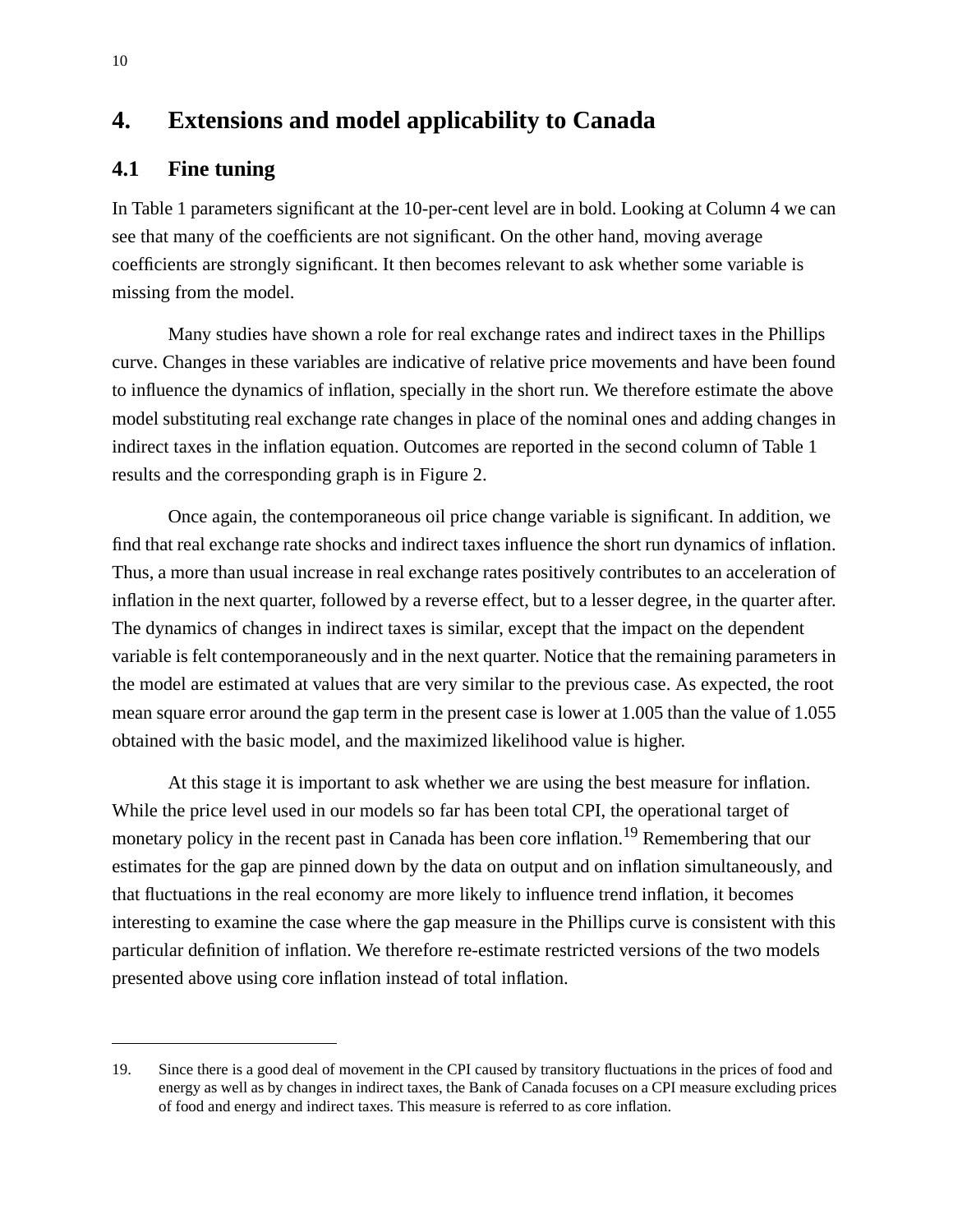Outcomes are tabulated in columns 3 and 4 of Table 1 results and the corresponding graphs are in Figures 3 and 4 respectively. From the third column we can see that, as expected, the estimated variance for inflation is lower than for total inflation and relative price shock variables, except for changes in indirect taxes, are no longer significant. In addition, the gap series is more volatile and the sacrifice ratio lower (4.17) than when total CPI inflation is used. Finally, with core inflation, only the contemporaneous gap is significant. The results in the next column are qualitatively similar except for the fact that the first lag of the change in the real exchange rate is significant.

Based on the maximized value of the likelihood function, it would seem that the model with core inflation and real exchange rate changes performs the best.<sup>20</sup> Yet the model in the second column is the one that exhibits the smallest filter uncertainty for the gap. In this case, the root mean square error quickly converges to a value of 1.005 compared with 1.063 and 1.069 obtained when using core inflation. At this stage we note that, as mentioned in the footnotes, this uncertainty is only part of the total uncertainty associated with these models. Strictly speaking, one should also account for the fact that model parameters are estimated at the same time as filtering is applied.

Next, we run diagnostic tests on the estimated models and tabulate the corresponding results in Table 2. From this table we can see that there is no improvement in the dynamics of the observed equation residuals. Indeed, with core inflation, misspecification is even exaccerbated in the case of the output equation residuals.

In light of the above evidence, more scrutiny is needed on the Phillips curve specification. For the moment, however, we focus our attention on the output equation specification. This is the topic of the next section.

#### **4.2 The assumption of random walk for output**

A plot of the log of actual output in Canada seems to indicate a change in slope some time in the mid to late seventies. Such a change may have occurred due to major negative exogenous shocks to the economy, such as oil price shocks, or to changes in government policy, or because of other structural changes.<sup>21</sup> Whatever caused the slowdown in productivity, in order to account for it, GS assume a unit root in the drift term of the output equation. This supposes that the observed

<sup>20.</sup> Since these models are non-nested, we do not use likelihood ratio tests to assess the overall goodness of fit. Instead, we rely on indirect criteria to select the best specification.

<sup>21.</sup> For more detail, see Stuber (1986).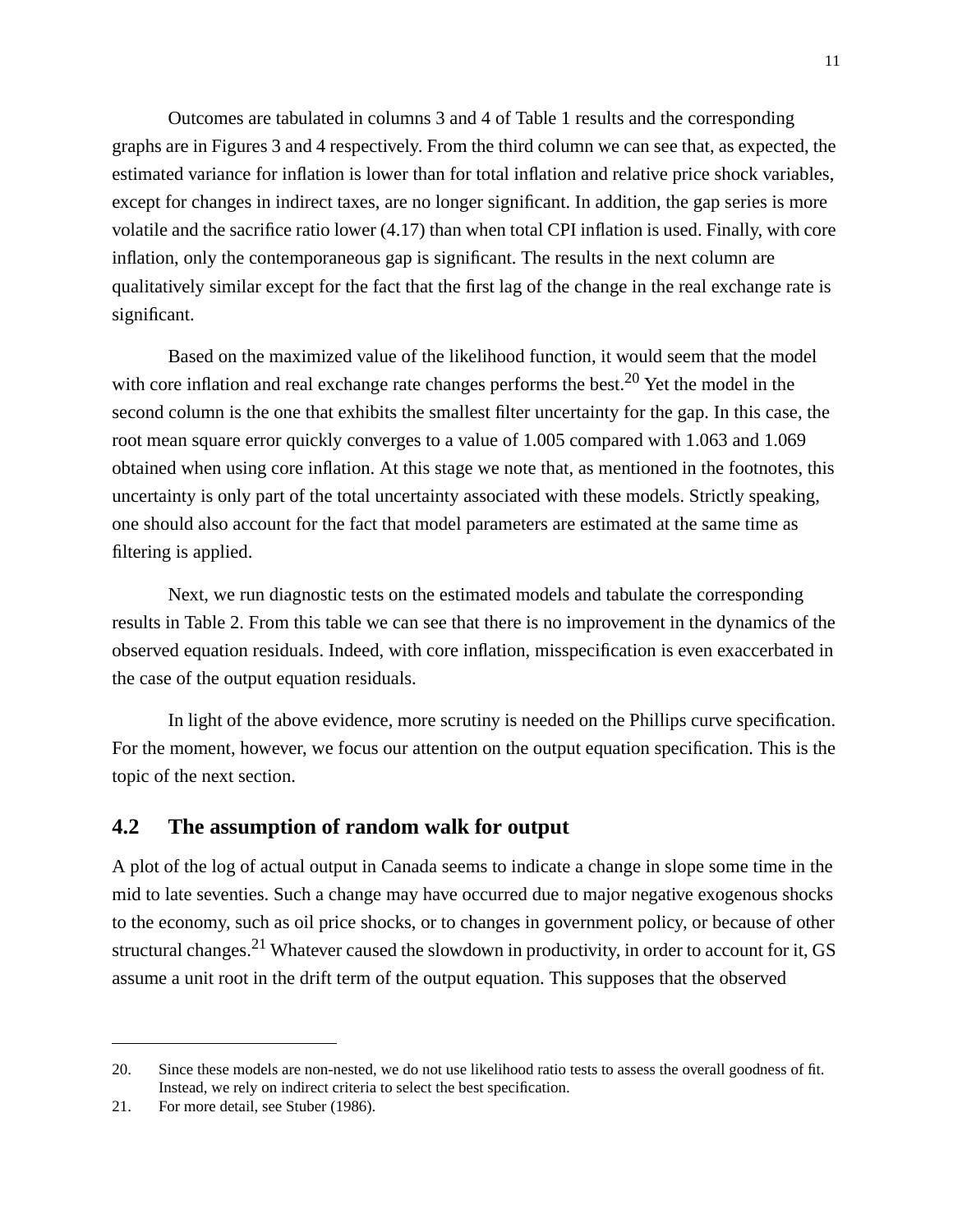slowdown took place very gradually. Yet, an explanation based on a one or two-time break in the drift term is equally likely.

Opinions diverge as to the right explanation, but, at this stage, both appear equally valid. Accordingly, in this section, we look at the implications of assuming that there has been a break in the drift term of trend output. The obvious difficulty with this approach, however, is determining the number of existing break points in a series and pin-pointing them precisely. This debate has been ongoing for a long time now and has spawned numerous studies on methods of testing for break points when the break time is difficult to pin down.

The latest in this category is the extensive work by Bai and Perron (1998). These authors discuss the properties of least squares estimators in a wide class of linear regression models in the presence of multiple structural breaks with unknown break points. These models include cases where the residuals are autocorrelated and heteroskedastic and where there are lagged dependent variables in the regressors. In addition, they develop a number of tests amongst which is a sequential testing strategy where one tests the null hypothesis of  $l$  changes against the alternative of  $l + 1$  changes in the series considered. Thus, their method successively estimates each break point in the data.

We apply the Bai and Perron sequential test to the output growth equation  $\Delta y_t = \mu + \vartheta_t^y$ , allowing for autocorrelation and heteroskedasticity in the  $\vartheta_t^y$  term. The test detects a single break point corresponding to 1976Q2.

Having established that we cannot reject a one-time break in the drift term of trend output, we turn to the fact that technology shocks feed only gradually into the economy. Factors such as habit formation, adjustment costs, time to build and learning are some of the ideas behind this hypothesis. We therefore increase the number of autoregressive lags of potential output to two and impose that the sum of the coefficients on the lagged terms equal one. Based on the above discussion, we specify the following model for Canada:

$$
y_{t} = y_{t}^{P} + g_{t}
$$
\n
$$
g_{t} = \varphi_{1}g_{t-1} + \varphi_{2}g_{t-2} + \varepsilon_{t}^{g}
$$
\n
$$
y_{t}^{P} = \mu_{1} + (\mu_{2} - \mu_{1})DU_{t} + \alpha y_{t-1}^{P} + (1 - \alpha)y_{t-2}^{P} + \varepsilon_{t}^{y}
$$
\n
$$
\Delta \pi_{t} = c + \beta_{0}g_{t} + \beta_{1}g_{t-1} + \rho_{0}do_{t} + \rho_{1}do_{t-1} + \gamma_{0}de_{t} + \gamma_{1}de_{t-1} + \theta_{0}dx_{t} + \theta_{1}dx_{t-1}
$$
\n
$$
+ \varepsilon_{t}^{\pi} + \delta_{1}\varepsilon_{t-1}^{\pi}
$$
\n(9)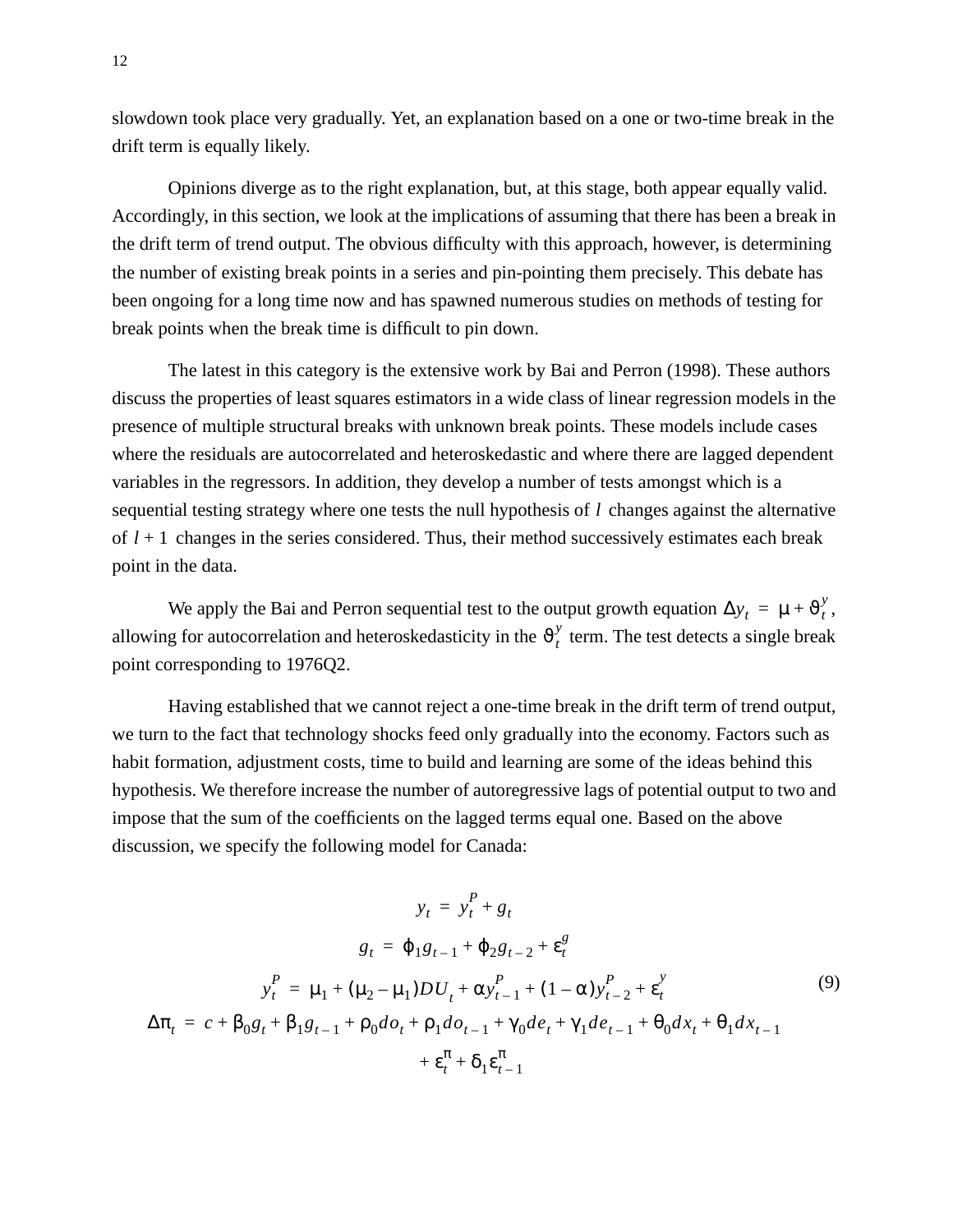where  $do_t$  is the log change in the real oil price,  $de_t$  is the first difference in the log real exchange rate and  $dx_t$  is the change in indirect taxes. In addition,  $DU_t$  is a dummy variable which captures the break in the drift of potential output.

In order to carry out the estimation, the break in drift is imposed at 1976q2 and the system is re-written as:

$$
g_{t} = \varphi_{1}g_{t-1} + \varphi_{2}g_{t-2} + \varepsilon_{t}^{g}
$$
  
\n
$$
\Delta y_{t} = \mu_{1} + (\mu_{2} - \mu_{1})DU_{t} + (\alpha - 1)\Delta y_{t-1} + g_{t} - \alpha g_{t-1} - (1 - \alpha)g_{t-2} + \varepsilon_{t}^{y}
$$
  
\n
$$
\Delta \pi_{t} = c + \beta_{0}g_{t} + \beta_{1}g_{t-1} + \rho_{0}d\sigma_{t} + \rho_{1}d\sigma_{t-1} + \gamma_{0}de_{t} + \gamma_{1}de_{t-1} + \theta_{0}dx_{t} + \theta_{1}dx_{t-1}
$$
  
\n
$$
+ \varepsilon_{t}^{\pi} + \delta_{1}\varepsilon_{t-1}^{\pi}
$$
\n(10)

Estimation results of the above model with total and core inflations are found in Table 3 and the corresponding graphs are in Figures 5 and 6. These results show that almost all of the model coefficients are highly significant. More specifically, the drift term after the break point is estimated at half its value before 1976Q2 which indicates a substantial slowdown in productivity. For the model with total inflation, we notice also that the coefficient on the first lag of potential output is highly significant and equal to 1.03 indicating that the persistence in trend output is adequately captured through its first lag. This indicates that one quarter is sufficient time for technology shocks to fully feed into real output.

In comparing the models with the different inflation measures, once again we see that the likelihood value is higher when core inflation is used in the Phillips curve. We also find that the root mean square error is lower in this case. It is also interesting to note that the sacrifice ratio is 6.25 in the model that uses total inflation and 5.00 in the other case. These are close to the numbers obtained from the corresponding models with a unit root drift. Added to the fact that the estimated variances in the two categories of models are also similar, we conclude that the two models are essentially observationally equivalent. Nevertheless, the diagnostic tests and the outof-sample forecasts will show whether one set of assumptions is preferable over the other.

Once again, therefore, diagnostic tests are carried out and results are reported in Table 4. These basically show that, compared to the unit root drift category of models, there is a modest improvement in the diagnostics when a one-time break in drift is assumed. Thus, in the case of total inflation, we can no longer reject the null of first-order autocorrelation and ARCH in the output equation. Similarly, while ARCH effects are still present in the models using core inflation, the p-values for these are much higher when a break in drift is imposed. Nevertheless, in the latter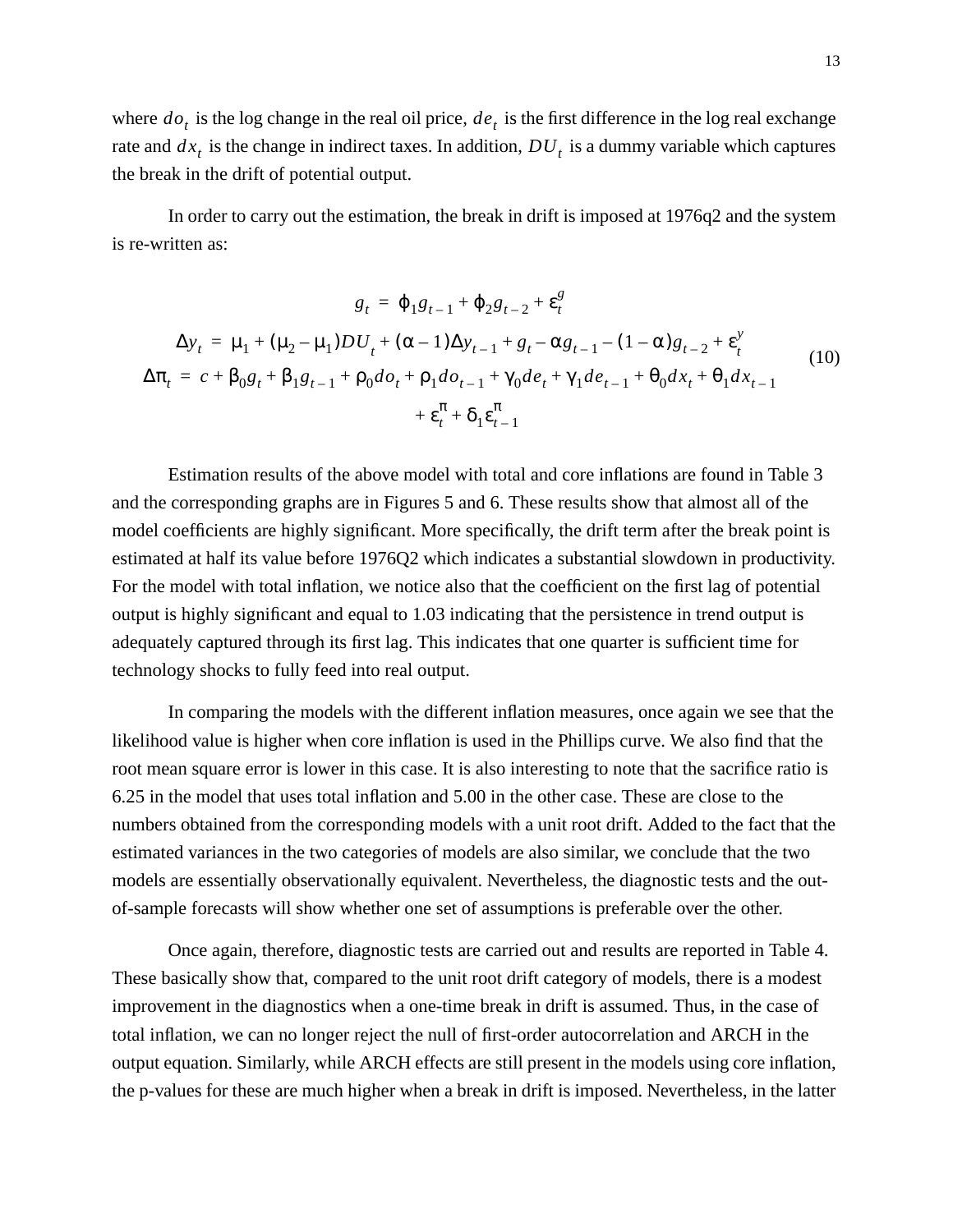case, we cannot reject the presence of low-order ARCH in the residuals of the model using total inflation.

Amongst the possible reasons for the observed ARCH effects above is time-variation in the model parameters. Given that the purpose of the output gap measure is consistency with short term inflation forecasting, and taking into account the relative complexity of our framework, we will not be addressing this issue in the present study. Of more importance is the observed autocorrelation in the inflation equation residuals in all of the models. These effects could be due to misspecified expectations. For instance, Ricketts and Rose (1995), using a Markov-switching model, found three distinct regimes for Canadian inflation between 1961 and 1993. In their model both means and variances change with the state of the economy. If agents know which inflation regime they are in when they make their forecasts, inflation expectations will be different in each state. This, in turn, will influence the level of inflation. Perhaps, then, accounting for regime shifts will diminish the observed autocorrelation in the residuals.

#### **4.3 Accounting for regime shifts in inflation expectations**

In this section, we examine the role of regime shifts in inflation expectations for the measurement of the output gap. This is accomplished in two steps.

First, in a separate model, we estimate a three-state Markov-switching model with statevarying means and variances on our core inflation series. In all these regimes, inflation is assumed to follow an autoregressive process of three lags, and in one case, it is imposed to have a unit root. Having obtained the means, variances, and ex-post probabilities of being in each regime, we then construct dummy variables corresponding to each of the three regimes.<sup>22</sup> Thus, regime one extends from 1960Q1 to 1963Q2 and from 1989Q2 to 1998Q1, regime two occurs in the 1963Q3 to 1970Q2 period as well as during 1980Q3 to 1989Q1, finally, the third regime falls between 1970Q3 and 1980Q2.

Notice that while the early sixties and the nineties are both found to be consistent with a low mean low variance regime, their inflation dynamics may have been somewhat different. In order to account for this fact, we assign different dummy variables to these two time periods. This amounts to specifying a total of four distinct regimes for inflation, and consequently, of inflation expectations.

<sup>22.</sup> The construction of the dummy variables is similar to the method followed by Fillion and Léonard (1997).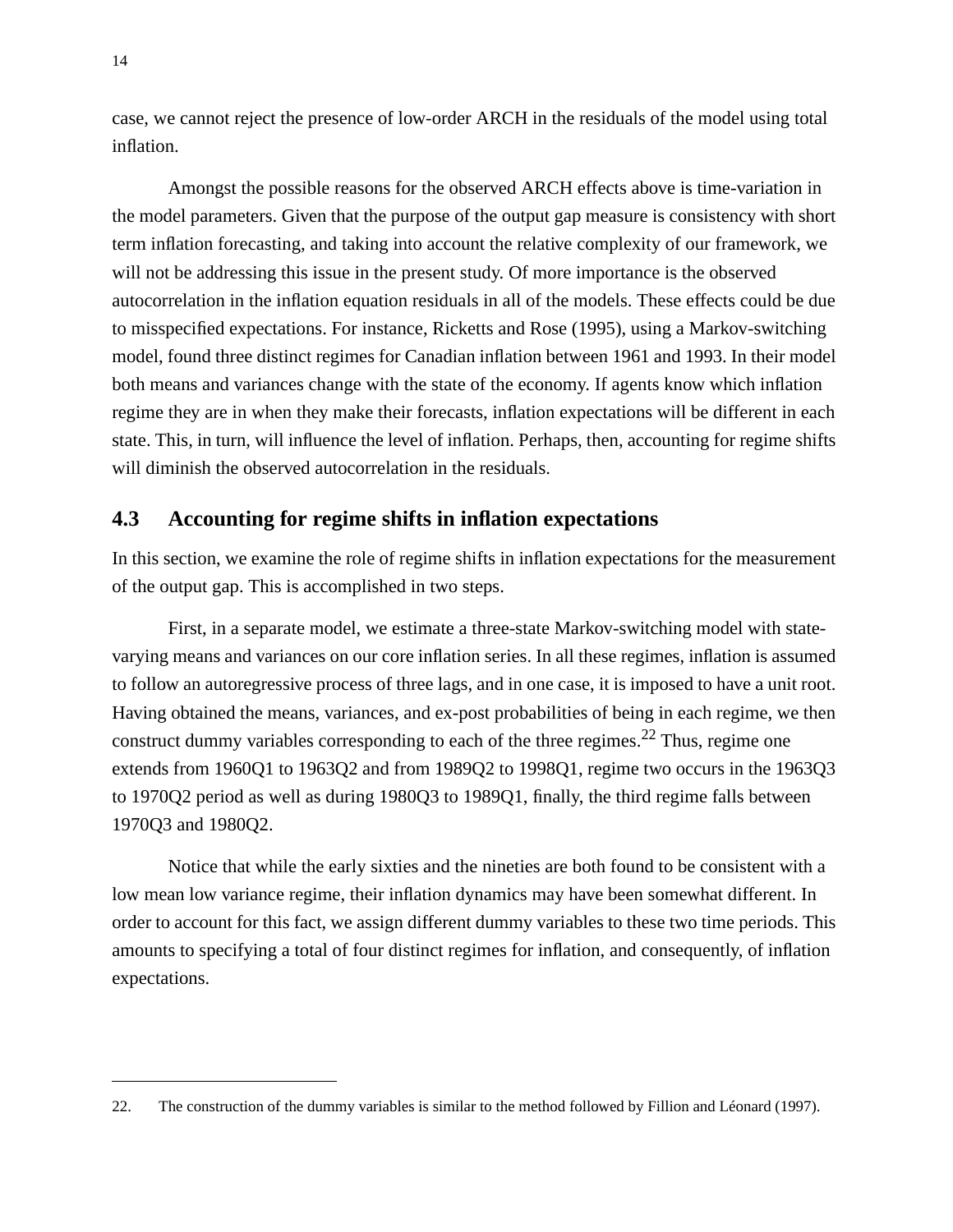Second, we re-estimate the state-space model with a unit root drift and core inflation having imposed these four distinct regimes for inflation.23 In all regimes, and to preserve parsimony, core inflation is assumed to follow a stationary autoregressive process of the second order.24

Estimation results for the models with nominal and real exchange rates are tabulated in Table 5. Results are very similar for both models, although the one with real exchange rates has the higher likelihood function while the other model has the lower root mean square error. Interestingly, most of the estimated coefficients are also quite similar to the case where no regime switching is allowed. Only the MA coefficient values seem to be substantially different. In addition, when allowing for regime switches, the sacrifice ratio increases. As for the constants and the autoregressive terms for inflation, only a few coefficients are found to be significant. Despite this fact, an examination of the diagnostic test results in Table 7 indicates that allowing for different inflation regimes may be useful in improving the model fit. Indeed, compared to the last two columns of Table 2, we can see that residual autocorrelation is reduced with regime switching. Overall, then, it seems that inflation regimes do affect inflation expectations. However, further scrutiny is needed to adequately specificy the dynamics of inflation in each of these regimes.25

# **4.4 Accounting for ARCH effects**

Diagnostic testing of residuals of all of the models examined so far has revealed the presence of ARCH effects in the output equation of these models. While we do not attempt to determine the source of the conditional heteroskedasticity, in this section, we evaluate the role of accounting for these effects by allowing the output equation to have ARCH errors. Thus, we re-estimate the above model with a unit root drift, core inflation, regime changes and real exchange rate changes, imposing an ARCH error of lag two for output.

Estimation results are found in Table 6 and the diagnostic test outcomes in the last column of Table 7. Surprisingly, the autoregressive coefficients on the conditional variance of output are not significant and all other estimated values, except for the variance of the gap term, remain similar to those obtained in the previous model estimation. As for the diagnostics test results, we

<sup>23.</sup> We also tried to estimate the model with the breaking drift imposing different inflation regimes but found that the model did not converge.

<sup>24.</sup> The state-space model did not converge for the case where a unit root was imposed in one of the regimes indicating that a stationary process is probably more appropriate.

<sup>25.</sup> We should note, however, that as the number of model parameters increases, model uncertainty also increases.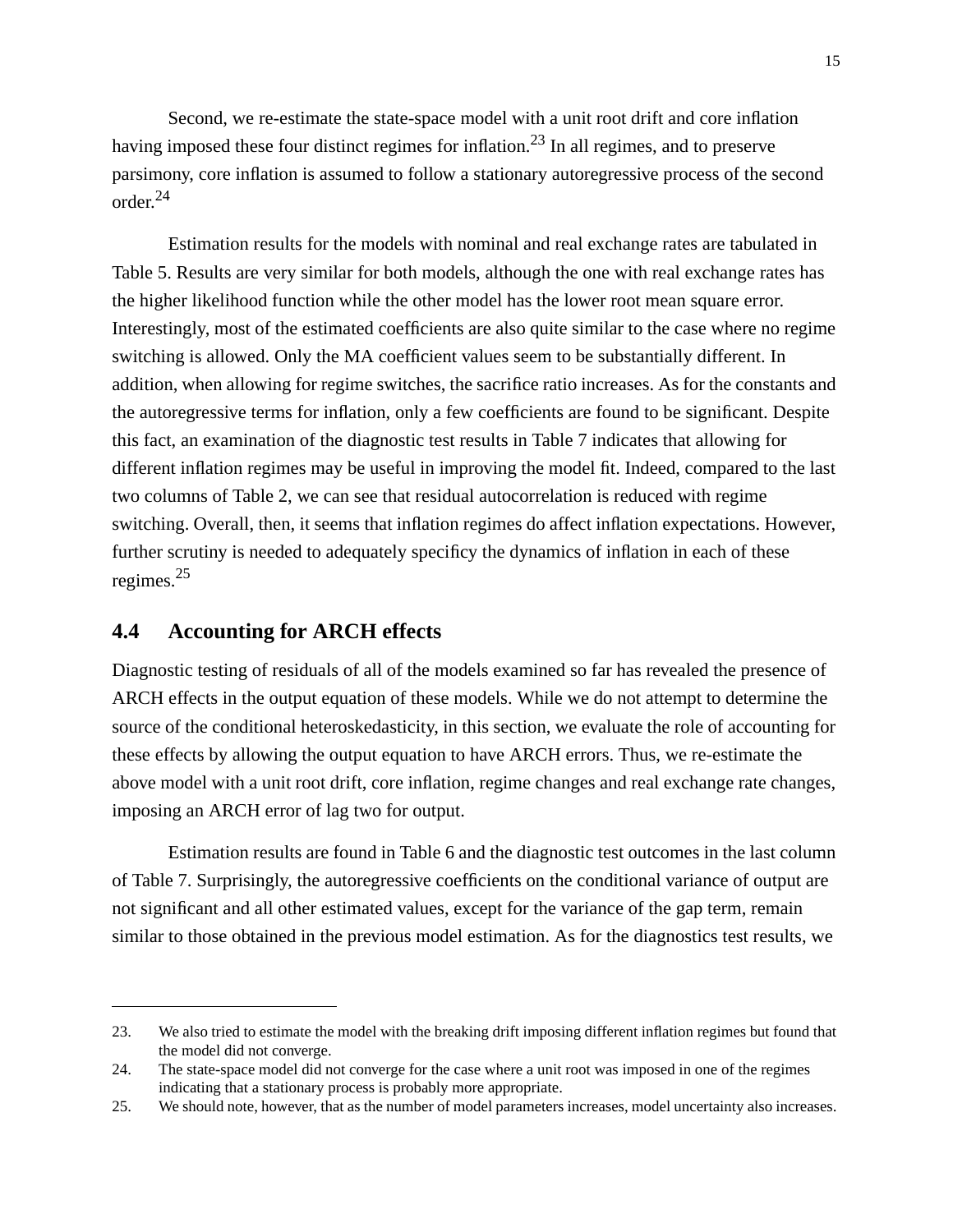see a marked decrease in the residual autocorrelation of the inflation equation, but the ARCH effects remain unchanged.

### **4.5 Out-of-sample forecasts**

Given the misspecification issues that still need to be resolved, what is the usefulness of these models for the conduct of monetary policy? Given the fact that trend output and the gap are unobserved, a natural way of assessing this usefulness is to verify the extent to which the estimated gap measure can forecast inflation and output out-of-sample.

From the obtained parameter estimates and the values of the latent variables, we forecast the values of log output and inflation over the 1997Q2–1998Q1 period. These forecasts are then compared with the realized observations for that period which we had put aside at the beginning of the study. The comparisons are made in terms of root mean square errors and are reported in Table 8 in units of annual percentages.

On the whole, results are quite good. Average forecast errors on the log of output vary between 1.9 to 3.3 per cent per annum, while those on inflation lie only between 0.55 to 1.1 per cent per annum. More precisely, the average prediction error on the log of real output is smallest in the model that uses core inflation and which imposes regime changes and ARCH effects. In annual percentages this represents a less than 2-per-cent average error.

The model that has the smallest average annual out-of-sample prediction error of inflation is the one with core inflation and a break in drift in 1976Q2. In this case, the error is only 0.55 per cent per annum. In addition, this model performs quite well in predicting log output as well with an average error of only 2 per cent per annum.

#### **4.6 Discussion**

At this stage we would like to single out the most promising models among the ones considered based on all of the criteria available to us; that is, the value of the maximized likelihood ratio, diagnostic test results, estimated uncertainty around the gap measure, out-of-sample forecast performance, as well as plausibility of coefficient values. The difficulty is that, in general, these criteria do not all point in the same direction. Furthermore, models are non-nested rendering statistically significant comparisons amongst them even more problematic. Thus, identifying which models are most promising means selcting those that perform best in some overall sense and requires trading off some criteria against others. We proceed by first comparing different categories of models and then by choosing the best model within the retained category.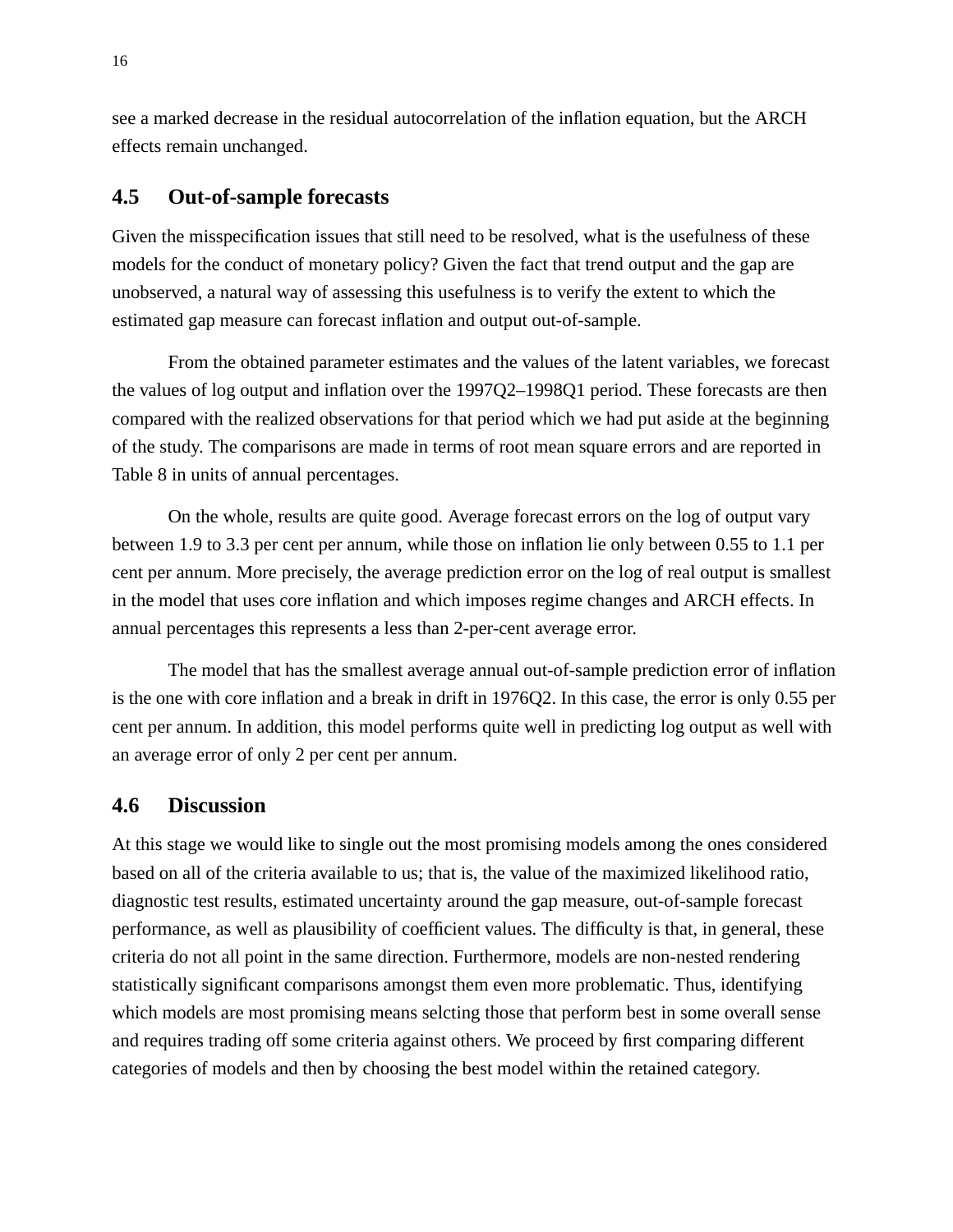#### **4.6.1 Core inflation models versus total inflation models**

The examination of maximized log likelihood values provides for an overall goodness of fit of the model. From these we notice that, in general, models that use core inflation have higher log likelihood functions than those using total inflation. This means that these models exhibit a better fit than total inflation models. Interestingly, models using core inflation also yield more plausible sacrifice ratios with values that lie between 2.78 and 5. In contrast, models making use of total inflation produce sacrifice ratios between 6.25 and 8.33 which are notably higher than most previous estimates for Canada.26

As for forecasting performance, models using core inflation always have smaller average annual errors for inflation than models with total inflation. In addition, they also perform better than the latter with respect to the average prediction error on output, with the exception of the total inflation model with a breaking drift. It remains that, from the monetary authority's perspective, better predicting inflation should weigh more heavily than closely predicting output.

On the negative side, models using core inflation generally have higher root mean square errors around the gap estimate than the total inflation models. However, given that this is only the filter uncertainty around this estimate, models that have a higher parameter count are also expected to have a higher parameter uncertainty associated with them. Notice that most models in Table 1 require the estimation of two additional parameters than the models in Table 3. In this respect, the total uncertainty around the gap measure is probably more or less the same for all of the models in these two tables. However, in the case of the core inflation models that include regime changes and ARCH effects, not only is the filter uncertainty higher than for all the other models, but given the additional 12 estimated parameters, total uncertainty is expected to be higher as well.

As for the plausibility of model parameters, except for the core inflation models that incorporate regime changes, most of the estimated parameter values in the remaining models seem fairly plausible. For instance, the autoregressive parameters of the gap equation in all the models sum to less than one and exhibit hump-shaped dynamics. In addition, all the estimated variances are positive and significant, with the variance of the drift term being the smallest as expected. Finally, the relative price shock variable coefficients generally have the correct sign in either category of models. In the case of the core inflation models with regime changes, the autoregressive coefficients of inflation in the first regime are negative and insignificant. This outcome may be due to the lack of sufficient data for this particular regime.

<sup>26.</sup> See Black, Coletti, and Monnier (1997) for a survey.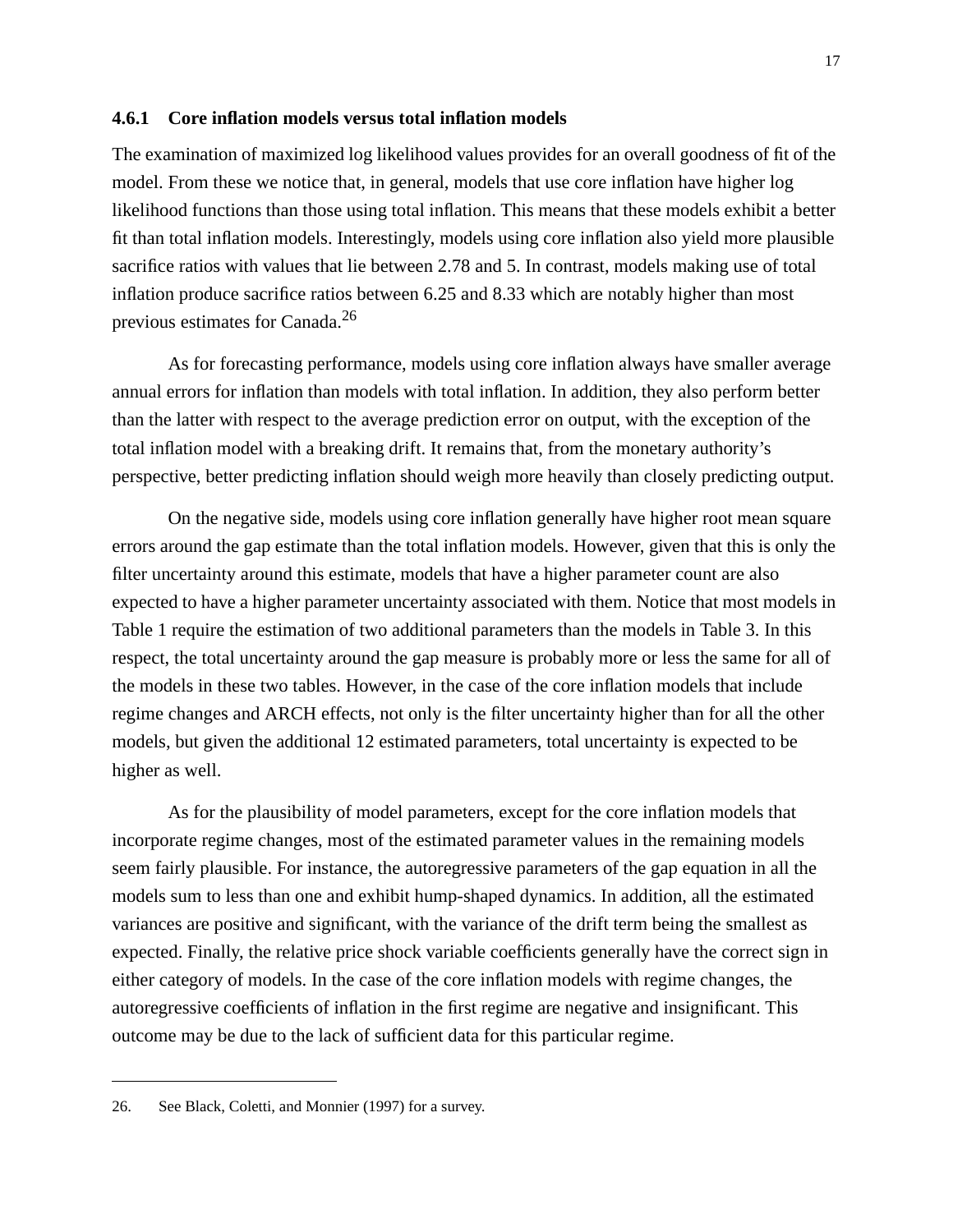As for diagnostic testing, core inflation models are found to exhibit more severe misspecification in the output equation than the total inflation models. However, with respect to the inflation equation, the first category of models are as well-specified as total inflation models in most cases, and perform even better when regime changes and ARCH effects are imposed.

Based on the above analysis, we conclude that the core inflation category of models offers more useful alternatives than those models using total inflation. Consequently, next, we will try to select the best model within this division.

#### **4.6.2 Which core inflation model?**

Based on the highest likelihood value, one would be tempted to select one of the core model with changing regimes as being the best. In addition, these models exhibit less specification problems than the others in this same category, specially in the inflation equation. However, their disadvantage is that they have somewhat higher uncertainty around the gap estimate than the others. Similarly, most of the regime-related parameters are insignificant, while some even have the wrong sign. This leads us to believe that these models are not as precisely estimated and robust as we would like. With the availability of more data in future, they could prove to be more useful.

For now, however, we have the most confidence in the core inflation model with the breaking drift. This model has a good overall fit, plausible parameter estimates, and the best forecast performance.

# **5. Conclusion**

In this paper, we assess the implications of using state-space models for measuring potential output (and the output gap) in Canada. The models examined are different versions or extensions of the unobserved-components model of Gerlach and Smets (1997). These modifications were motivated partly in response to existing empirical findings on Canadian data, and partly because of the results of diagnostics checking on the basic model.

First we focus on the assumed specification for the output equation of the model and apply the Bai and Perron (1998) structural change test with unknown change point. Since we find that we cannot reject a one-time break in the drift of output growth, we estimate versions of the model with a breaking drift. We also estimate a version of the GS model with a modified error structure after detecting the presence of ARCH effects in this equation.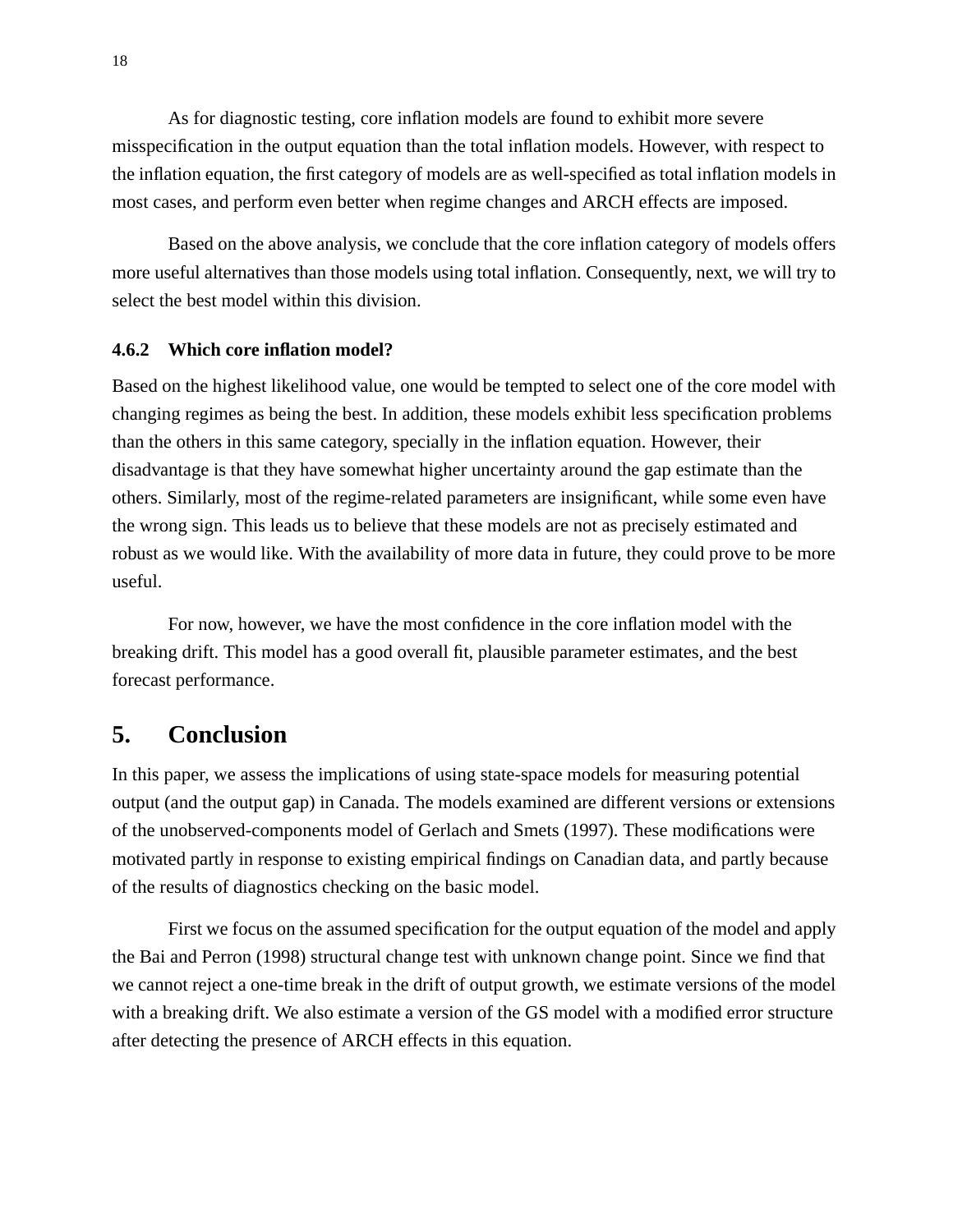Similarly, we try to modify the specification of the inflation equation. We do so by examining the implications of using either total or core inflation in the Phillips curve, by integrating more relative price shock variables in this equation, and by examining the role of changing inflation regimes.

Through these various attempts, we find that we are able to improve the model fit somewhat. In particular, for some versions of the model, the uncertainty around the estimate of the gap is slightly reduced and the out-of-sample forecasts of inflation and output are improved. Yet we feel that further improvements could be obtained by allowing time-variation in certain parameters of the model and by a more systematic examination of inflation regime changes.

Overall, we conclude that state-space models are useful for estimating the output gap for the purpose of assessing inflationary pressures. In particular, based on various criteria, we favor the use of a model which uses core inflation in the Phillips curve and imposes a breaking drift in the output equation.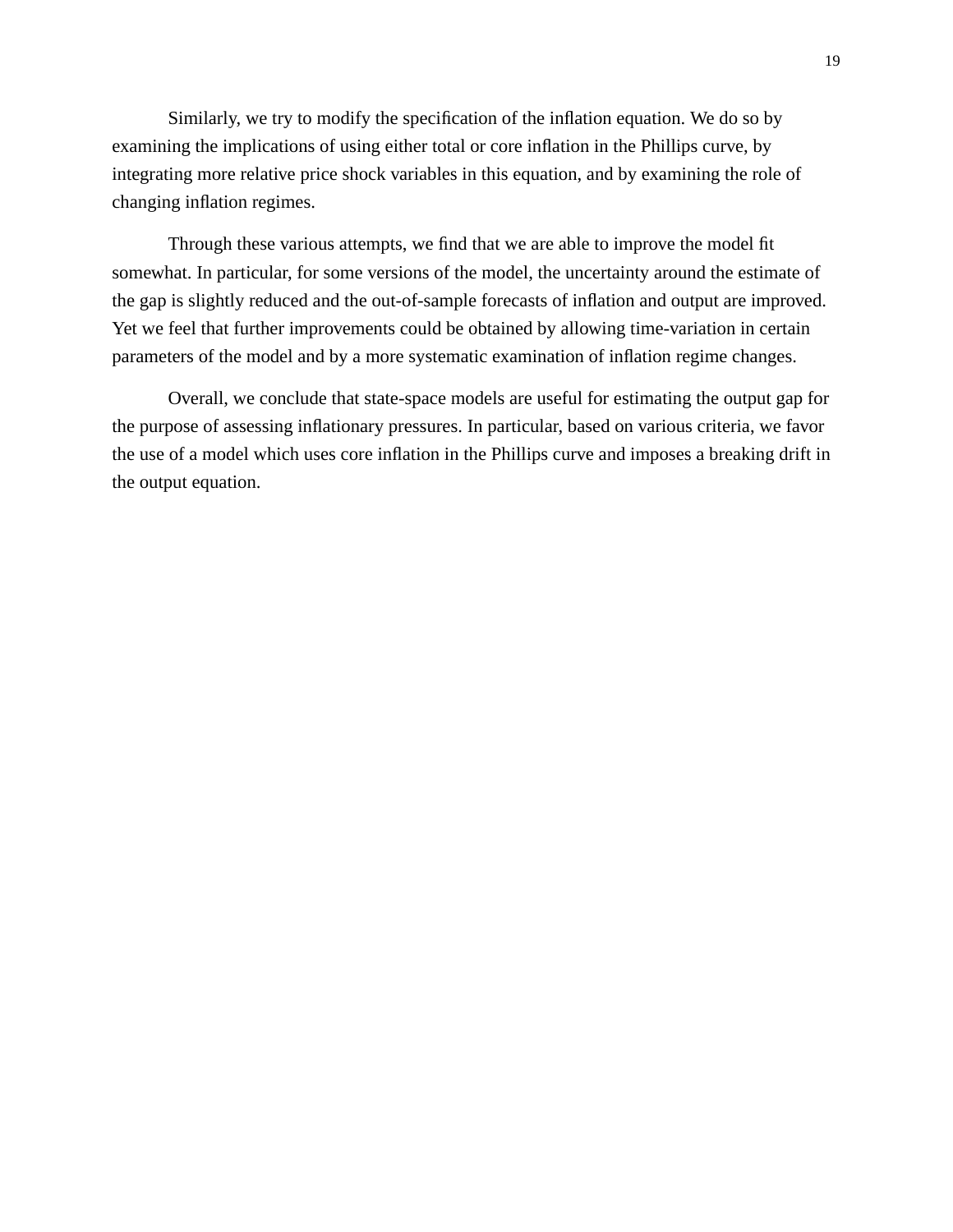#### **References**

- Bai, J. and P. Perron. 1998. "Estimating and Testing Linear Models with Multiple Srtuctural Changes." *Econometrica* 66:47-78.
- Black, R., D. Coletti, and S. Monnier. 1997. "The Cost and Benefits of Price Stability." Bank of Canada Conference Proceedings Volume.
- Blanchard, O.J. and D.Quah. 1989. "The Dynamic Effects of Aggregate Demand and Supply Disturbances." *American Economic Review* 79(4):655-73.
- Butler, L. 1996. The Bank of Canada's New Quarterly Projection Model, Part 4. A Semi-Structural Method to Estimate Potential Output: Combining Economic Theory with a Time-Series Filter. Technical Report. Ottawa:Bank of Canada.
- Cooley, T.F. and M. Dwyer. 1998. "Business Cycle Analysis Without Much Theory. A Look at Structural VARs." *Journal of Econometrics* 83:57-88.
- Duguay, P. 1994. "Empirical Evidence on the Strength of the Monetary Transmission Mechanism in Canada." *Journal of Monetary Economics* 33(1).
- Dupasquier C. and N. Ricketts. 1998. "Non-linearities in the Output-Inflation Relationship." Conference Proceedings Volume, Bank of Canada.
- Dupasquier C. and N. Ricketts. 1998. "Non-linearities in the Output-Inflation Relationship: Some Empirical Results for Canada" Working Paper 98-14. Bank of Canada, Ottawa.
- Dupasquier C., A. Guay, and P. St-Amant. 1999. "A Survey of Alternative Methodologies for Estimating Potential Output and the Output Gap." forthcoming *Journal of Macroeconomics*.
- Engle, R. 1983. "Estimates of the Variance of U.S. Inflation Based upon the ARCH Model." *Journal of Money, Credit and Banking* 15(3):286-301.
- Fillion, J.F. and A. Léonard. 1997. "La courbe de Phillips au Canada: un examen de quelques hypothèses." Working Paper 97-3. Bank of Canada, Ottawa.
- Gerlach, S. and F. Smets. 1997. "Output Gaps and Inflation. Unobservable-components Estimates for the G-7 Countries." Unpublished Paper, Bank for International Settlements, Basle.
- Guay, A. and P. St-Amant. 1996. Do Mechanical Filters Provide a Good Approximation of Business Cycles? Technical Report No. 78. Ottawa:Bank of Canada.
- Harvey, A.C. and A. Jeager. 1993. "Detrending, Stylized Facts and the Business Cycle." *Journal of Applied Econometrics* 8(3):231-47.
- Harvey, A.C., Ruiz, E., and E. Sentana. 1992. "Unobserved Component time Series Models with ARCH Disturbances." *Journal of Econometrics*, 52:129-57.
- Hamilton, J. 1986. "A Standard Error for the Estimated State Vector of a State-Space Model". *ournal of Econometrics* 33:387-97.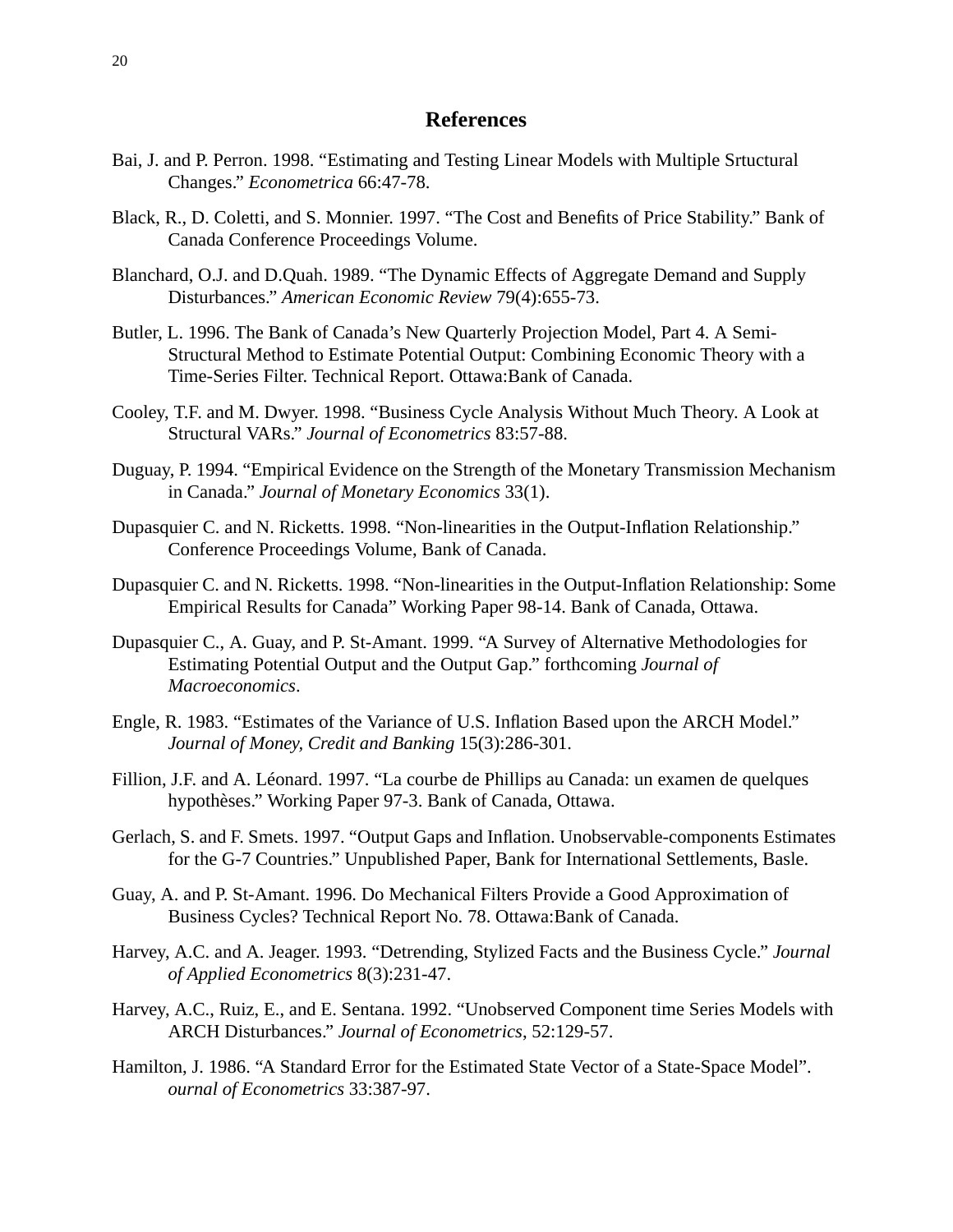- Hodrick, R.J. and E.C. Prescott. 1997. "Postwar U.S. Business Cycles: An Empirical Investigation." *Journal of Money, Credit, and Banking* 29(1):1-16.
- King, R.G. and S. Rebelo. 1993. "Low Frequency Filtering and Real Business Cycles." *Journal of Economic Dynamics and Control* 17(1-2):207-31.
- Kuttner, K.N. 1994. "Estimating Potential Output as a Latent Variable." *Journal of Business and Economic statistics* 12(3):361-68.
- Laxton, D. and R. Tetlow. 1992. A simple Multivariate Filter for the Measurement of Potential Output. Technical Report No. 59. Ottawa: Bank of Canada.
- Laxton, D., D. Rose, and R. Tetlow. 1993. "Problems in Identifying Non-Linear Phillips Curves: Some Further Consequences of Mismeasuring Potential Output." Working Paper 93-6. Bank of Canada, Ottawa.
- Perron, P. 1997. "L'estimation de modeles avec changements structurels multiples." *L'Actualite Economique* 73(1-3):472-505.
- Perron, P. 1989. "The Great Crash, the Oil Price Shock, and the Unit Root Hypothesis." *Econometrica* 57(6):1361-401.
- Phillips, P.C.B. 1989. "Partially Identified Econometric Models." *Econometric Theory*, 5:181-240.
- Ricketts, N. and D. Rose. 1995. "Inflation, Learning and Monetary Policy Regimes in the G-7 Economies." Working Paper 95-6. Bank of Canada, Ottawa.
- St-Amant, P. and S. van Norden. 1997. Measurement of the Output Gap: A Discussion of Recent Research at the Bank of Canada. Technical Report No. 79. Ottawa:Bank of Canada.
- Stuber, G. 1986. The Slowdown in Productivity Growth in the 1975-83 Period: A s
- Survey of Possible Explanations. Technical Report No. 43. Ottawa:Bank of Canada.
- van Norden, S. 1995. "Why Is It So Hard to Measure the Current Output Gap?" Mimeograph. Bank of Canada.
- Watson, M.W. 1986. "Univariate Detrending Methods with Stochastic Trends." *Journal of Monetary Economics* 18(1):49-75.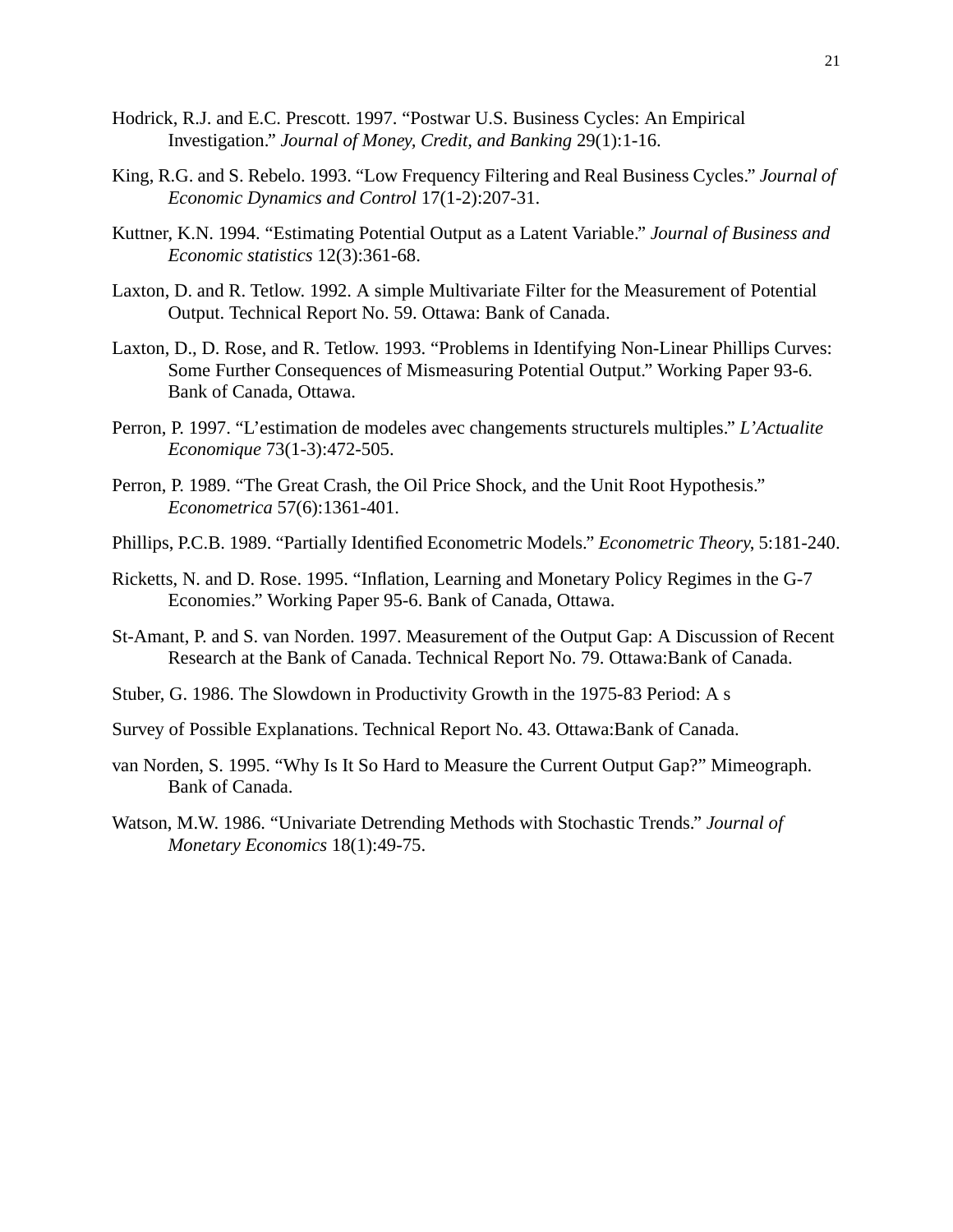# **Data Appendix**

The data used in this study are derived from the sources that follow. The notation (s.a.) stands for seasonally-adjusted. The notation (1992=100) implies that the base year for the series in question is 1992.

| <b>Series</b>                                        | <b>Source</b><br><b>Matrix</b> | <b>Base Year</b>  | S.a. | <b>Frequency</b> | <b>Converted</b> | Data Span   |
|------------------------------------------------------|--------------------------------|-------------------|------|------------------|------------------|-------------|
| <b>Total CPI</b>                                     | <b>b820600</b>                 | $1992 = 100$      | yes  | monthly          | quarterly        | 1961:1-98:1 |
| Core CPI                                             | b820655                        | $1992 = 100$      | yes  | monthly          | quarterly        | 1961:1-98:1 |
| <b>Real GDP</b>                                      | d14872                         | $1992 = 100$      | yes  | quarterly        |                  | 1961:1-98:1 |
| Canada/U.S.<br>bilateral<br>nominal<br>exchange rate | b100000                        |                   |      | monthly          | quarterly        | 1961:1-98:1 |
| U.S. Total CPI                                       | $m$ .cusa $0$                  | 1982-84<br>$=100$ | yes  | monthly          | quarterly        | 1961:1-98:1 |
| Oil price (WTI)                                      | coil                           |                   |      | monthly          | quarterly        | 1961:1-98:1 |
| Indirext taxes                                       | txpcpife <sup>a</sup>          |                   |      | quarterly        |                  | 1962:1-98:1 |

a. Series calculated at the Bank of Canada

Inflation rates are obtained by taking annual percentages on the appropriate CPI measures. The oil price series "coil" is deseasonalised by using the "seasonal" command in the FAME software. Real oil price is obtained by deflating the seasonally-adjusted series with U.S. CPI. The real exchange rate series is obtained by summing the logs of the nominal exchange rate and U.S. CPI and by subtracting the log of total CPI.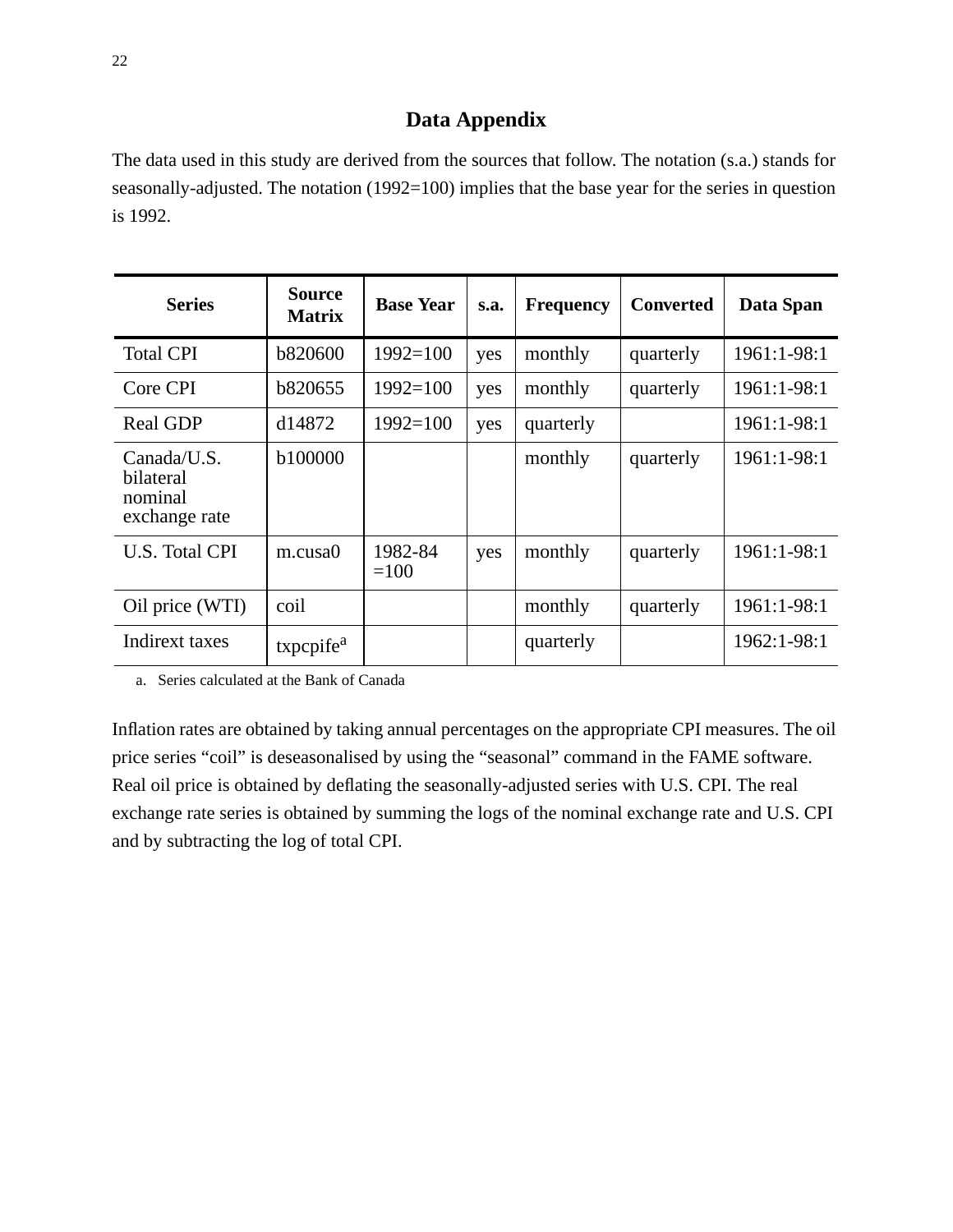| Dep.<br>variable                   | Regressor                  | Parameter        | GS-tot infl.<br>1961:4 - 1997:1<br>nom. exch. rate | GS-tot infl.<br>1962:4 - 1997:1<br>real exch. rate | GS-core infl.<br>1962:4 - 1997:1<br>nom. exch. rate | GS-core infl.<br>1962:4 - 1997:1<br>real exch. rate |
|------------------------------------|----------------------------|------------------|----------------------------------------------------|----------------------------------------------------|-----------------------------------------------------|-----------------------------------------------------|
| $s_t$                              | $g_{t-1}$                  | $\varphi_1$      | 1.64 $(0.19)$                                      | 1.73(0.13)                                         | 1.37(0.22)                                          | 1.34(0.25)                                          |
| $s_t$                              | $8t-2$                     | $\varphi_2$      | $-0.71(0.18)$                                      | $-0.78(0.13)$                                      | $-0.50(0.21)$                                       | $-0.48(0.23)$                                       |
| $\Delta\pi_{_f}$                   | $s_t$                      | $\beta_0$        | 0.23(0.07)                                         | 0.23(0.09)                                         | 0.09(0.07)                                          | 0.06(0.03)                                          |
| $\Delta \pi$                       | $s_{t-1}$                  | $\beta_1$        | $-0.20(0.09)$                                      | $-0.19(0.08)$                                      | $-0.03(0.07)$                                       |                                                     |
| $\Delta \pi$                       | $\epsilon_{t-1}^{\pi}$     | $\delta_1$       | $-0.70(0.34)$                                      | $-0.71(0.33)$                                      | $-0.76(0.40)$                                       | $-0.78(0.45)$                                       |
| $\Delta \pi$ <sub>t</sub>          | $\epsilon_{t-2}^{\pi}$     | $\delta_2$       | $-0.13(0.15)$                                      | $-0.10(0.16)$                                      | $-0.12(0.15)$                                       | $-0.10(0.14)$                                       |
| $\Delta \pi$                       | $\epsilon_{t-3}^{\pi}$     | $\delta_3$       | $-0.03(0.09)$                                      | $-0.01(0.13)$                                      | 0.05(0.14)                                          | 0.03(0.15)                                          |
| $\Delta\pi_{_f}$                   | $de_t$                     | $\gamma_0$       | 1.80(4.33)                                         | 0.13(3.51)                                         | $-2.01(3.43)$                                       | $-4.19(3.31)$                                       |
| $\Delta\pi_{_f}$                   | $de_{t-1}$                 | $\gamma_1$       | 3.60(6.46)                                         | 8.62(4.75)                                         | 4.86(4.51)                                          | 6.28(3.96)                                          |
| $\Delta \pi$ <sub>t</sub>          | $de_{t-2}$                 | $\gamma_2$       | $-5.22(4.94)$                                      | $-5.04(3.69)$                                      | 0.38(3.63)                                          | 1.42(3.11)                                          |
| $\Delta\pi_{_t}$                   | $d\rho_t$                  | $\rho_0$         | 0.90(0.38)                                         | 1.13(0.41)                                         | 0.29(0.35)                                          | 0.19(0.31)                                          |
| $\Delta\pi_{_f}$                   | $d\rho_{t-1}$              | $\rho_1$         | 0.49(0.52)                                         | 0.27(0.43)                                         | 0.37(0.43)                                          | 0.40(0.41)                                          |
| $\Delta\pi_{_t}$                   | $d\mathbf{e}_{t-2}$        | $\rho_2$         | $-0.28(0.48)$                                      | $-0.31(0.37)$                                      | 0.14(0.49)                                          | 0.17(0.44)                                          |
| $\Delta\pi^{\vphantom{\dagger}}_t$ | $dx_t$                     | $\theta_0$       |                                                    | 0.45(0.09)                                         | 0.44(0.07)                                          | 0.38(0.08)                                          |
| $\Delta \pi$ <sub>t</sub>          | $dx_{t-1}$                 | $\theta_1$       |                                                    | $-0.28(0.09)$                                      | $-0.37(0.09)$                                       | $-0.29(0.09)$                                       |
| $\Delta \pi$ <sub>t</sub>          | constant                   | $\boldsymbol{c}$ | $-0.005(0.02)$                                     | $-0.018(0.02)$                                     | $-0.010(0.03)$                                      | $-0.009(0.03)$                                      |
| $\Delta y_t$                       | $var(\epsilon_t^y)$        |                  | 0.77(0.08)                                         | 0.80(0.07)                                         | 0.64(0.15)                                          | 0.64(0.17)                                          |
| $\boldsymbol{s}_t$                 | $var(\epsilon_t^g)$        |                  | 0.32(0.13)                                         | 0.26(0.11)                                         | 0.53(0.18)                                          | 0.53(0.20)                                          |
| $\Delta\pi_{_t}$                   | $var(\varepsilon_t^{\pi})$ |                  | 0.43(0.08)                                         | 0.39(0.07)                                         | 0.35(0.07)                                          | 0.33(0.08)                                          |
| $\mu_t$                            | $var(\varepsilon_t^{\mu})$ |                  | 0.05(0.03)                                         | 0.04(0.03)                                         | 0.06(0.03)                                          | 0.07(0.03)                                          |
| RootMean                           | sq.err(gap)                |                  | 1.0547                                             | 1.0046                                             | 1.0626                                              | 1.0687                                              |
| likelihood                         | func. value                |                  | $-2.114$                                           | $-2.034$                                           | $-1.831$                                            | $-1.811$                                            |

**Table 1: Maximum Likelihood Estimation Results for GS model**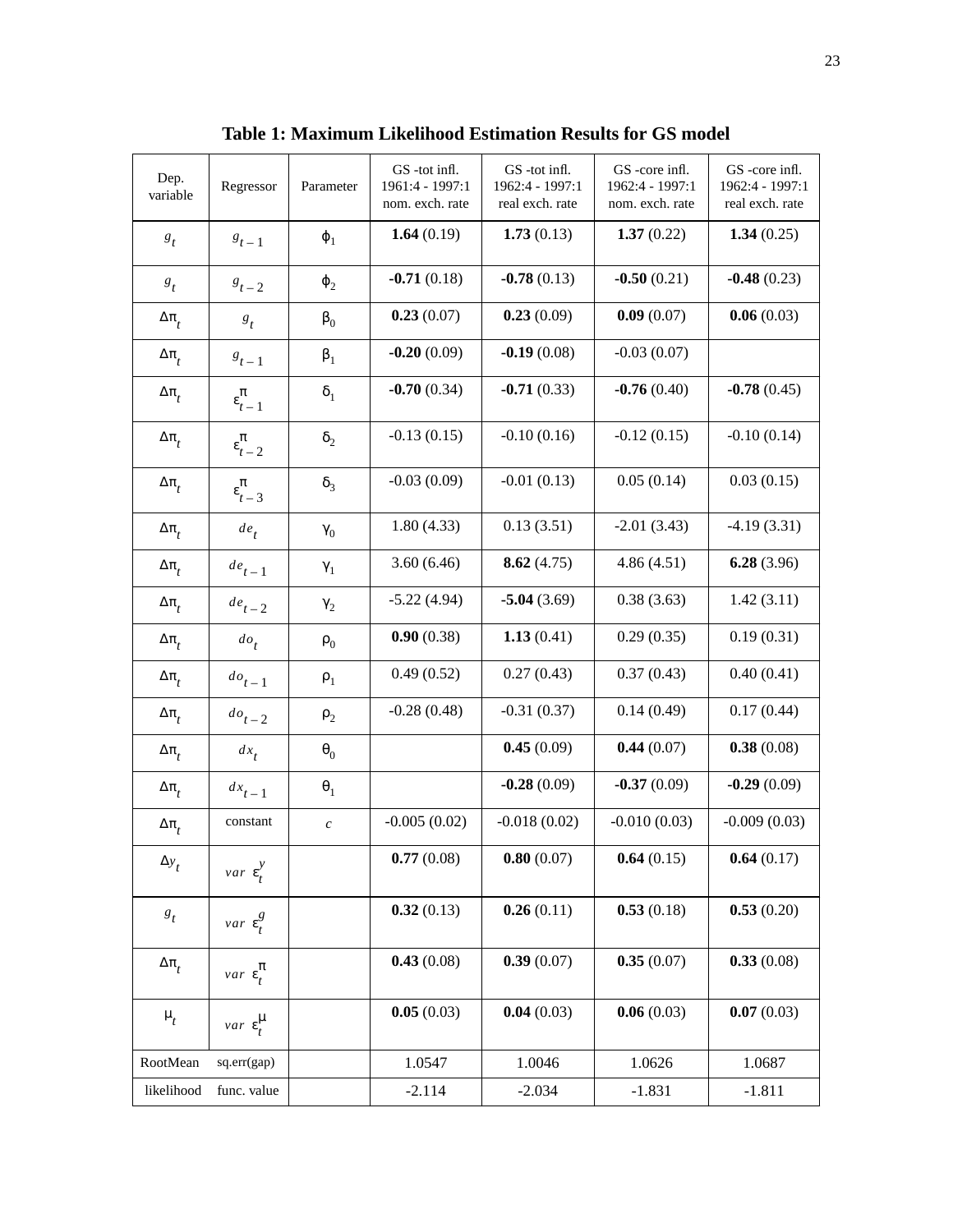Notes on previous table: Coefficients in bold notation are significant at 10 per cent. Standard errors are in parenthesis. is the change in the exchange rate,  $d\rho$ , is the change in the real oil price, and  $dx$ , is the change in indirect taxes.  $de_t$  is the change in the exchange rate,  $do_t$  is the change in the real oil price, and  $dx_t$ 

|                | Test    | GS -tot infl.<br>1961:4 - 1997:1<br>nom. exch. rate | GS-tot infl.<br>1962:4 - 1997:1<br>real exch. rate | GS-core infl.<br>1962:4 - 1997:1<br>nom. exch. rate | GS-core infl.<br>1962:4 - 1997:1<br>real exch. rate |
|----------------|---------|-----------------------------------------------------|----------------------------------------------------|-----------------------------------------------------|-----------------------------------------------------|
| Output Eqn.    | LM(1)   | 0.071                                               | 0.060                                              | 0.002                                               | 0.002                                               |
|                | LM(2)   | 0.181                                               | 0.136                                              | 0.006                                               | 0.006                                               |
|                | LM(3)   | 0.251                                               | 0.198                                              | 0.006                                               | 0.007                                               |
|                | LM(4)   | 0.398                                               | 0.325                                              | 0.015                                               | 0.016                                               |
|                | ARCH(1) | 0.037                                               | 0.018                                              | 0.001                                               | 0.002                                               |
|                | ARCH(2) | 0.007                                               | 0.007                                              | 0.000                                               | 0.000                                               |
|                | ARCH(3) | 0.001                                               | 0.000                                              | 0.000                                               | 0.001                                               |
|                | ARCH(4) | 0.004                                               | 0.001                                              | 0.001                                               | 0.001                                               |
|                | $J-B$   | 0.706                                               | 0.802                                              | 0.223                                               | 0.227                                               |
| Inflation Eqn. | LM(1)   | 0.001                                               | 0.001                                              | 0.001                                               | 0.001                                               |
|                | LM(2)   | 0.005                                               | 0.002                                              | 0.000                                               | 0.000                                               |
|                | LM(3)   | 0.008                                               | 0.005                                              | 0.001                                               | 0.001                                               |
|                | LM(4)   | 0.015                                               | 0.006                                              | 0.002                                               | 0.002                                               |
|                | ARCH(1) | 0.149                                               | 0.178                                              | 0.100                                               | 0.143                                               |
|                | ARCH(2) | 0.353                                               | 0.396                                              | 0.265                                               | 0.347                                               |
|                | ARCH(3) | 0.543                                               | 0.374                                              | 0.431                                               | 0.500                                               |
|                | ARCH(4) | 0.711                                               | 0.504                                              | 0.606                                               | 0.664                                               |
|                | $J-B$   | 0.000                                               | 0.000                                              | 0.000                                               | 0.000                                               |

#### **Table 2: Diagnostic Tests on GS model**

Notes: The reported results are P-values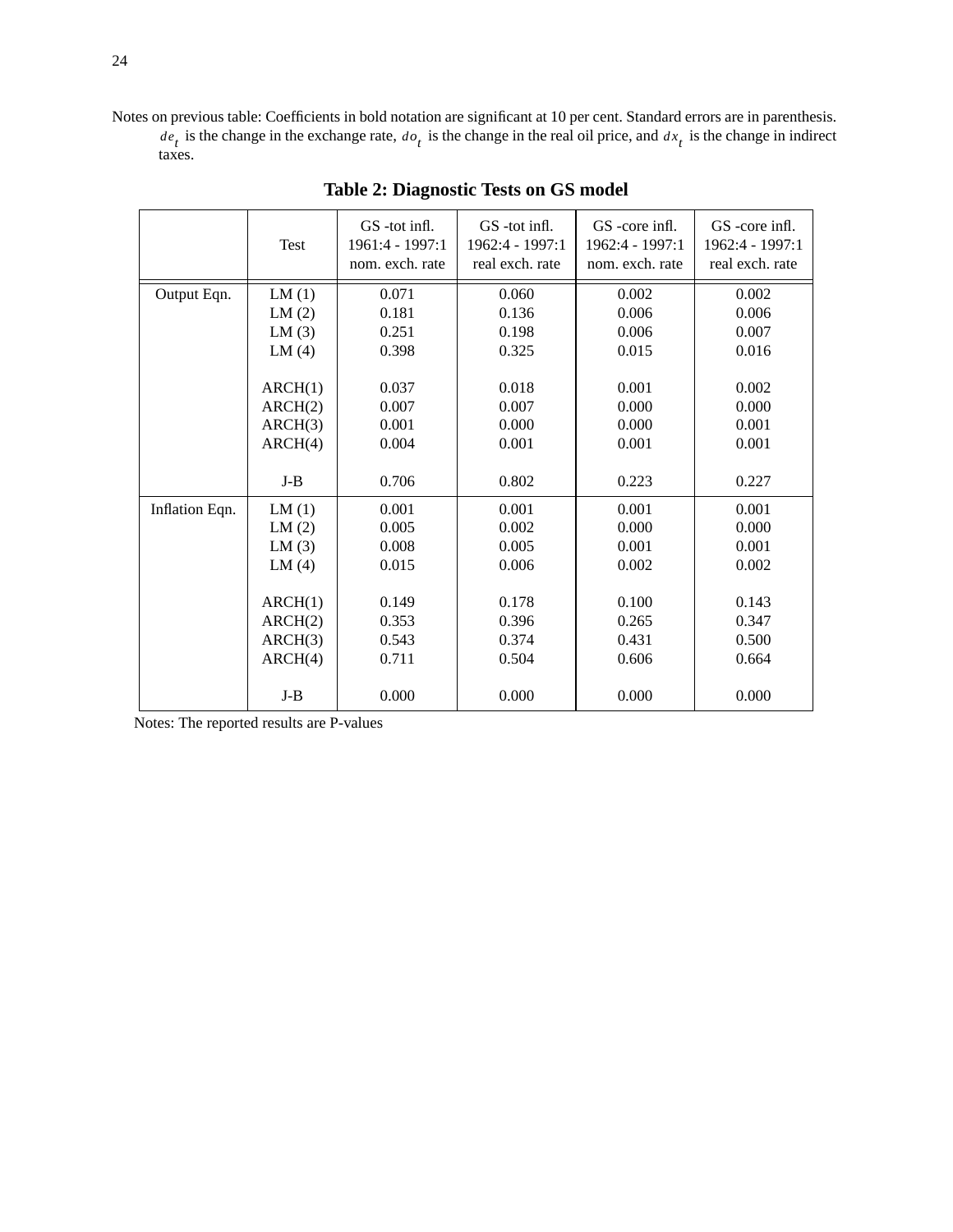| Dependent<br>variable | Regressor                  | Parameter        | <b>Total Inflation</b> | Core Inflation |
|-----------------------|----------------------------|------------------|------------------------|----------------|
| $g_t$                 | $g_{t-1}$                  | $\varphi_1$      | 1.69 $(0.15)$          | 1.38(0.19)     |
| $g_t$                 | $g_{t-2}$                  | $\varphi_2$      | $-0.75(0.14)$          | $-0.49(0.19)$  |
| $\Delta \pi_t$        | $g_t$                      | $\beta_0$        | 0.18(0.08)             | 0.09(0.06)     |
| $\Delta \pi_t$        | $g_{t-1}$                  | $\beta_1$        | $-0.14(0.07)$          | $-0.04(0.06)$  |
| $\Delta \pi_{t}$      | $\epsilon_{t-1}^{\pi}$     | $\delta_1$       | $-0.72(0.22)$          | $-0.76(0.21)$  |
| $\Delta \pi_{t}$      | $de_t$                     | $\gamma_0$       | 0.58(3.37)             | $-5.69(2.99)$  |
| $\Delta \pi_t$        | $de_{t-1}$                 | $\gamma_1$       | 4.80(3.67)             | 9.23(3.14)     |
| $\Delta \pi_t$        | $do_t$                     | $P_{0}$          | 1.11(0.35)             | 0.19(0.31)     |
| $\Delta \pi_t$        | $do_{t-1}$                 | $P_1$            | 0.10(0.27)             | 0.57(0.31)     |
| $\Delta \pi_t$        | $dx_t$                     | $\theta_0$       | 0.44(0.09)             | 0.39(0.08)     |
| $\Delta \pi_{t}$      | $dx_{t-1}$                 | $\theta_1$       | $-0.27(0.09)$          | $-0.29(0.08)$  |
| $\Delta \pi_{t}$      | constant                   | $\boldsymbol{c}$ | $-0.017(0.03)$         | $-0.010(0.03)$ |
| $\Delta y_t$          | drift 1                    | $\mu_1$          | 1.21 $(0.19)$          | 1.25(0.21)     |
| $\Delta y_t$          | drift 2                    | $\mu_2$          | 0.59(0.14)             | 0.62(0.14)     |
| $\Delta y_t$          | $y_{t-1}^P$                | $\alpha$         | 1.03(0.14)             | 0.99(0.17)     |
| $\Delta y_t$          | $var(\varepsilon_t^y)$     |                  | 0.76(0.10)             | 0.61(0.16)     |
| $g_t$                 | $var(\varepsilon_t^g)$     |                  | 0.41(0.05)             | 0.58(0.17)     |
| $\Delta \pi_{t}$      | $var(\varepsilon_t^{\pi})$ |                  | 0.33(0.15)             | 0.35(0.03)     |
| Root Mean             | Sq. Error (gap)            |                  | 1.1271                 | 1.1159         |
| likelihood            | function value             |                  | $-1.9088$              | $-1.7541$      |

**Table 3: ML Estimation: Models with Break in Drift in 1976Q2**

Notes: Coefficients in bold are significant at 10 per cent. Standard errors are in parenthesis.  $de_t$  is the change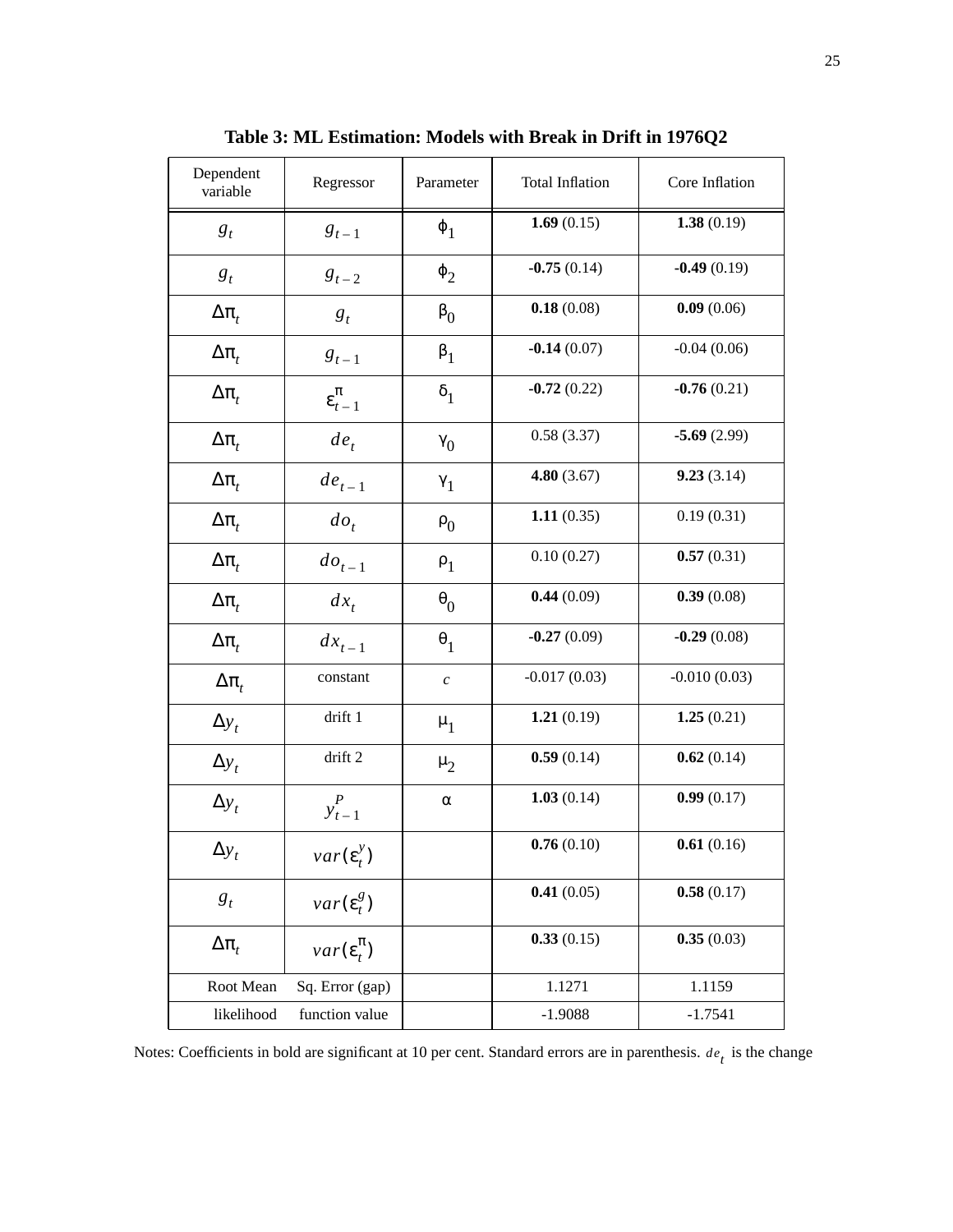|           | <b>Test</b> | <b>Total Inflation</b> | Core Inflation |
|-----------|-------------|------------------------|----------------|
| Output    | LM(1)       | 0.402                  | 0.004          |
| Eqn.      | LM(2)       | 0.587                  | 0.011          |
|           | LM(3)       | 0.584                  | 0.010          |
|           | LM(4)       | 0.795                  | 0.021          |
|           |             |                        |                |
|           | ARCH(1)     | 0.113                  | 0.028          |
|           | ARCH(2)     | 0.040                  | 0.022          |
|           | ARCH(3)     | 0.015                  | 0.033          |
|           | ARCH(4)     | 0.037                  | 0.057          |
|           | $J-B$       | 0.435                  | 0.724          |
| Inflation | LM(1)       | 0.001                  | 0.000          |
| Eqn.      | LM(2)       | 0.001                  | 0.000          |
|           | LM(3)       | 0.004                  | 0.001          |
|           | LM(4)       | 0.003                  | 0.001          |
|           |             |                        |                |
|           | ARCH(1)     | 0.055                  | 0.164          |
|           | ARCH(2)     | 0.153                  | 0.390          |
|           | ARCH(3)     | 0.190                  | 0.571          |
|           | ARCH(4)     | 0.287                  | 0.699          |
|           | $J-B$       | 0.000                  | 0.000          |

**Table 4: Diagnostic Tests: Model with Break in Drift in 1976Q2**

Note: The reported results are P-values.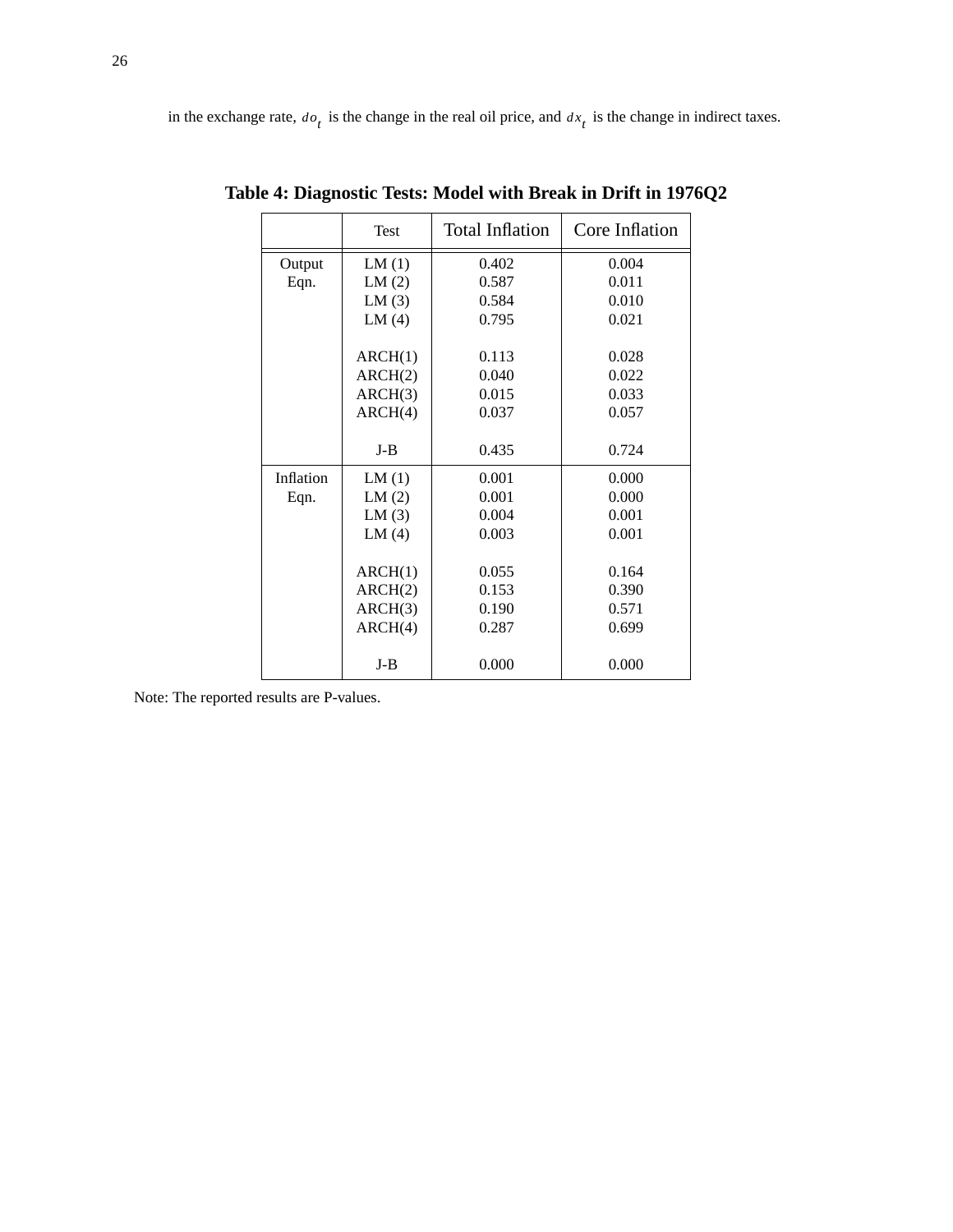| Dependent<br>variable | Regressor                        | GS-core infl.<br>1962:4 - 1997:1<br>nom. exch. rate | GS-core infl.<br>1962:4 - 1997:1<br>real exch. rate | Regressor<br>(cont'd) | GS-core infl.<br>1962:4 - 1997:1<br>nom. exch. rate | GS-core infl.<br>1962:4 - 1997:1<br>real exch. rate |
|-----------------------|----------------------------------|-----------------------------------------------------|-----------------------------------------------------|-----------------------|-----------------------------------------------------|-----------------------------------------------------|
| $s_t$                 | $s_{t-1}$                        | 1.38(0.24)                                          | 1.38(0.23)                                          |                       |                                                     |                                                     |
| $s_t$                 | $\mathcal{B}_{t-2}$              | $-0.48(0.23)$                                       | $-0.48(0.23)$                                       |                       |                                                     |                                                     |
| $\pi$ <sub>t</sub>    | $s_t$                            | 0.05(0.04)                                          | 0.05(0.04)                                          | const.1               | 0.72(0.56)                                          | 0.71(0.57)                                          |
| $\pi$ <sub>t</sub>    | $g_{t-1}$                        |                                                     |                                                     | $\pi_{1, t-1}$        | $-0.32(0.80)$                                       | $-0.31(0.80)$                                       |
| $\pi$ <sub>t</sub>    | $\epsilon_{t-1}^{\pi}$           | $-0.33(0.43)$                                       | $-0.31(0.46)$                                       | $\pi_{1, t-2}$        | $-0.03(0.92)$                                       | $-0.01(0.90)$                                       |
| $\pi$ <sub>t</sub>    | $\epsilon_{t-2}^{\pi}$           | $-0.08(0.25)$                                       | $-0.09(0.27)$                                       | const.2               | 0.72(0.34)                                          | 0.72(0.34)                                          |
| $\pi$ <sub>t</sub>    | $\epsilon_{t-3}^{\pi}$           | 0.05(0.14)                                          | 0.06(0.14)                                          | $\pi_{2, t-1}$        | 0.33(0.45)                                          | 0.33(0.50)                                          |
| $\pi$ <sub>t</sub>    | $de_t$                           | $-4.18(3.20)$                                       | $-4.26(3.02)$                                       | $\pi_{2, t-2}$        | $-0.03(0.27)$                                       | $-0.02(0.30)$                                       |
| $\pi$ <sub>t</sub>    | $de_{t-1}$                       | 6.27(4.86)                                          | 6.29(4.49)                                          | const.3               | 0.59(0.32)                                          | 0.58(0.32)                                          |
| $\pi$ <sub>t</sub>    | $de_{t-2}$                       | 1.29(5.63)                                          | 1.31(5.37)                                          | $\pi_{3, t-1}$        | 0.61(0.46)                                          | 0.60(0.49)                                          |
| $\pi$ <sub>t</sub>    | $do_t$                           | 0.16(0.32)                                          | 0.16(0.32)                                          | $\pi_{3, t-2}$        | 0.10(0.35)                                          | 0.12(0.38)                                          |
| $\pi$ <sub>t</sub>    | $do_{t-1}$                       | 0.37(0.42)                                          | 0.39(0.42)                                          | const.4               | 0.26(0.59)                                          | 0.24(0.53)                                          |
| $\pi$ <sub>t</sub>    | $d\mathbf{o}_{t-2}$              | 0.46(0.44)                                          | 0.38(0.43)                                          | $\pi_{4, t-1}$        | 0.39(1.30)                                          | 0.39(1.24)                                          |
| $\pi$ <sub>t</sub>    | $dx_t$                           | 0.46(0.07)                                          | 0.45(0.08)                                          | $\pi_{4, t-2}$        | 0.01(0.70)                                          | 0.03(0.72)                                          |
| $\pi$ <sub>t</sub>    | $dx_{t-1}$                       | $-0.04(0.23)$                                       | $-0.01(0.24)$                                       |                       |                                                     |                                                     |
| $\Delta y_t$          | $var(\epsilon_t^y)$              | 0.60(0.21)                                          | 0.60(0.20)                                          |                       |                                                     |                                                     |
| $\boldsymbol{s}_t$    | $var(\epsilon_t^g)$              | 0.58(0.23)                                          | 0.58(0.23)                                          |                       |                                                     |                                                     |
| $\pi$ <sub>t</sub>    | $var\big(\varepsilon_t^\pi\big)$ | 0.33(0.03)                                          | 0.32(0.03)                                          |                       |                                                     |                                                     |
| $\mu_t$               | $var(\varepsilon_t^{\mu})$       | 0.05(0.03)                                          | 0.05(0.03)                                          |                       |                                                     |                                                     |
| Root Mean             | Sq. err (gap)                    | 1.3467                                              | 1.3620                                              |                       |                                                     |                                                     |
| likelihood            | funct. value                     | $-1.6939$                                           | $-1.6692$                                           |                       |                                                     |                                                     |

**Table 5: Core Inflation Model with Regime Shifts; Drift in Potential is Unit Root**

Notes: See notes in Table 1.  $\pi_{j,t-i}$  is the inflation rate of lag i in regime j. const.j is the constant in regime j.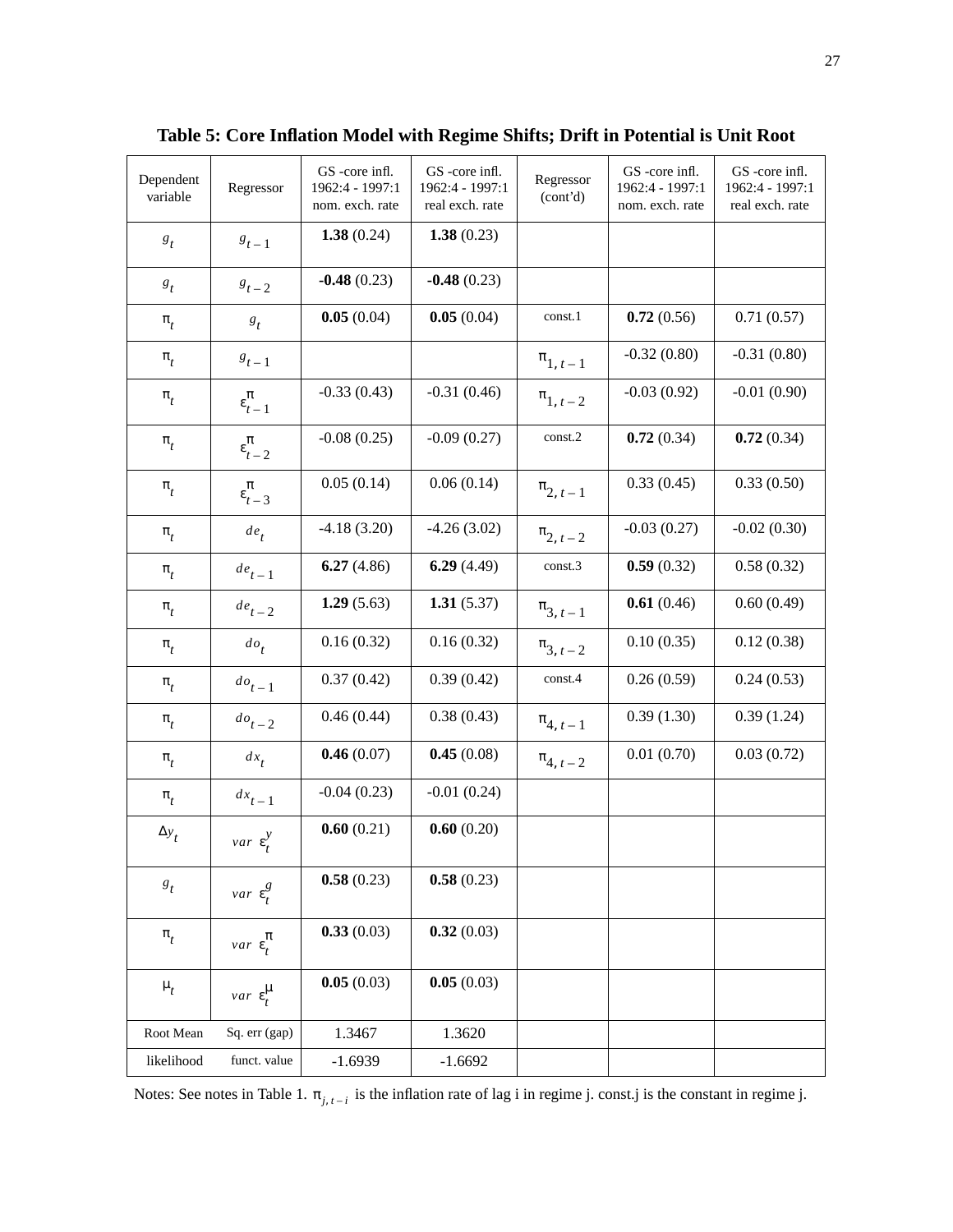| Dep.variable         | Regressor                  | real exch. rate | Regressor (cont'd) | real exch. rate |
|----------------------|----------------------------|-----------------|--------------------|-----------------|
| $\boldsymbol{s}_t$   | $\boldsymbol{s}_{t-1}$     | 1.49 $(0.24)$   |                    |                 |
| $s_t$                | $8t-2$                     | $-0.57(0.23)$   |                    |                 |
| $\pi$ <sub>t</sub>   | $s_t$                      | 0.06(0.04)      | const.1            | 0.79(0.58)      |
| $\pi$ <sub>t</sub>   | $\varepsilon_{t-1}^{\pi}$  | $-0.25(0.45)$   | $\pi_{1, t-1}$     | $-0.38(0.81)$   |
| $\pi$ <sub>t</sub>   | $\epsilon_{t-2}^{\pi}$     | $-0.09(0.26)$   | $\pi_{1, t-2}$     | $-0.09(0.88)$   |
| $\pi$ <sub>t</sub>   | $\epsilon_{t-3}^{\pi}$     | 0.06(0.14)      | $const.2$          | 0.75(0.34)      |
| $\pi$ <sub>t</sub>   | $de_t$                     | $-4.32(3.10)$   | $\pi_{2, t-1}$     | 0.24(0.49)      |
| $\boldsymbol{\pi}_t$ | $de_{t-1}$                 | 6.05(4.37)      | $\pi_{2, t-2}$     | 0.03(0.28)      |
| $\boldsymbol{\pi}_t$ | $de_{t-2}$                 | 1.45(5.21)      | const.3            | 0.66(0.32)      |
| $\boldsymbol{\pi}_t$ | $do_t$                     | 0.20(0.33)      | $\pi_{3, t-1}$     | 0.57(0.49)      |
| $\boldsymbol{\pi}_t$ | $do_{t-1}$                 | 0.33(0.42)      | $\pi_{3, t-2}$     | 0.12(0.38)      |
| $\pi_t$              | $do_{t-2}$                 | 0.50(0.41)      | const.4            | 0.26(0.54)      |
| $\pi$ <sub>t</sub>   | $dx_t$                     | 0.45(0.08)      | $\pi_{4, t-1}$     | 0.34(1.24)      |
| $\pi$ <sub>t</sub>   | $dx_{t-1}$                 | 0.01(0.23)      | $\pi_{4, t-2}$     | 0.02(0.81)      |
| $g_t$                | $var(\epsilon_t^g)$        | 0.44(0.21)      |                    |                 |
| $\pi_{_t}$           | $var(\varepsilon_t^{\pi})$ | 0.32(0.03)      |                    |                 |
| $\mu_t$              | $var(\varepsilon_t^{\mu})$ | 0.04(0.02)      |                    |                 |
| $\Delta y_t$         | ARCH(0)                    | 0.26(0.25)      |                    |                 |
| $\Delta y_t$         | ARCH(1)                    | 0.18(0.34)      |                    |                 |
| $\Delta y_t$         | ARCH(2)                    | 0.19(0.25)      |                    |                 |
| Root Mean            | Square err (gap)           | 1.1617          |                    |                 |
| likelihood           | function value             | $-1.6528$       |                    |                 |

**Table 6: Core Inflation Model with Regime Shifts & ARCH(2) in Output Equation; Drift in Potential is Unit root**

Notes: See notes in Table 1.  $\pi_{j,t-i}$  is the inflation rate of lag i in regime j. const.j is the constant in regime j.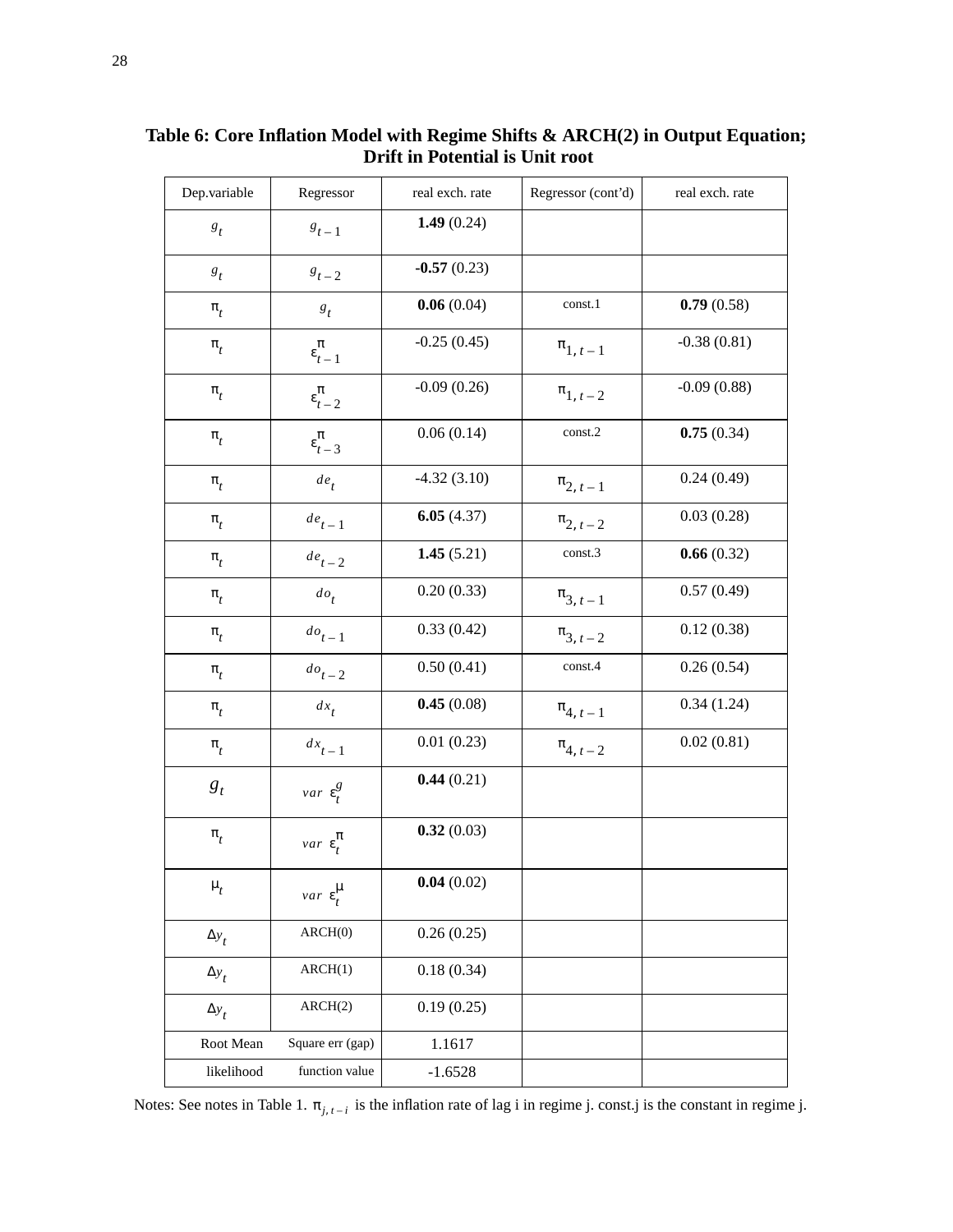|                | Test    | G&S -core infl.<br>1961:4 - 1997:1<br>nom. exch. rate | G&S -core infl.<br>1962:4 - 1997:1<br>real exch. rate | G&S -core infl.<br>1962:4 - 1997:1<br>real. exch. rate<br>and ARCH |
|----------------|---------|-------------------------------------------------------|-------------------------------------------------------|--------------------------------------------------------------------|
| Output Eqn.    | LM(1)   | 0.011                                                 | 0.010                                                 | 0.007                                                              |
|                | LM(2)   | 0.043                                                 | 0.041                                                 | 0.028                                                              |
|                | LM(3)   | 0.067                                                 | 0.062                                                 | 0.032                                                              |
|                | LM(4)   | 0.128                                                 | 0.120                                                 | 0.063                                                              |
|                |         |                                                       |                                                       |                                                                    |
|                | ARCH(1) | 0.037                                                 | 0.007                                                 | 0.004                                                              |
|                | ARCH(2) | 0.007                                                 | 0.000                                                 | 0.000                                                              |
|                | ARCH(3) | 0.001                                                 | 0.000                                                 | 0.000                                                              |
|                | ARCH(4) | 0.004                                                 | 0.001                                                 | 0.000                                                              |
|                | $J-B$   | 0.115                                                 | 0.091                                                 | 0.094                                                              |
| Inflation Eqn. | LM(1)   | 0.064                                                 | 0.096                                                 | 0.187                                                              |
|                | LM(2)   | 0.046                                                 | 0.064                                                 | 0.097                                                              |
|                | LM(3)   | 0.069                                                 | 0.095                                                 | 0.126                                                              |
|                | LM(4)   | 0.129                                                 | 0.171                                                 | 0.209                                                              |
|                |         |                                                       |                                                       |                                                                    |
|                | ARCH(1) | 0.075                                                 | 0.113                                                 | 0.310                                                              |
|                | ARCH(2) | 0.195                                                 | 0.176                                                 | 0.567                                                              |
|                | ARCH(3) | 0.180                                                 | 0.216                                                 | 0.731                                                              |
|                | ARCH(4) | 0.661                                                 | 0.684                                                 | 0.868                                                              |
|                | $J-B$   | 0.000                                                 | 0.000                                                 | 0.000                                                              |

**Table 7: Diagnostic Tests on GS Models with Regime Shifts and ARCH Effects**

Notes: The reported results are P-values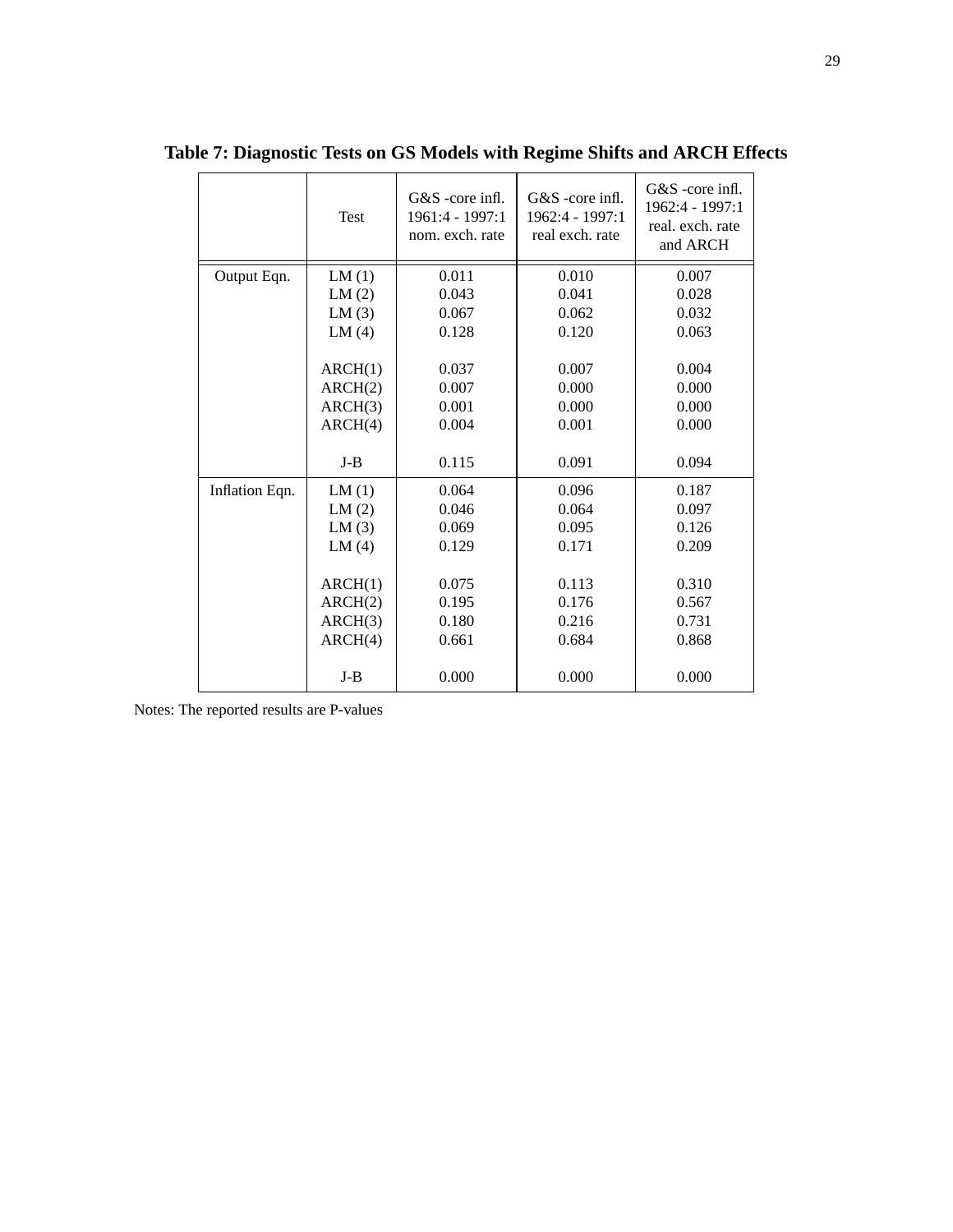| Models                                                                 | Log Actual<br>Output                     | Log Forecasted<br>Output                 | Actual<br>Inflation          | Forecasted<br>inflation      |
|------------------------------------------------------------------------|------------------------------------------|------------------------------------------|------------------------------|------------------------------|
| GS Model - Total Inflation, Nomi-<br>nal Exchange Rate                 | 1358.56<br>1359.61<br>1360.31<br>1361.22 | 1358.14<br>1358.79<br>1359.47<br>1360.10 | 0.22<br>0.34<br>0.12<br>0.34 | 0.41<br>0.52<br>0.54<br>0.61 |
| Root Mean Sq. Error (per cent p.a.)                                    |                                          | 3.35                                     |                              | 1.13                         |
| GS Model - Total Inflation, Real<br><b>Exchange Rate</b>               | 1358.56<br>1359.61<br>1360.31<br>1361.22 | 1358.15<br>1358.80<br>1359.48<br>1360.12 | 0.22<br>0.34<br>0.12<br>0.34 | 0.32<br>0.49<br>0.51<br>0.61 |
| Root Mean Sq. Error (per cent p.a.)                                    |                                          | 3.30                                     |                              | 1.01                         |
| GS Model - Total Inflation; Break<br>in Drift in 1976q2                | 1358.56<br>1359.61<br>1360.31<br>1361.22 | 1358.31<br>1359.08<br>1359.88<br>1360.56 | 0.22<br>0.34<br>0.12<br>0.34 | 0.32<br>0.43<br>0.50<br>0.53 |
| Root Mean Sq. Error (per cent p.a.)                                    |                                          | 1.96                                     |                              | 0.89                         |
| GS Model - Core Inflation, Nomi-<br>nal Exchange Rates, Indirect Taxes | 1358.56<br>1359.61<br>1360.31<br>1361.22 | 1358.23<br>1358.86<br>1359.53<br>1360.13 | 0.47<br>0.16<br>0.16<br>0.47 | 0.32<br>0.30<br>0.41<br>0.51 |
| Root Mean Sq. Error (per cent p.a.)                                    |                                          | 3.14                                     |                              | 0.69                         |
| GS Model - Core Inflation; Break in<br>Drift in 1976q2                 | 1358.56<br>1359.61<br>1360.31<br>1361.22 | 1358.36<br>1359.12<br>1359.85<br>1360.50 | 0.47<br>0.16<br>0.16<br>0.47 | 0.23<br>0.20<br>0.26<br>0.39 |
| Root Mean Sq. Error (per cent p.a.)                                    |                                          | 2.01                                     |                              | 0.55                         |
| Core Inflation, Changing Regimes,<br>Nominal Exchange Rate             | 1358.56<br>1359.61<br>1360.31<br>1361.22 | 1358.28<br>1358.98<br>1359.70<br>1360.35 | 0.47<br>0.16<br>0.16<br>0.47 | 0.35<br>0.48<br>0.29<br>0.40 |
| Root Mean Sq. Error (per cent p.a.)                                    |                                          | 2.53                                     |                              | 0.74                         |
| Core Inflation, Changing Regimes,<br>Real Exchange Rates, ARCH         | 1358.56<br>1359.61<br>1360.31<br>1361.22 | 1358.36<br>1359.12<br>1359.90<br>1360.53 | 0.47<br>0.16<br>0.16<br>0.47 | 0.37<br>0.49<br>0.29<br>0.43 |
| Root Mean Sq. Error (per cent p.a.)                                    |                                          | 1.92                                     |                              | 0.74                         |

**Table 8: Actual and Forecasted Quarterly Values 1997Q2–1998Q1; Root Mean Square Errors in Annual Percentages**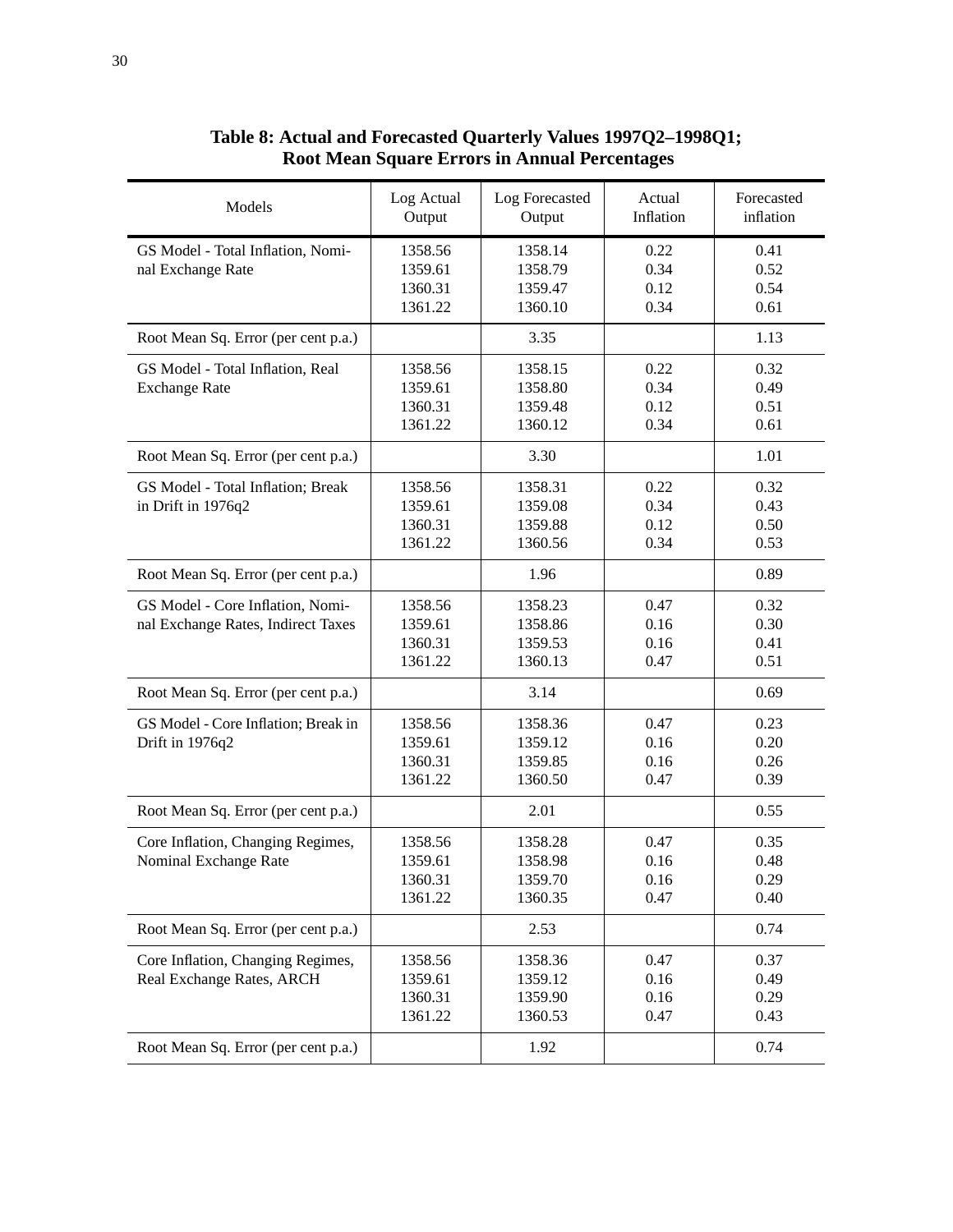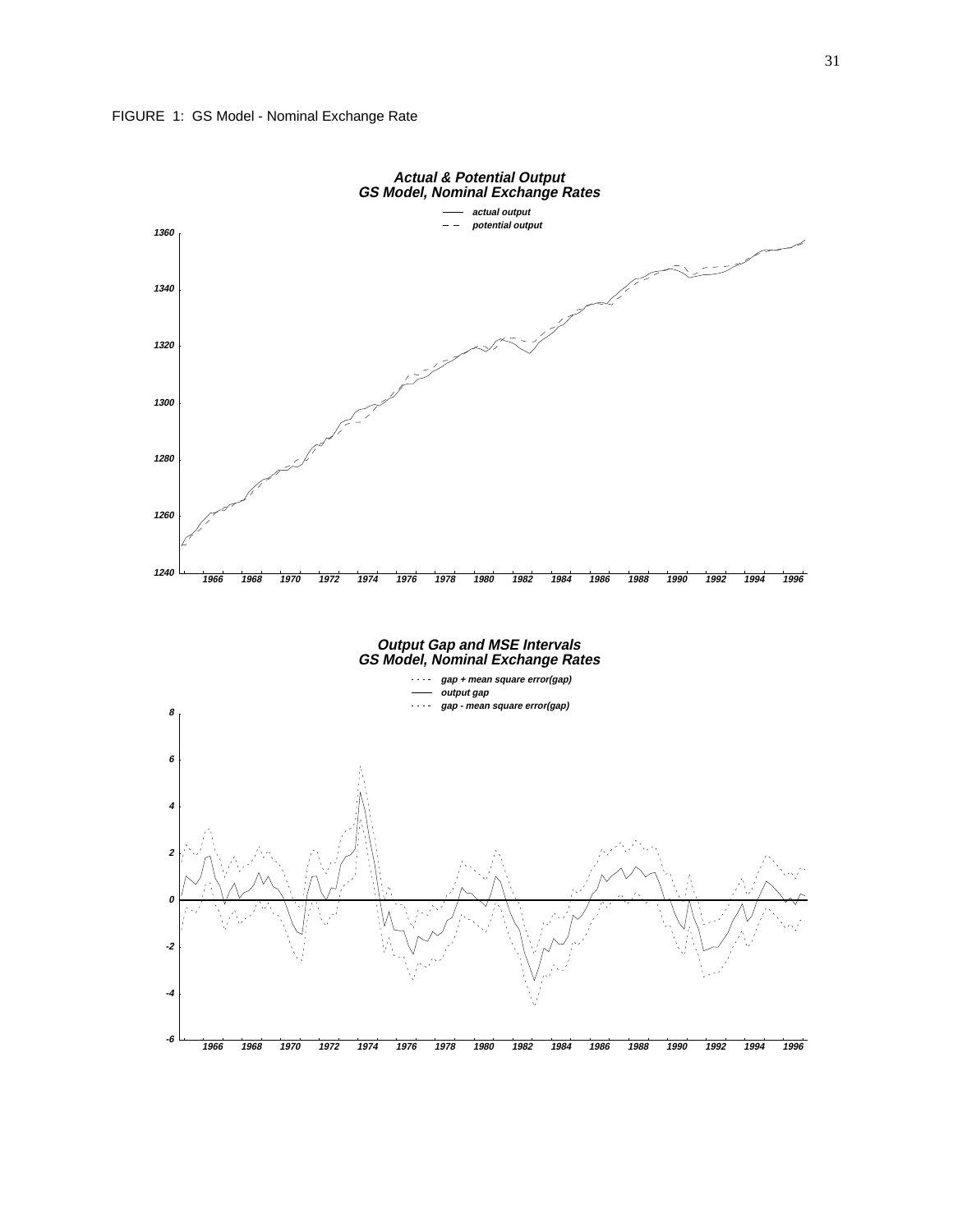

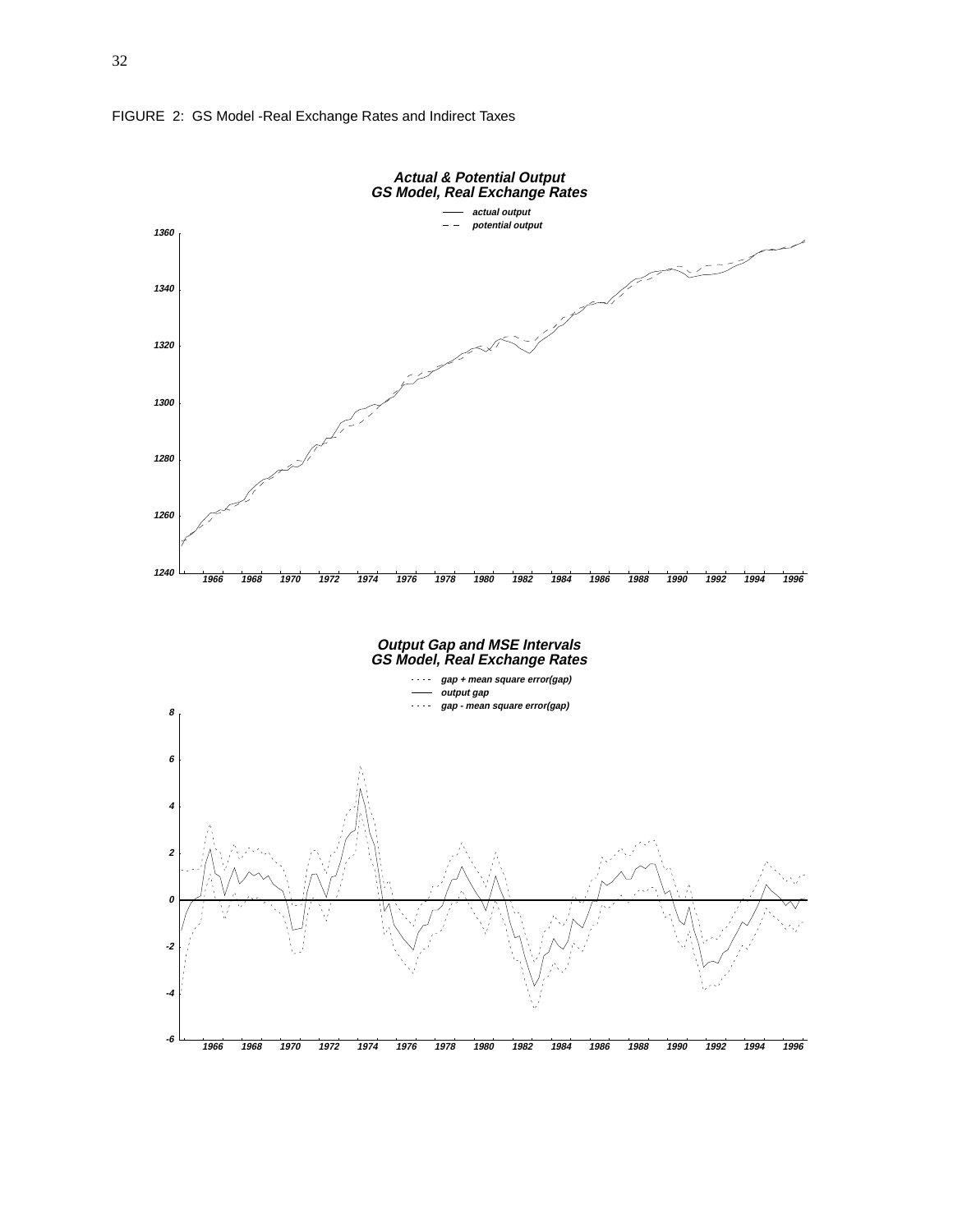

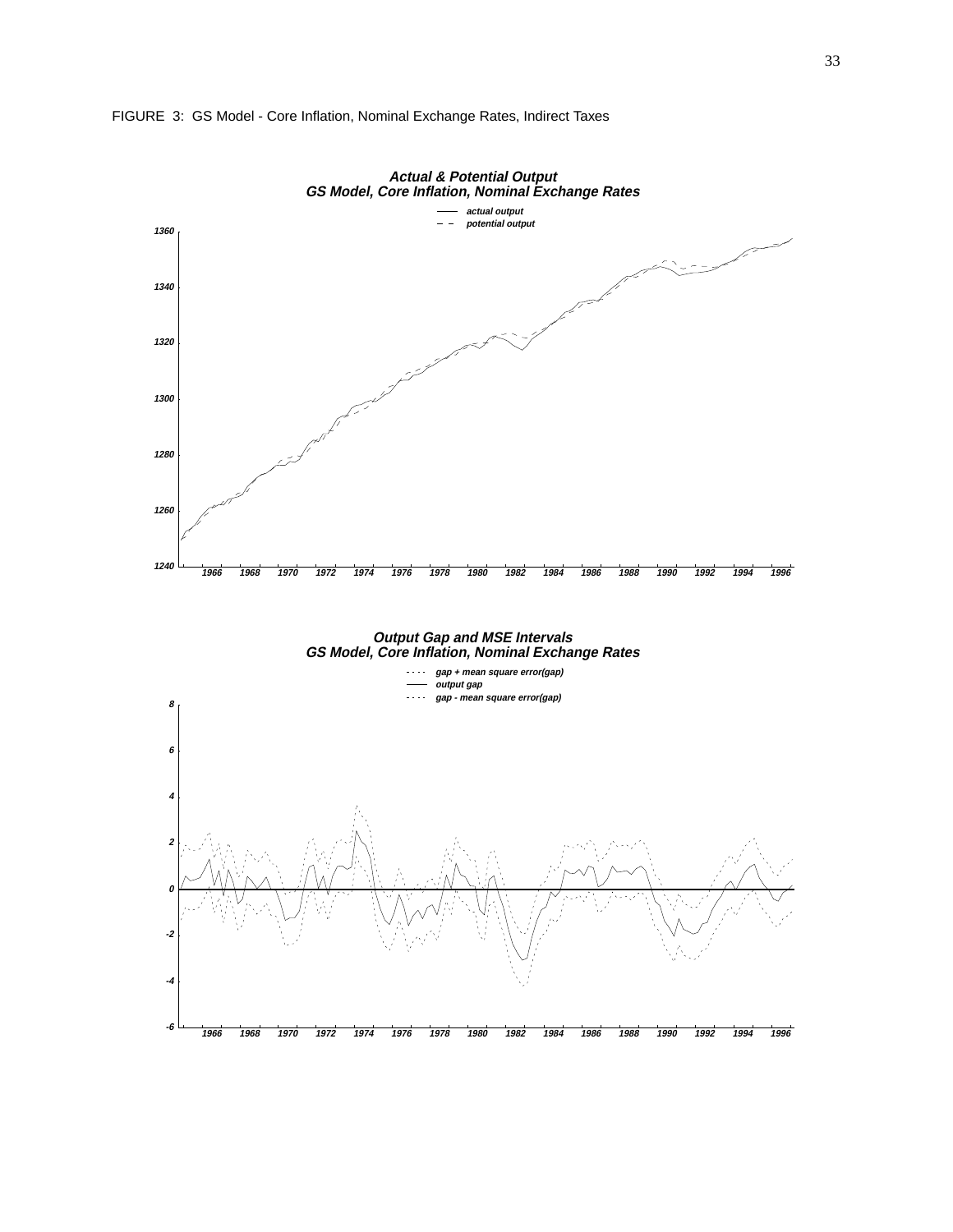

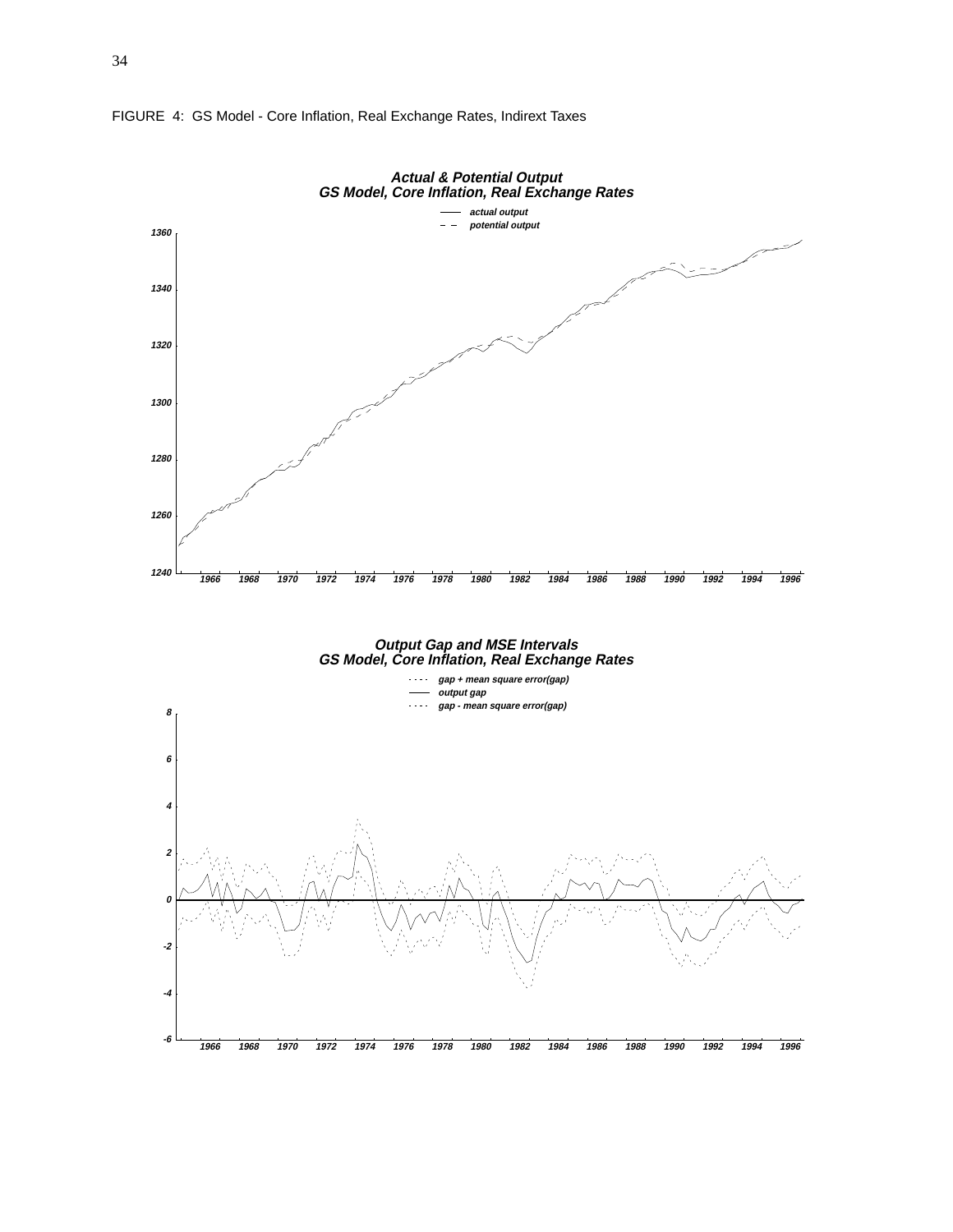

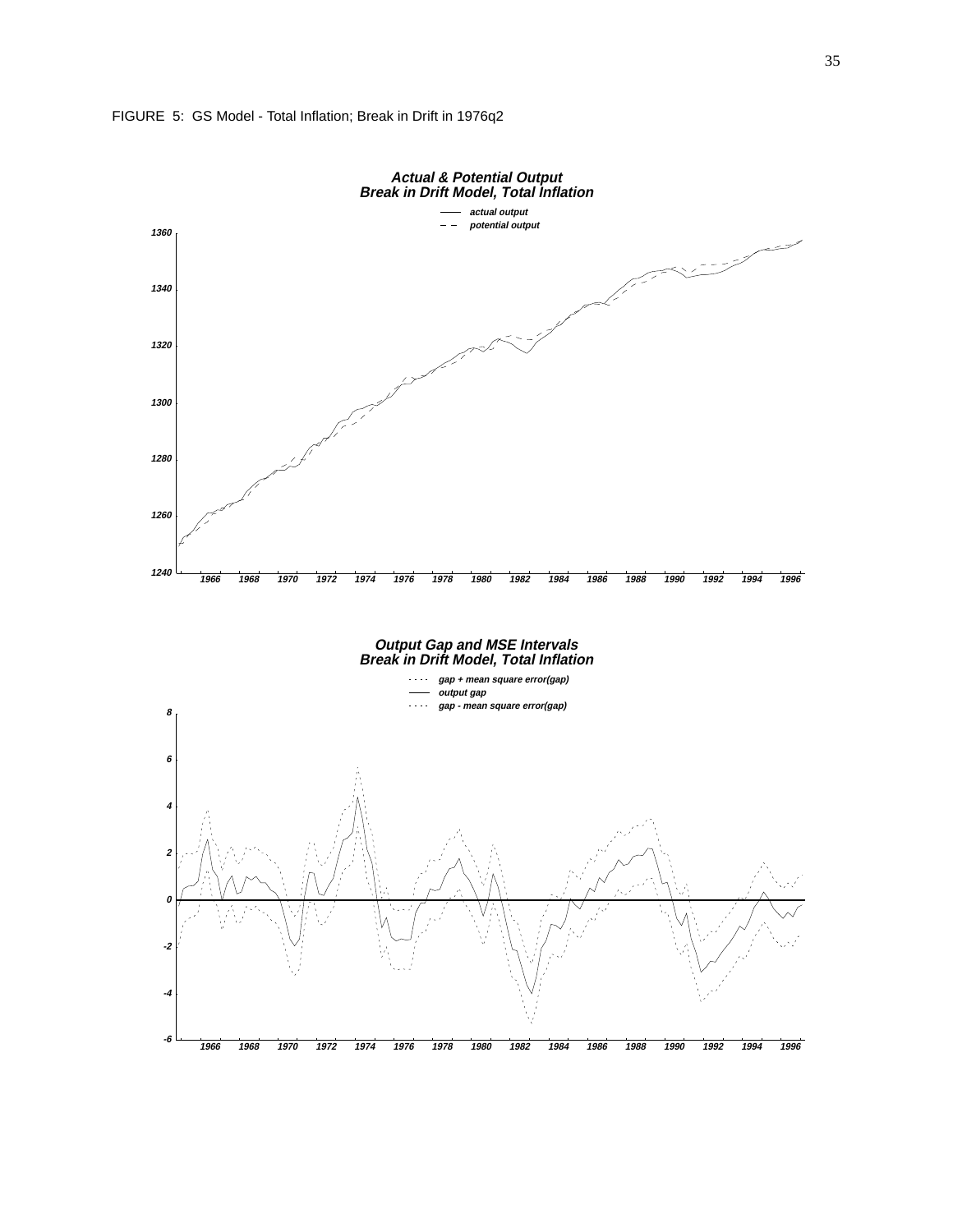

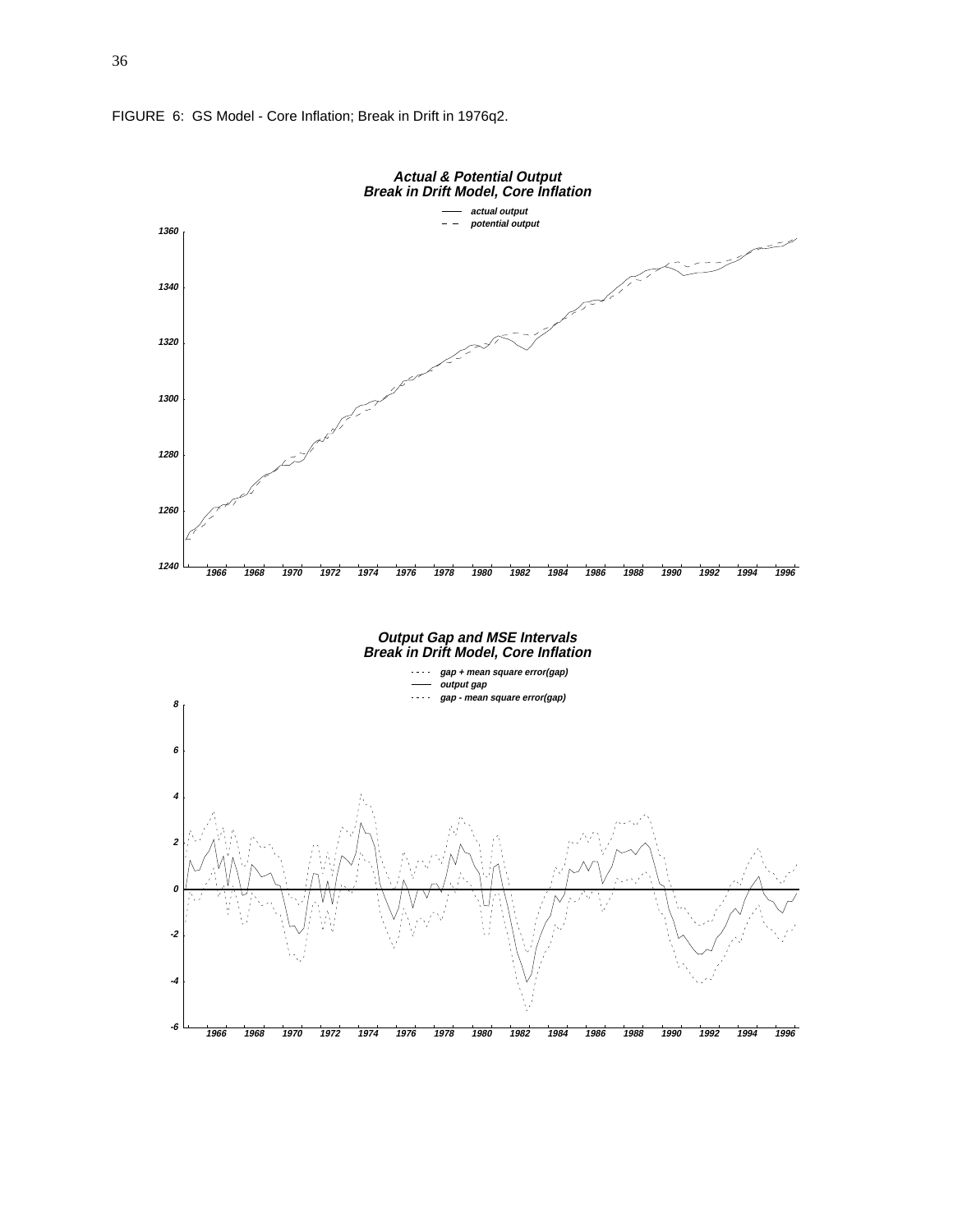

#### FIGURE 7: Core Inflation, Changing Regimes, Nominal Exchange Rate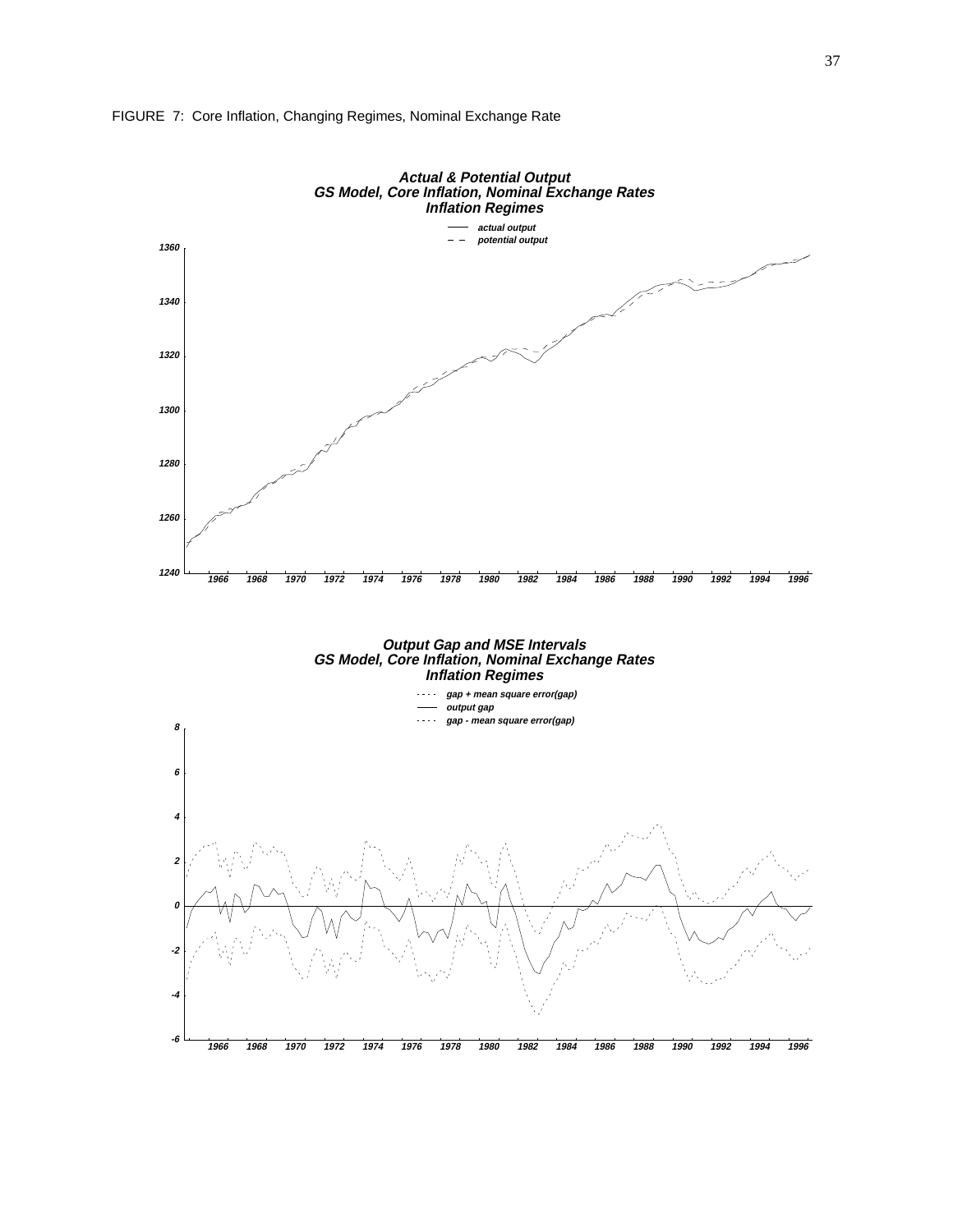

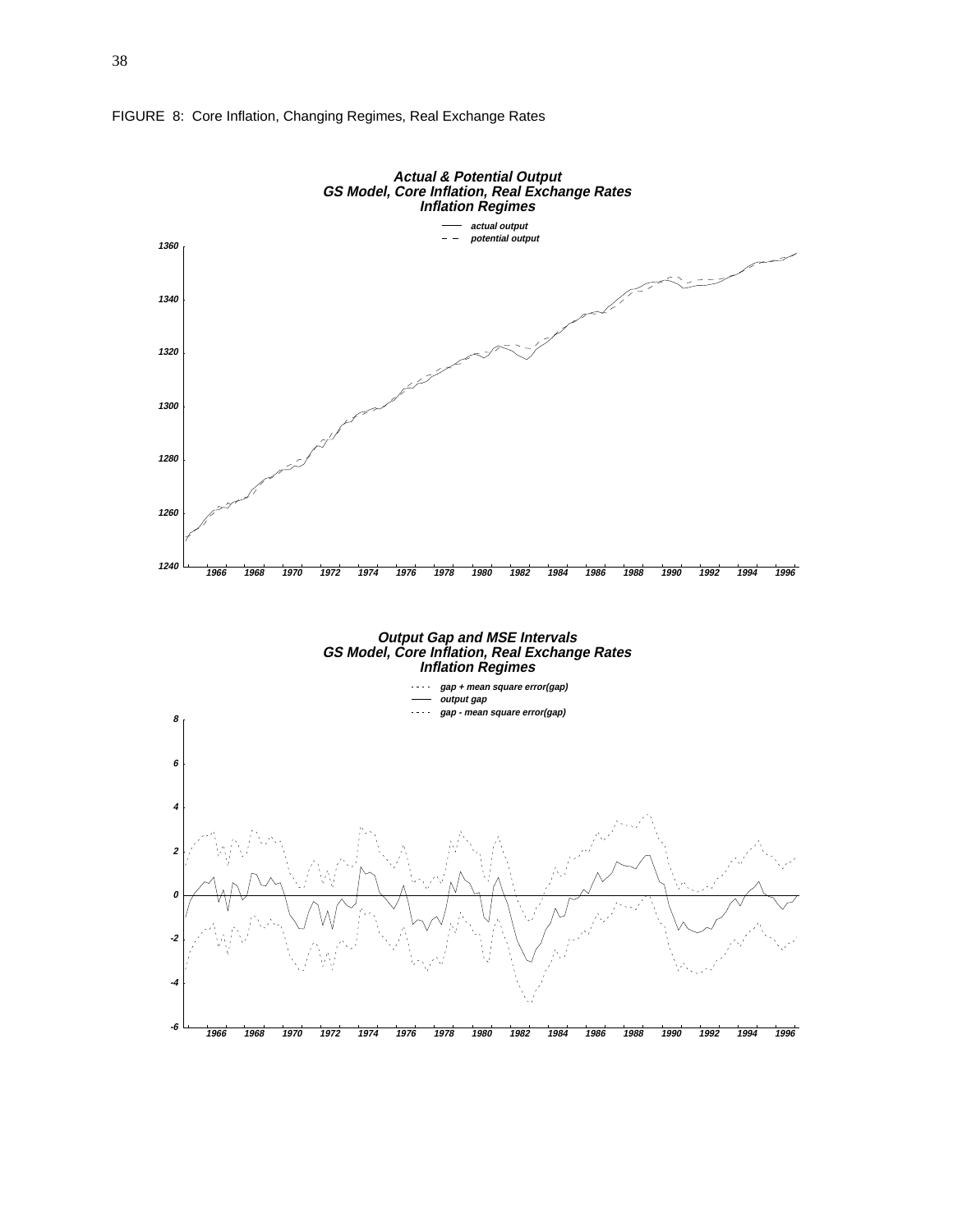

FIGURE 9: Core Inflation, Changing Regimes, ARCH(2) in Output Equation, Real Exchange Rates.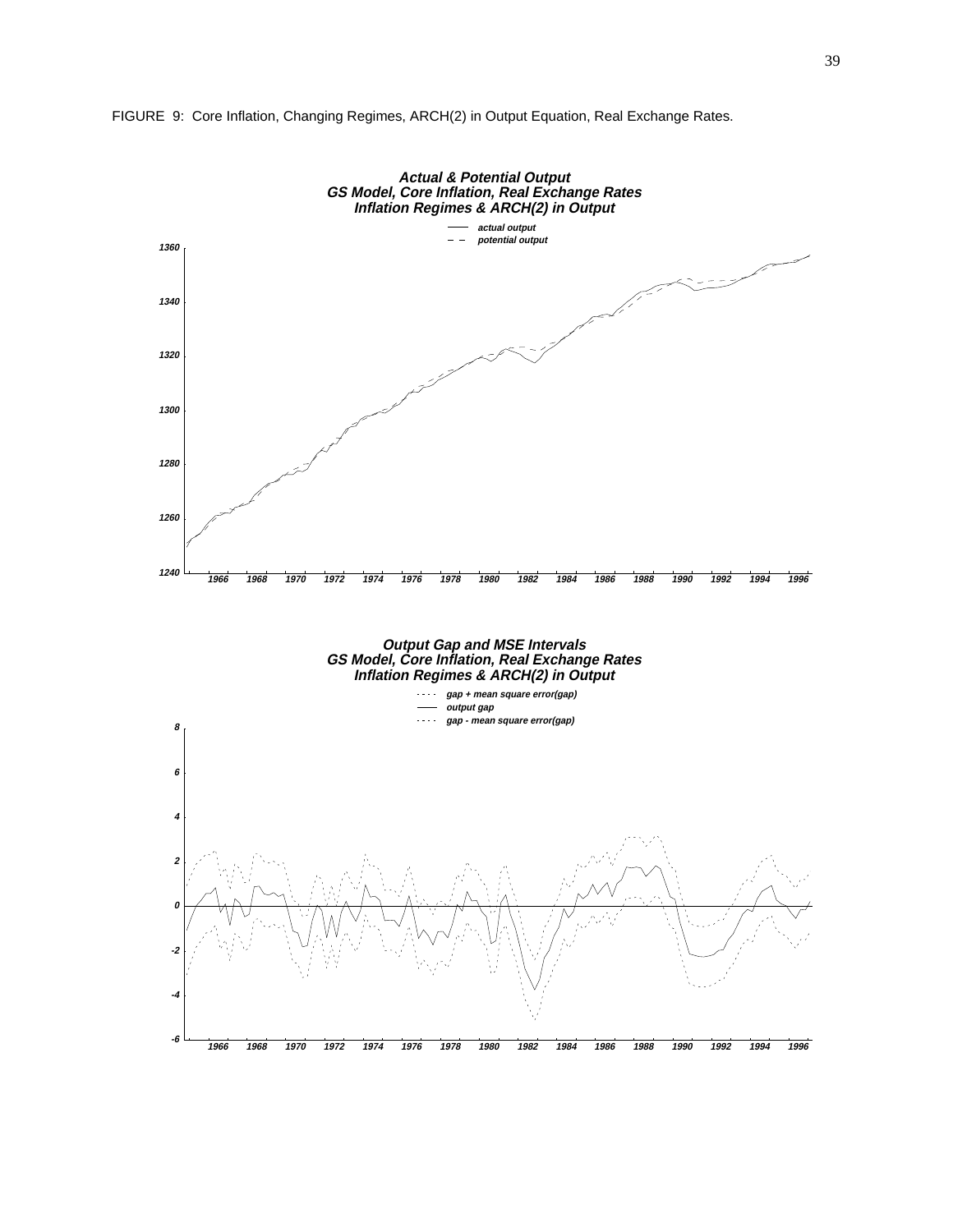